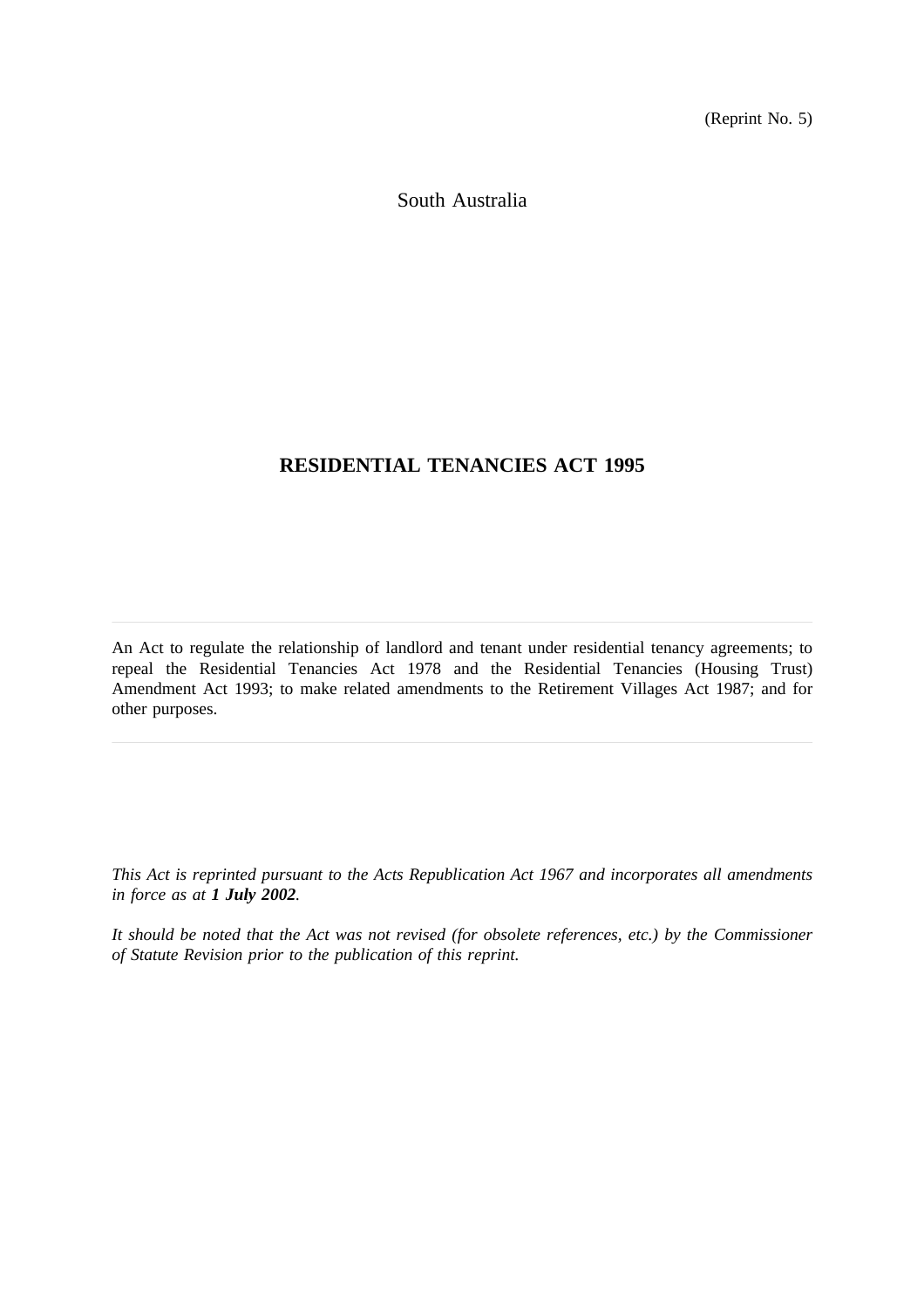## **RESIDENTIAL TENANCIES ACT 1995**

being

Residential Tenancies Act 1995 No. 63 of 1995 [Assented to 10 August 1995]<sup>1</sup>

as amended by

Statutes Amendment and Repeal (Common Expiation Scheme) Act 1996 No. 34 of 1996 [Assented to 2 May  $1996$ <sup>2</sup>

Statutes Amendment (Consumer Affairs) Act 1998 No. 21 of 1998 [Assented to 2 April 1998] $3$  (as amended by Statutes Amendment (Consumer Affairs) Amendment Act 1998 No. 22 of 1998 [Assented to 2 April 1998])

Financial Sector Reform (South Australia) Act 1999 No. 33 of 1999 [Assented to 17 June 1999]<sup>4</sup>

Residential Tenancies (Miscellaneous) Amendment Act 1999 No. 55 of 1999 [Assented to 12 August 1999]<sup>5</sup>

**Retirement Villages (Miscellaneous) Amendment Act 2001 No. 59 of 2001 [Assented to 22 November 2001]6**

- <sup>1</sup> Sections 1-3, 73, 121, Sched. cl. 1(2), 2 and 3(b) came into operation 24 August 1995: *Gaz*. 24 August 1994, p. 499; ss. 4, 5(1), 5(2)(c), 6-23, 24(1)(a), (c), (2)-(5), 25-62, 63(1)-(6), 64-72, 74-100, 101(a), (b), (d)-(f), 102, 106-120, Sched. cl. 1(1), 3(a), 4 and 6 came into operation 30 November 1995: *Gaz*. 23 November 1995, p. 1412; s. 63(7)-(10) came into operation 5 February 1996: *Gaz*. 25 January 1996, p. 808; ss. 5(2)(a), (b), (d)-(h) and 24(1)(b) came into operation 1 July 1996: *Gaz*. 27 June 1996, p. 3107; ss. 63(11), (12), 101(c), 103-105 and Sched. cl. 5 came into operation 10 August (by virtue of the Acts Interpretation Act 1915, s. 7(5)).
- <sup>2</sup> Came into operation 3 February 1997: *Gaz*. 19 December 1996, p. 1923.
- <sup>3</sup> Part 9 (ss. 24-26) came into operation 28 May 1998: *Gaz*. 28 May 1998, p. 2292.
- Schedule (item 45) came into operation 1 July 1999: being the date specified under section 3(16) of the *Financial Sector Reform (Amendments and Transitional Provisions) Act (No. 1) 1999* of the Commonwealth as the transfer date for the purposes of that Act.
- <sup>5</sup> Came into operation 3 October 1999:  $Gaz$ , 30 September 1999, p. 1341.
- **<sup>6</sup> Section 19 came into operation 1 July 2002:** *Gaz***. 15 January 2002, p. 186.**

*NOTE:*

- *Asterisks indicate repeal or deletion of text.*
	- *Entries appearing in bold type indicate the amendments incorporated since the last reprint.*
- *For the legislative history of the Act see Appendix.*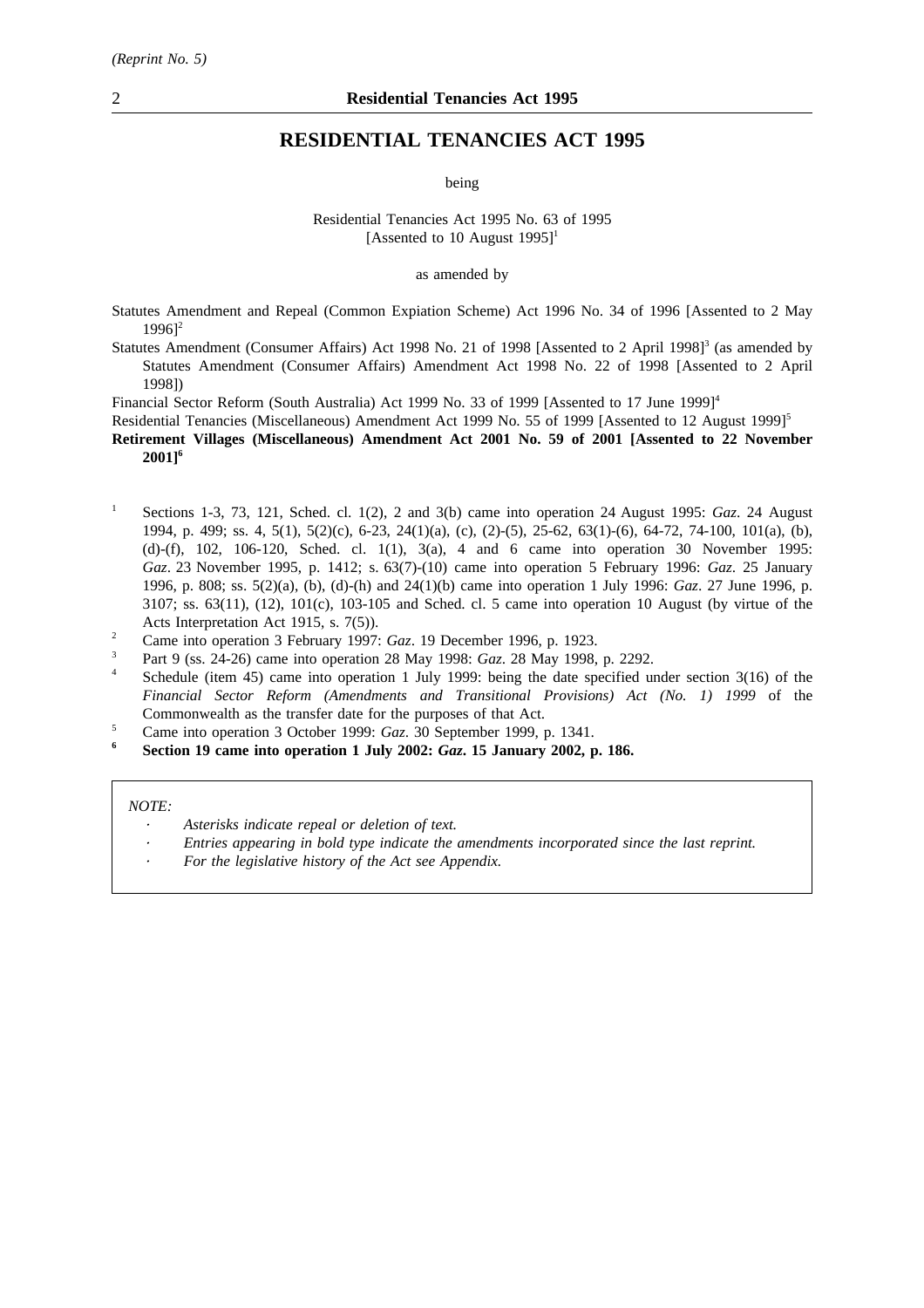# **SUMMARY OF PROVISIONS**

# **PART 1 PRELIMINARY**

- 1. Short title
- 2. Commencement
- 3. Interpretation
- 4. Presumption of periodicity in case of short fixed terms
- 5. Application of Act

#### **PART 2 ADMINISTRATION**

- 6. Administration of this Act
- 7. Ministerial control of administration
- 8. The Commissioner's functions
- 9. Immunity from liability
- 10. Annual report

#### **PART 3 RESIDENTIAL TENANCIES TRIBUNAL**

### **DIVISION 1—THE TRIBUNAL AND ITS MEMBERSHIP**

- 11. Continuation of Tribunal
- 12. Membership of the Tribunal
- 13. Presiding and Deputy Presiding Members<br>14. Remuneration
- Remuneration
- 15. Registrars
- 16. Registrar may exercise jurisdiction in certain cases
- 17. Magistrates may exercise jurisdiction in certain cases
- 18. Immunities

### **DIVISION 2—PROCEEDINGS BEFORE THE TRIBUNAL**

- 19. Constitution
- 20. Times and places of sittings
- 21. Duty to act expeditiously
- 22. Sittings generally to be in public
- 23. Offices of the Tribunal

### **DIVISION 3—THE TRIBUNAL'S JURISDICTION**

- 24. Jurisdiction of Tribunal
- 25. Application to Tribunal

#### **DIVISION 4—CONFERENCES**

- 26. Conferences
- 27. Presiding officer
- 28. Registrar to notify parties
- 29. Procedure
- 30. Restriction on evidence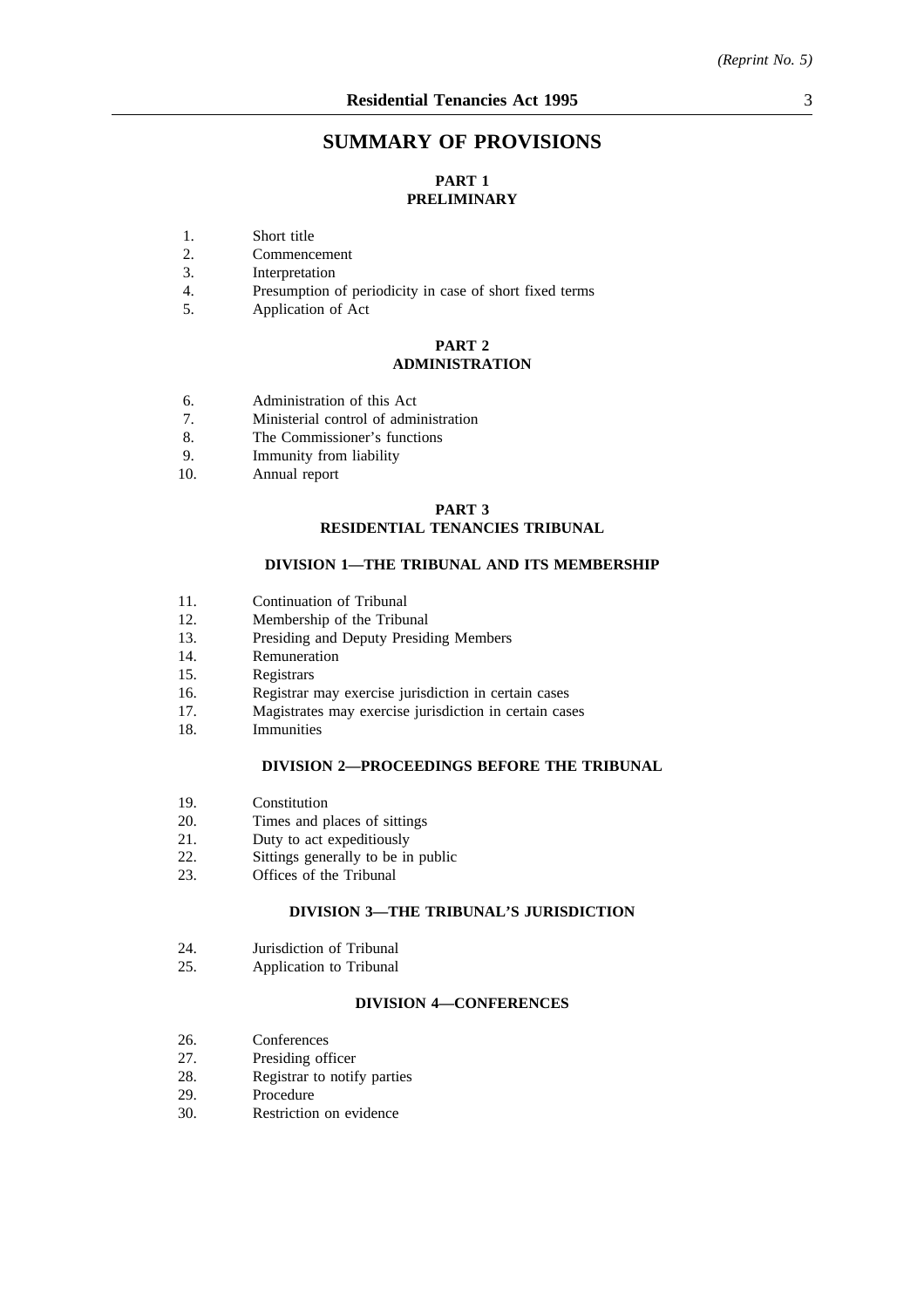## **DIVISION 5—EVIDENTIARY AND PROCEDURAL POWERS**

- 31. Tribunal's powers to gather evidence
- 32. Procedural powers of the Tribunal
- 33. General powers of the Tribunal to cure irregularities

## **DIVISION 6—MEDIATION**

34. Mediation

## **DIVISION 7—JUDGMENTS AND ORDERS**

- 35. Special powers to make orders and give relief
- 36. Enforcement of orders
- 37. Application to vary or set aside order
- 38. Costs

## **DIVISION 8—OBLIGATION TO GIVE REASONS FOR DECISIONS**

39. Reasons for decisions

## **DIVISION 9—RESERVATION OF QUESTIONS OF LAW AND APPEALS**

- 40. Reservation of questions of law
- 41. Appeals
- 42. Stay of proceedings

#### **DIVISION 10—MISCELLANEOUS**

- 43. Entry and inspection of property
- 44. Contempt of the Tribunal
- 45. Punishment of contempts
- 46. Fees
- 47. Procedural rules

#### **PART 4**

## **MUTUAL RIGHTS AND OBLIGATIONS OF LANDLORD AND TENANT**

### **DIVISION 1—ENTERING INTO RESIDENTIAL TENANCY AGREEMENT**

- 48. Tenant to be notified of landlord's name, etc.
- 49. Written residential tenancy agreements
- 50. Cost of preparing agreement
- 51. False information from tenant

#### **DIVISION 2—DISCRIMINATION AGAINST TENANTS WITH CHILDREN**

52. Discrimination against tenants with children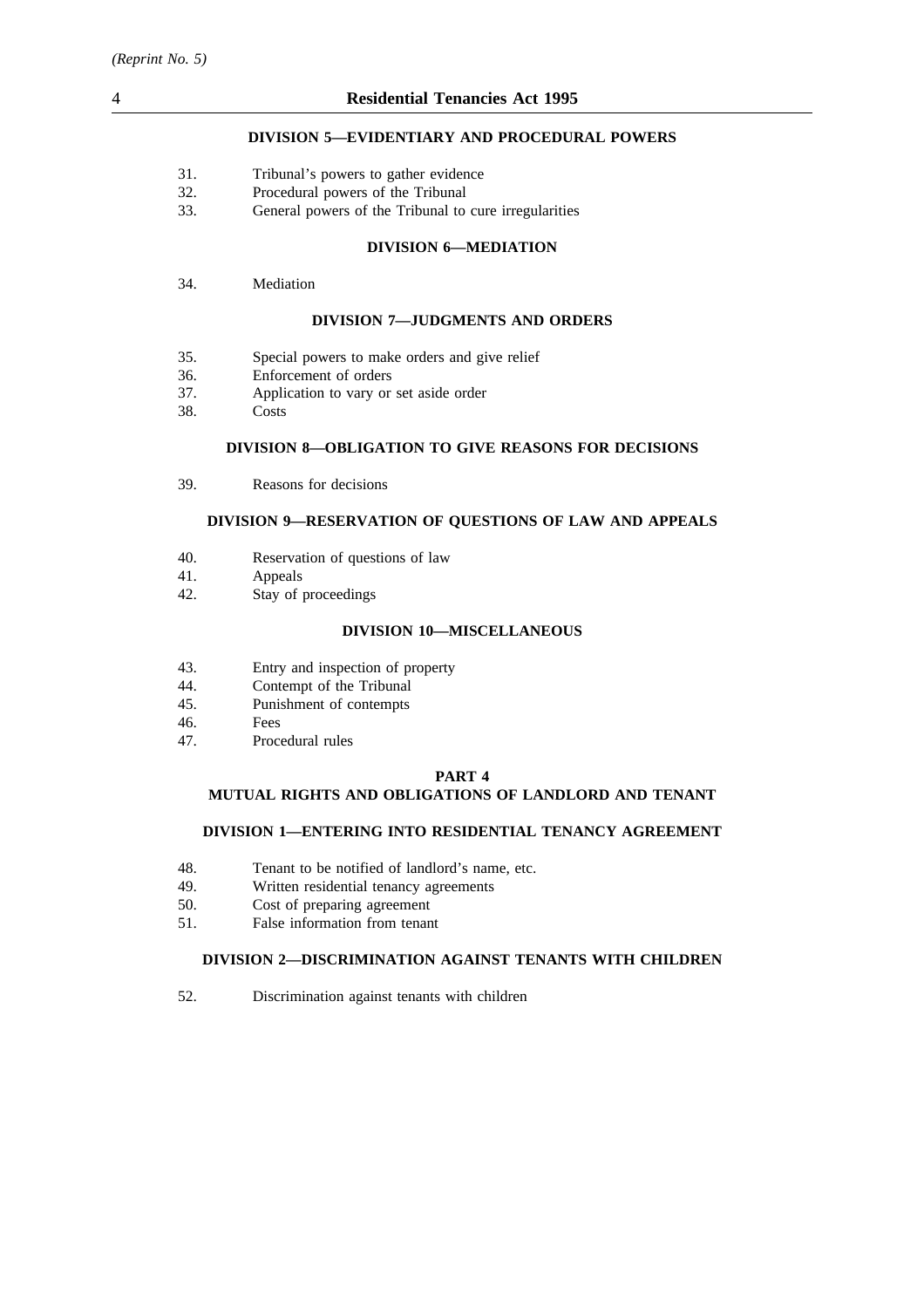#### **DIVISION 3—RENT**

- 53. Permissible consideration for residential tenancy
- 54. Rent in advance
- 55. Variation of rent
- 56. Excessive rent
- 57. Landlord's duty to keep proper records of rent
- 58. Duty to give receipt for rent
- 59. Accrual and apportionment of rent
- 60. Abolition of distress for rent

### **DIVISION 4—SECURITY BONDS**

- 61. Security bond
- 62. Receipt of security and transmission to the Commissioner
- 63. Repayment of security bond

### **DIVISION 5—TENANT'S ENTITLEMENT TO POSSESSION AND QUIET ENJOYMENT**

- 64. Vacant possession, etc.
- 65. Quiet enjoyment

## **DIVISION 6—SECURITY OF PREMISES**

66. Security of premises

### **DIVISION 7—LANDLORD'S OBLIGATION IN REGARD TO CONDITION OF THE PREMISES**

- 67. Cleanliness
- 68. Landlord's obligation to repair

## **DIVISION 8—TENANT'S OBLIGATIONS IN RELATION TO THE PREMISES AND ANCILLARY PROPERTY**

- 69. Tenant's responsibility for cleanliness and damage
- 70. Alteration of premises

## **DIVISION 9—TENANT'S CONDUCT ON THE PREMISES**

71. Tenant's conduct

### **DIVISION 10—LANDLORD'S RIGHT OF ENTRY**

72. Right of entry

#### **DIVISION 11—RATES, TAXES AND CHARGES**

73. Rates, taxes and charges

#### **DIVISION 12—ASSIGNMENT**

74. Assignment of tenant's rights under residential tenancy agreement

### **DIVISION 13—TENANT'S VICARIOUS LIABILITY**

75. Vicarious liability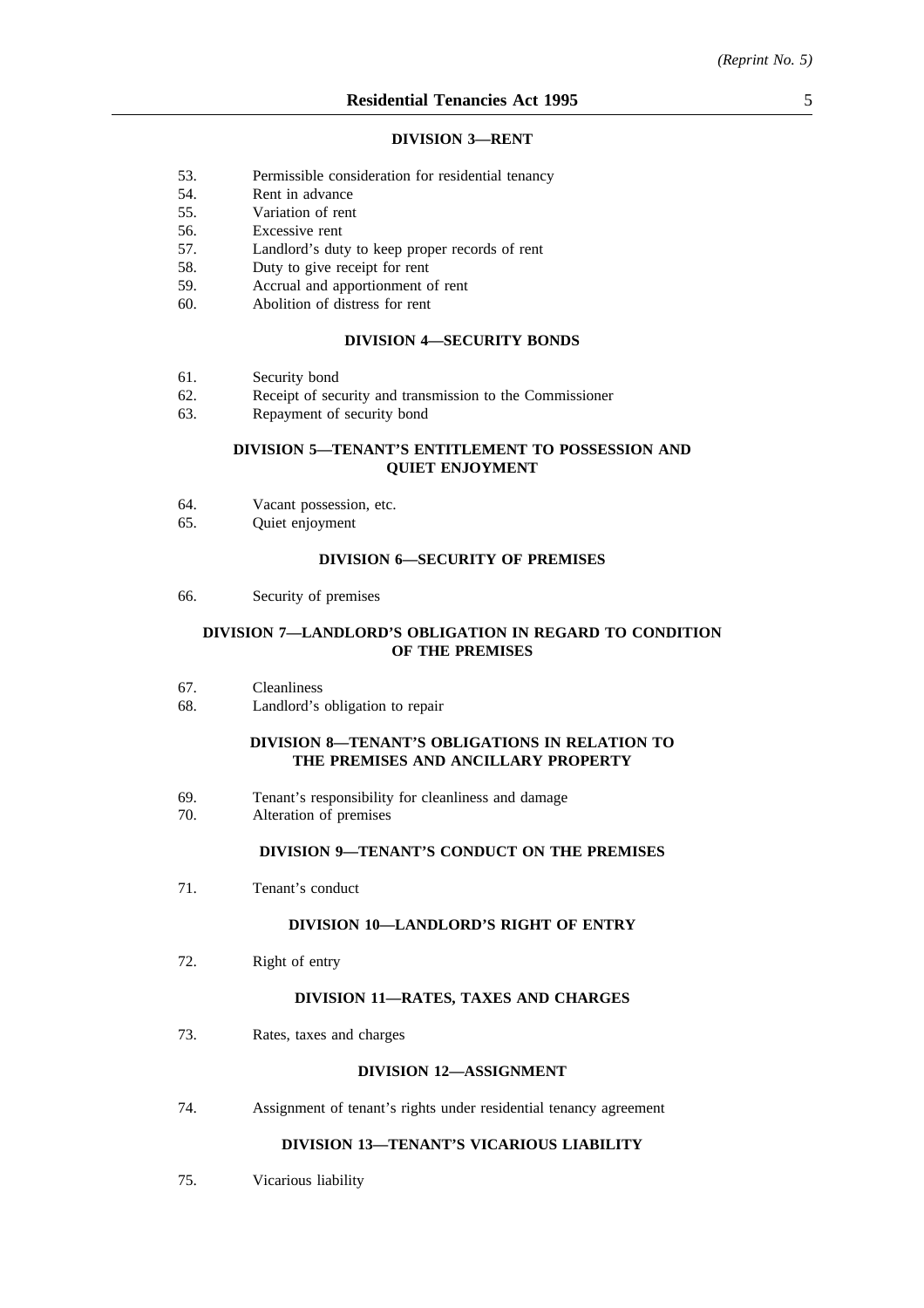## **DIVISION 14—HARSH OR UNCONSCIONABLE TERMS**

76. Harsh or unconscionable terms

### **DIVISION 15—MISCELLANEOUS**

- 77. Accelerated rent and liquidated damages
- 78. Duty of mitigation

### **PART 5 TERMINATION OF RESIDENTIAL TENANCY AGREEMENTS**

#### **DIVISION 1—TERMINATION GENERALLY**

79. Termination of residential tenancy

### **DIVISION 2—TERMINATION BY THE LANDLORD**

- 80. Notice of termination by landlord on ground of breach of the agreement
- 81. Termination because possession is required by the landlord for certain purposes
- 82. Termination of residential tenancy by housing co-operative
- 83. Termination by landlord without specifying a ground of termination
- 84. Limitation of right to terminate

### **DIVISION 3—TERMINATION BY TENANT**

- 85. Notice of termination by tenant on ground of breach of the agreement
- 86. Termination by tenant without specifying a ground of termination

### **DIVISION 4—TERMINATION BY THE TRIBUNAL**

- 87. Termination on application by landlord
- 88. Termination on application by tenant
- 89. Termination based on hardship
- 90. Tribunal may terminate tenancy where tenant's conduct unacceptable

# **DIVISION 5—NOTICES OF TERMINATION**

- 91. Form of notice of termination
- 92. Termination of periodic tenancy

## **DIVISION 6—REPOSSESSION OF PREMISES**

- 93. Order for possession
- 94. Abandoned premises
- 95. Repossession of premises
- 96. Forfeiture of head tenancy not to result automatically in destruction of right to possession under residential tenancy agreement

#### **DIVISION 7—ABANDONED GOODS**

97. Abandoned goods

#### **DIVISION 8—MISCELLANEOUS**

- 98. Bailiffs
- 99. Enforcement of orders for possession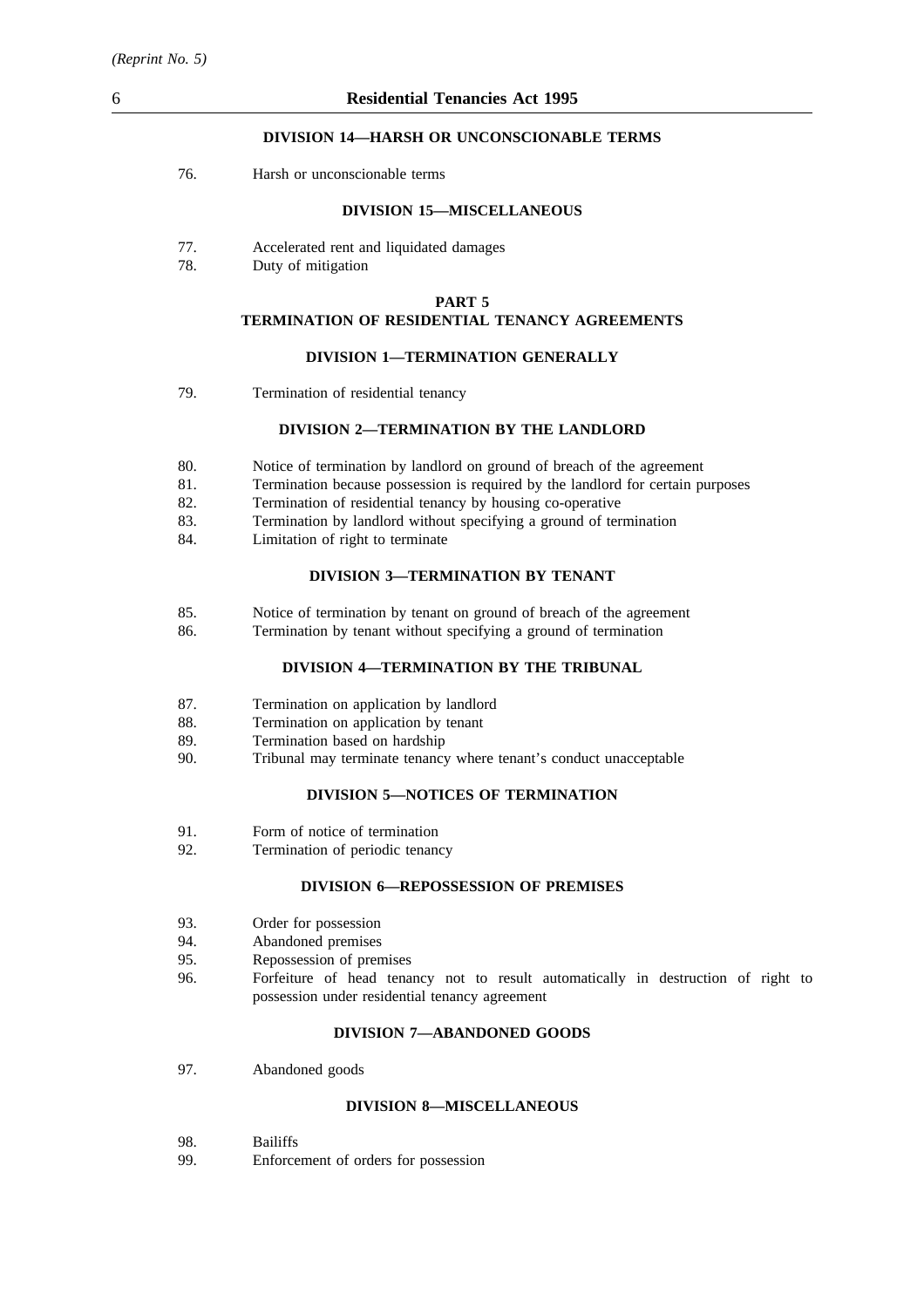### **PART 6 RESIDENTIAL TENANCIES FUND**

- 100. Residential Tenancies Fund
- 101. Application of income
- 102. Accounts and audit

# **PART 7**

## **ROOMING HOUSES**

- 103. Codes of conduct
- 104. Obligation to comply with codes of conduct
- 105. Jurisdiction of the Tribunal
- 105A. Implied terms

## **PART 8 DISPUTE RESOLUTION**

## **DIVISION 1—MEDIATION**

- 106. Responsibility of the Commissioner to arrange for mediation of disputes
- 107. Mediation of dispute
- 108. Statements made in the course of mediation proceedings

### **DIVISION 2—INTERVENTION**

109. Power to intervene

### **DIVISION 3—POWERS OF THE TRIBUNAL**

- 110. Powers of the Tribunal
- 111. Conditional and alternative orders
- 112. Restraining orders

### **DIVISION 4—REPRESENTATION**

- 113. Representation in proceedings before the Tribunal
- 114. Remuneration of representative

### **PART 9 MISCELLANEOUS**

- 115. Contract to avoid Act
- 116. Overpayment of rent
- 117. Notice by landlord not waived by acceptance of rent
- 118. Exemptions
- 119. Tribunal may exempt agreement or premises from provision of Act
- 120. Service
- 121. Regulations

## **SCHEDULE**

*Repeal, Transitional Provisions and Consequential Amendments*

#### **APPENDIX LEGISLATIVE HISTORY**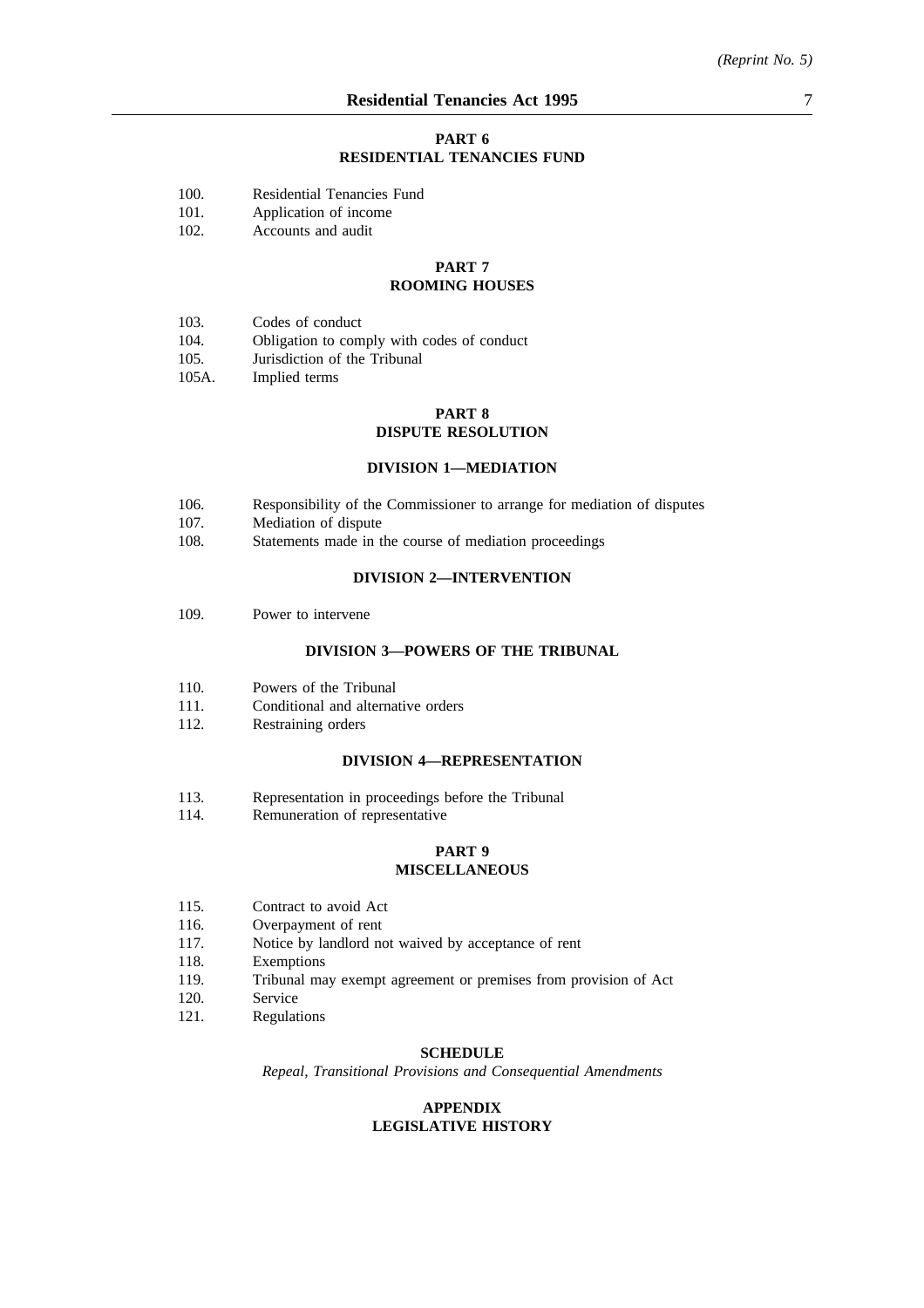The Parliament of South Australia enacts as follows:

# **PART 1 PRELIMINARY**

## **Short title**

**1.** This Act may be cited as the *Residential Tenancies Act 1995*.

## **Commencement**

**2.** This Act will come into operation on a day to be fixed by proclamation.

## **Interpretation**

**3.** (1) In this Act, unless the contrary intention appears—

"**ancillary property**" means property (not forming part of premises subject to a residential tenancy agreement) that is provided by the landlord, either under the residential tenancy agreement or independently of the agreement, for use by the tenant;

"**Commissioner**" means the Commissioner for Consumer Affairs;

"**Fund**" means the Residential Tenancies Fund;

"**housing improvement notice**" means a notice of intention to declare premises substandard, a notice declaring premises to be substandard, or a notice fixing the maximum rent payable for premises, under Part 7 of the *Housing Improvement Act 1940*;

"**landlord**" means—

- *(a)* the person who grants the right of occupancy under a residential tenancy agreement; or
- *(b)* a successor in title to the tenanted premises whose title is subject to the tenant's interest,

and includes a prospective landlord and a former landlord;

"**lawyer**" means a person entitled to practise the profession of the law under the *Legal Practitioners Act 1981*;

"**mediation**" of a dispute includes preliminary assistance in dispute resolution such as the giving of advice to ensure that—

- *(a)* the parties to the dispute are fully aware of their rights and obligations; and
- *(b)* there is full and open communication between the parties about the dispute;

"**premises**" includes a part of premises;

"**registered agent**" means a person registered as an agent under the *Land Agents Act 1994*;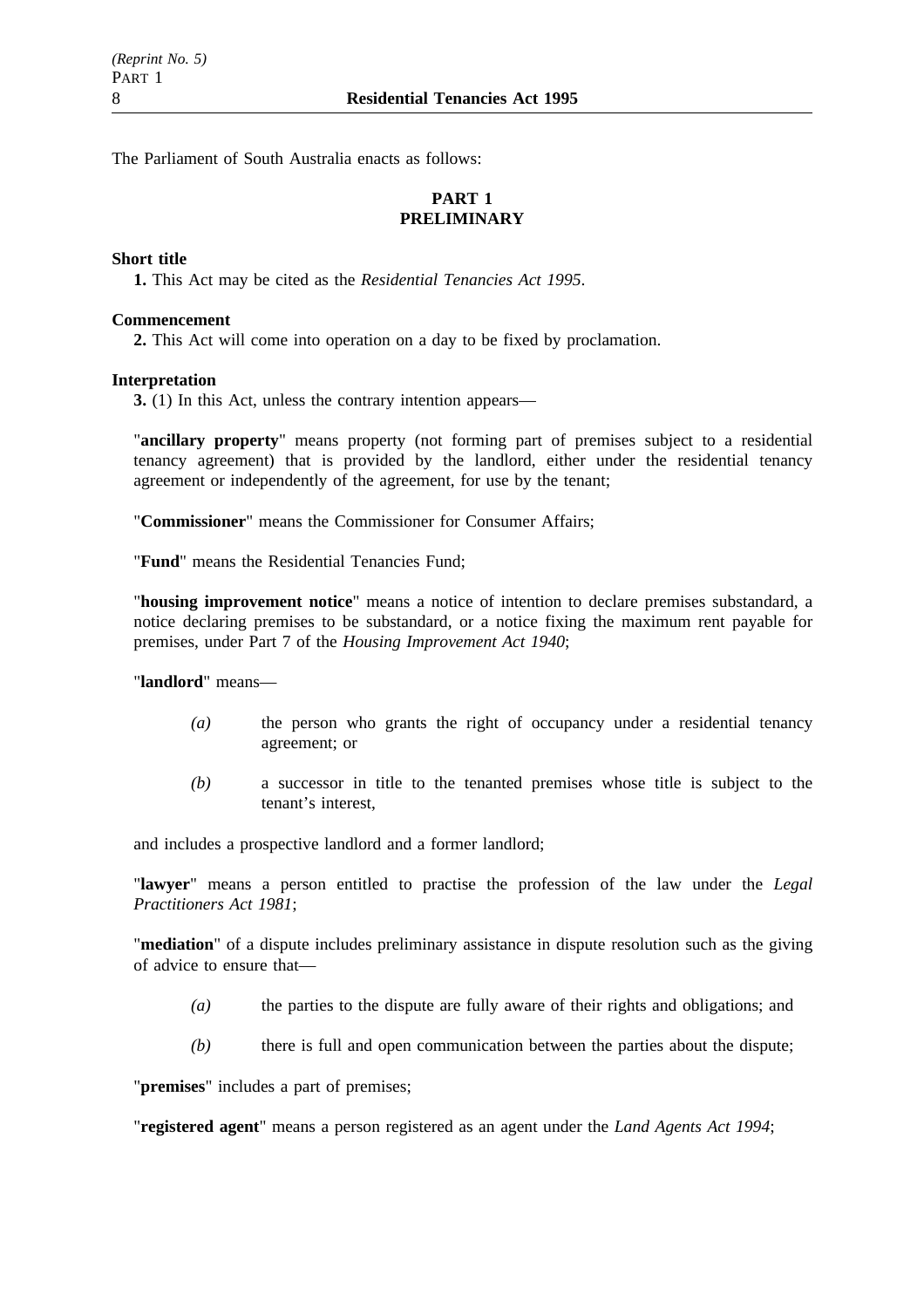"**registered housing co-operative**" means a housing co-operative registered under the *Housing Co-operatives Act 1991*;

"**rent**" means an amount payable under a residential tenancy agreement for the right to occupy premises for a period of the tenancy;

"**residential premises**" means premises for occupation as a place of residence;

"**residential tenancy agreement**" means an agreement (other than a rooming house agreement) under which a person grants another person, for valuable consideration, a right (which may, but need not, be an exclusive right<sup>1</sup>) to occupy premises for the purpose of residence;

"**rooming house**" means residential premises in which—

- *(a)* rooms are available, on a commercial basis, for residential occupation; and
- *(b)* accommodation is available for at least three persons on a commercial basis;

"**rooming house agreement**" means an agreement under which accommodation is provided (with or without meals, or other facilities or services) in a rooming house;

"**rooming house proprietor**" means a person who carries on a business involving the provision of accommodation under rooming house agreements;

"**rooming house resident**" means a person who boards or lodges in a rooming house;

"**Rules**" means the rules of the Tribunal;

"**security**" means an amount a tenant is required to pay under a residential tenancy agreement, or an agreement collateral to a residential tenancy agreement, as security for the performance of obligations under a residential tenancy agreement;

"**security bond**" means a provision of a residential tenancy agreement or a collateral agreement under which a tenant is required to give security for the performance of obligations under a residential tenancy agreement;

"**statutory rates, taxes and charges**" means—

- *(a)* rates or charges imposed under the *Local Government Act 1934*; and
- *(b)* rates or charges imposed under the *Waterworks Act 1932* or the *Sewerage Act 1929*; and
- *(c)* land tax under the *Land Tax Act 1936*;

"**tenancy dispute**" means—

*(a)* a claim under a residential tenancy agreement, a rooming house agreement, or an agreement collateral to a residential tenancy agreement or a rooming house agreement; or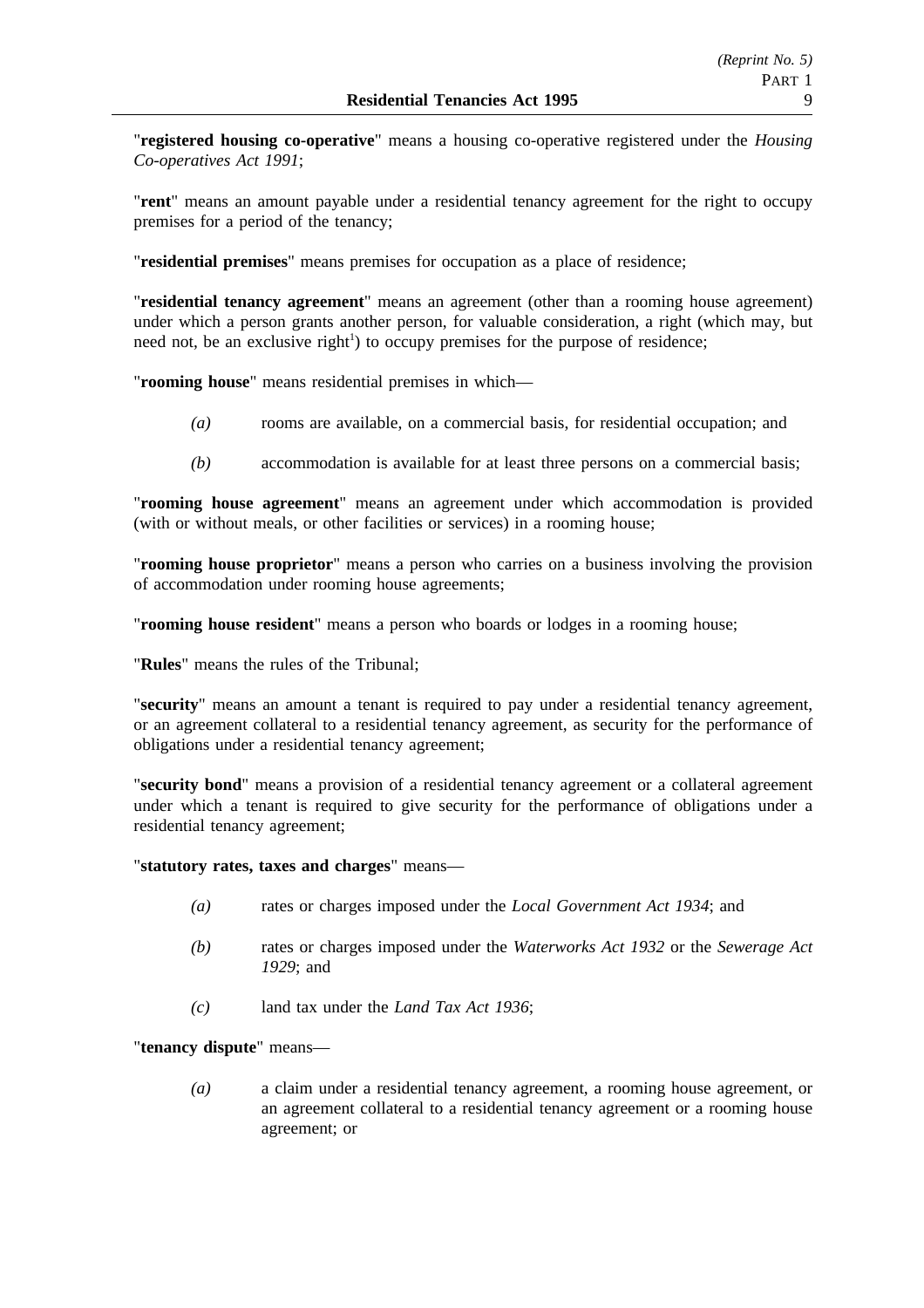*(b)* a dispute between parties or former parties to a residential tenancy agreement, a rooming house agreement, or an agreement collateral to a residential tenancy agreement or a rooming house agreement, about matters arising under the agreement or this Act;

"**tenant**" means the person who is granted a right of occupancy under a residential tenancy agreement or a person to whom the right passes by assignment or operation of law and includes a prospective tenant or a former tenant;

"**Tribunal**" means the Residential Tenancies Tribunal.

(2) If this Act provides for something to be done within a specified period from a particular day, the period will be taken not to include the particular day.

(3) If this Act provides that action may be taken after the expiration of a specified period of days, the period will be taken to be a period of clear days.

(4) For the purposes of this Act, a residential tenancy agreement includes an agreement granting a corporation the right to occupy premises that are occupied, or that are intended to be occupied, as a place of residence by a natural person.

<sup>1</sup> However, it should be noted that the Act confers certain protections against intrusion on the premises by the landlord. Hence, even if the agreement does not, in its terms, confer an exclusive right to occupation, the Act will (at least in some respects) assimilate the right of occupation to the exclusive right conferred by a lease.

## **Presumption of periodicity in case of short fixed terms**

**4.** (1) If a residential tenancy agreement is entered into for a short fixed term, the agreement is taken to be an agreement for a periodic tenancy with a period equivalent to the length of the fixed term unless the landlord establishes that—

- *(a)* the tenant genuinely wanted a tenancy ending at the end of the short fixed term and the term was fixed at the tenant's request; or
- *(b)* before the residential tenancy agreement was entered into—
	- (i) the landlord gave the tenant a notice containing a warning in the form required by regulation; and
	- (ii) the tenant signed a statement in the form required by regulation acknowledging that the tenant did not expect to continue in possession of the premises after the end of the term stated in the agreement.
- (2) A **short fixed term** is a term of 90 days or less.

## **Application of Act**

**5.** (1) This Act does not apply to—

- *(a)* an agreement giving a right of occupancy in—
	- (i) a hotel or motel; or
	- (ii) an educational institution, college, hospital or nursing home; or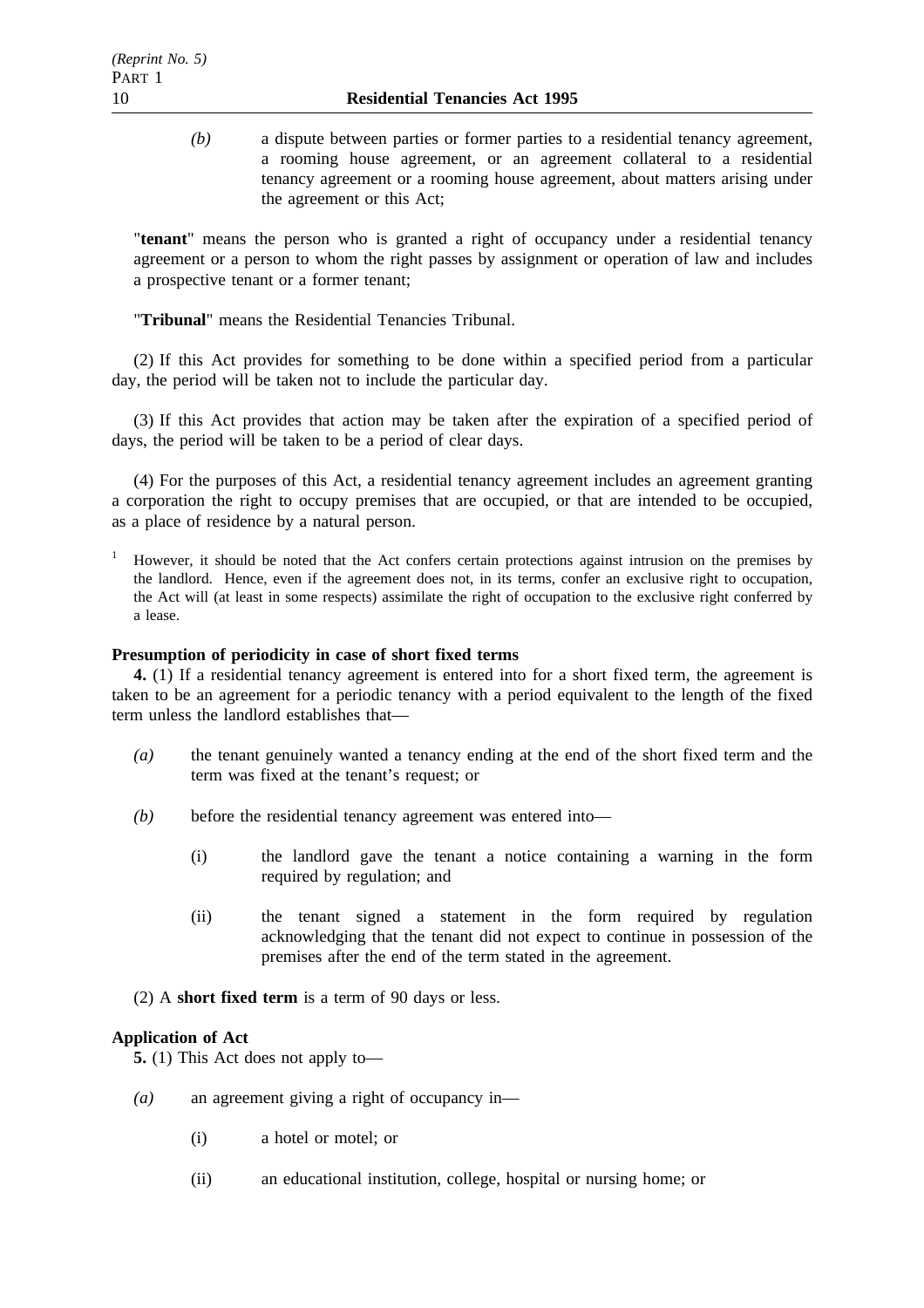- (iii) club premises; or
- (iv) a home for aged or disabled persons administered by an eligible organisation under the *Aged or Disabled Persons Care Act 1954* of the Commonwealth; or
- (v) a retirement village within the meaning of the *Retirement Villages Act 1987*; or
- (vi) a supported residential facility within the meaning of the *Supported Residential Facilities Act 1992*; or
- (vii) prescribed premises, or premises of a prescribed class; or
- *(b)* an agreement (other than a rooming house agreement) under which a person boards or lodges with another; or
- *(c)* an agreement genuinely entered into for the purpose of conferring on a person a right to occupy premises for a holiday; or

An agreement conferring a right to occupy premises for a fixed term of 60 days or longer will be taken, in the absence of proof to the contrary, not to have been genuinely entered into for the purpose of conferring a right to occupy premises for a holiday.

*(d)* an agreement conferring a right to occupy premises for the purpose of residence but under which no rent is payable; or

*Example—*

An agreement under which families exchange houses for an agreed period would not be a residential tenancy agreement if no rent were payable under the agreement.

- *(e)* an agreement for the sale of land that confers a right to occupy premises on a party to the agreement; or
- *(f)* a mortgage; or
- *(g)* an agreement arising under a scheme in which—
	- (i) a complex of adjacent premises is owned by a company; and
	- (ii) the premises are let by the company to persons who jointly have a controlling interest in the company; or
- *(h)* a prescribed agreement or an agreement of a prescribed class.

(2) The following provisions of this Act (and only those provisions) apply to residential tenancy agreements under which the South Australian Housing Trust or the South Australian Aboriginal Housing Authority is the landlord, to residential tenancies arising under those agreements and to related tenancy disputes—

- *(a)* Part 3 (*Residential Tenancies Tribunal*);
- *(b)* Section 66 (*Security of premises*);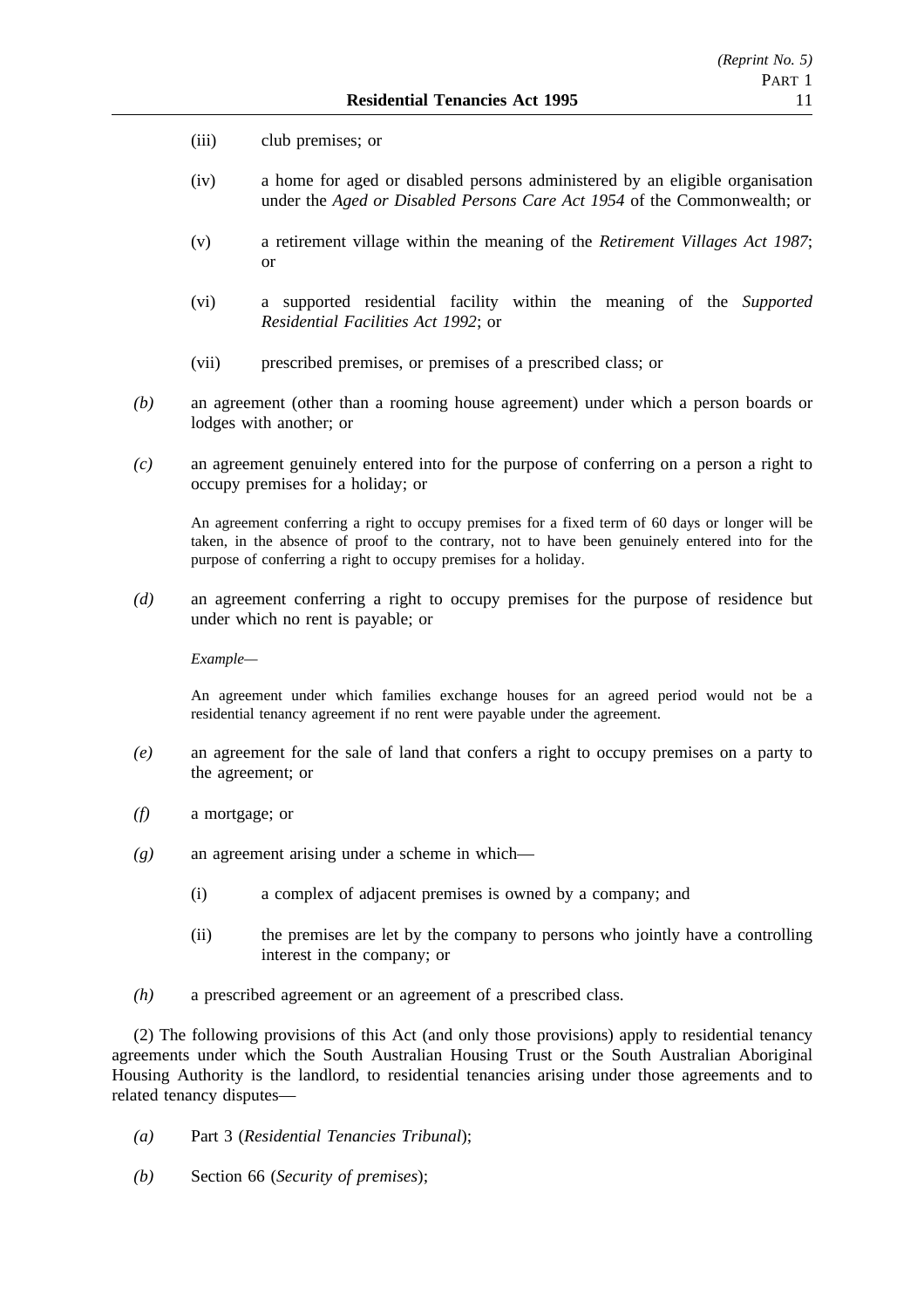- *(d)* Section 90 (*Tribunal may terminate tenancy where tenant's conduct unacceptable*);
- *(e)* Section 93 (*Order for possession*);
- *(f)* Section 99 (*Enforcement orders for possession*);
- *(g)* Division 3 of Part 8 (*Powers of the tribunal*);
- *(h)* Division 4 of Part 8 (*Representation*).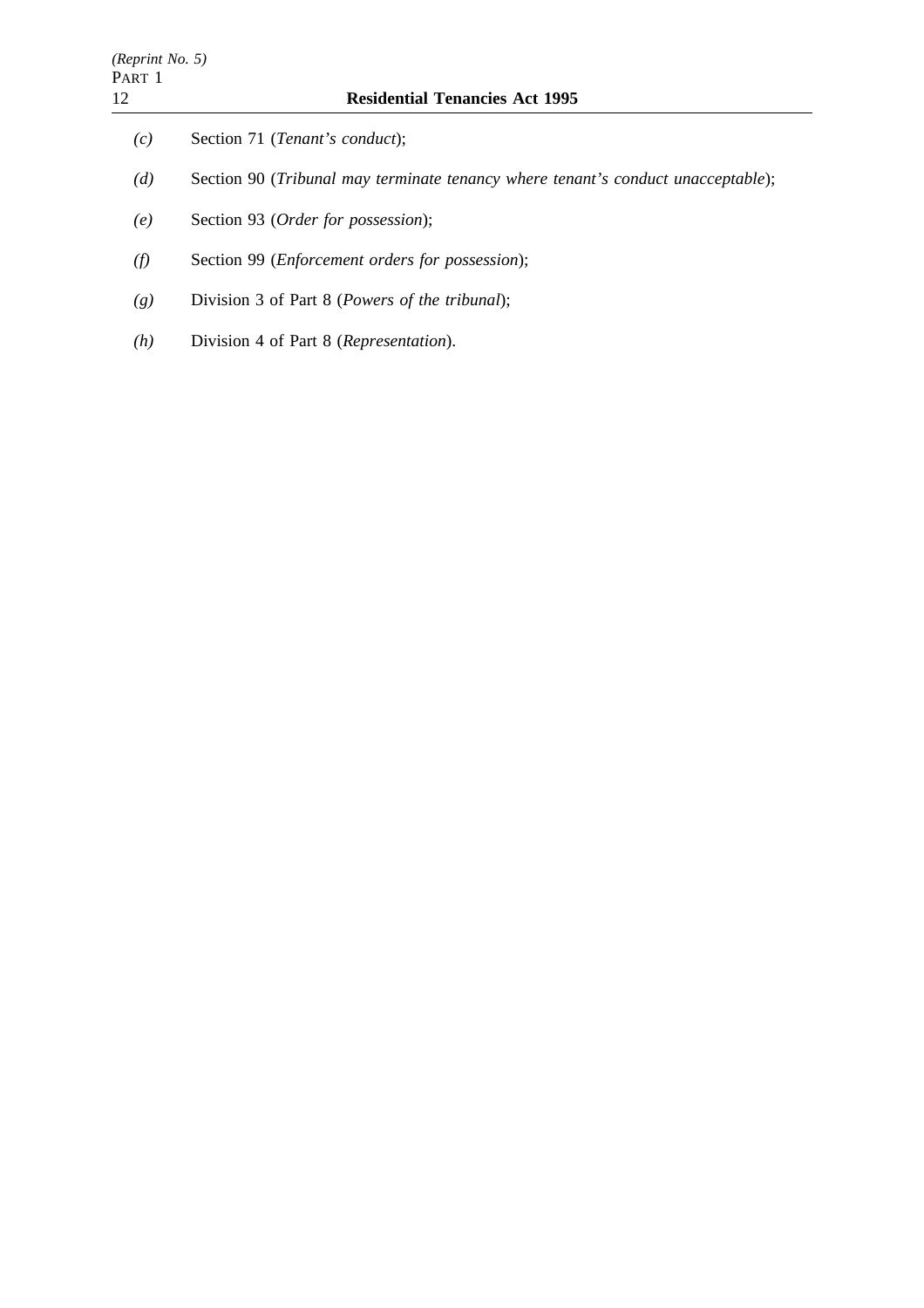# **PART 2 ADMINISTRATION**

## **Administration of this Act**

**6.** The Commissioner is responsible for the administration of this Act.

### **Ministerial control of administration**

**7.** The Commissioner is, in the administration of this Act, subject to control and direction by the Minister.

## **The Commissioner's functions**

**8.** The Commissioner has the following functions:

- *(a)* investigating and researching matters affecting the interests of parties to residential tenancy agreements and rooming house agreements; and
- *(b)* publishing reports and information on subjects of interest to the parties to residential tenancy agreements and rooming house agreements; and
- *(c)* giving advice (to an appropriate extent) on the provisions of this Act and other subjects of interest to the parties to residential tenancy agreements and rooming house agreements; and
- *(d)* investigating suspected infringements of this Act and taking appropriate action to enforce the Act; and
- *(e)* making reports to the Minister on questions referred to the Commissioner by the Minister and other questions of importance affecting the administration of this Act; and
- *(f)* administering the Fund.

### **Immunity from liability**

**9.** No liability attaches to the Commissioner, or any other person acting in the administration of this Act, for an honest act or omission in the exercise or purported exercise of functions under this Act.

#### **Annual report**

**10.** (1) The Commissioner must, on or before 31 October in each year, prepare and forward to the Minister a report on the administration of this Act for the year ending on the preceding 30 June.

(2) The report must include a report on the administration of the Fund.

(3) The Minister must, within six sitting days after receiving a report under this section, have copies of the report laid before both Houses of Parliament.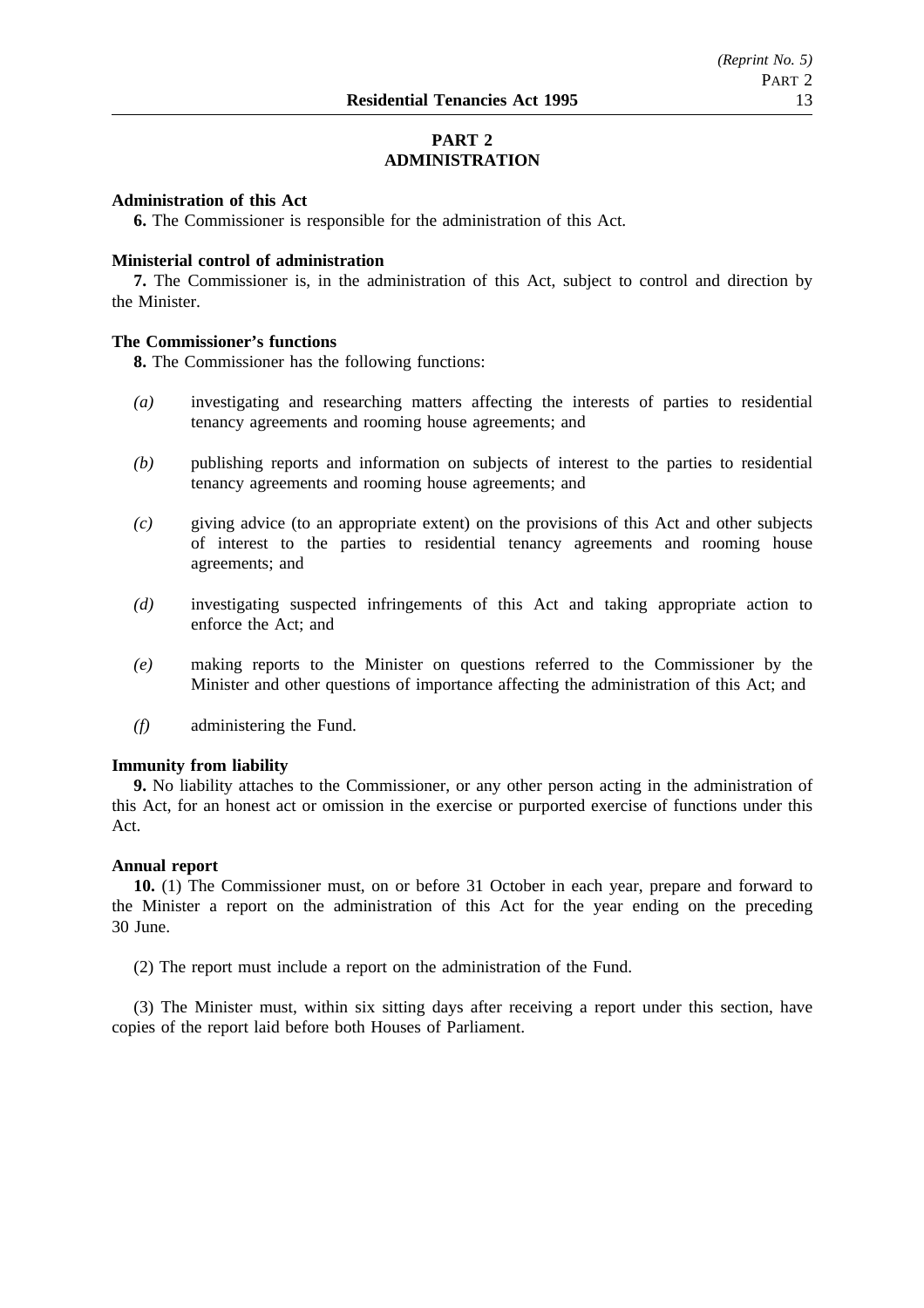## **PART 3 RESIDENTIAL TENANCIES TRIBUNAL**

## **DIVISION 1—THE TRIBUNAL AND ITS MEMBERSHIP**

### **Continuation of Tribunal**

**11.** The *Residential Tenancies Tribunal* continues in existence.

## **Membership of the Tribunal**

**12.** (1) Members of the Tribunal are appointed by the Governor.

(2) A member of the Tribunal is appointed for a term (not exceeding five years) specified in the instrument of appointment and, at the end of a term of appointment, is eligible for reappointment.

(3) A member of the Tribunal is appointed on conditions specified in the instrument of appointment.

(4) The office of member of the Tribunal may be held in conjunction with an office or position in the public service of the State.

- (5) The Governor may remove a member of the Tribunal from office for—
- *(a)* breach of, or non-compliance with, a condition of appointment; or
- *(b)* misconduct; or
- *(c)* failure or incapacity to carry out official duties satisfactorily.
- (6) The office of a member of the Tribunal becomes vacant if the member—
- *(a)* dies; or
- *(b)* completes a term of office and is not reappointed; or
- *(c)* resigns by written notice to the Minister; or
- *(d)* is convicted of an offence punishable by imprisonment; or
- *(e)* is removed from office under subsection (5).

## **Presiding and Deputy Presiding Members**

**13.** (1) The Governor may appoint a member of the Tribunal to be the Presiding Member or a Deputy Presiding Member of the Tribunal.

(2) A person may only be appointed as the Presiding Member or a Deputy Presiding Member of the Tribunal if the person is legally qualified.

(3) A Deputy Presiding Member may exercise powers and functions of the Presiding Member by delegation from the Presiding Member.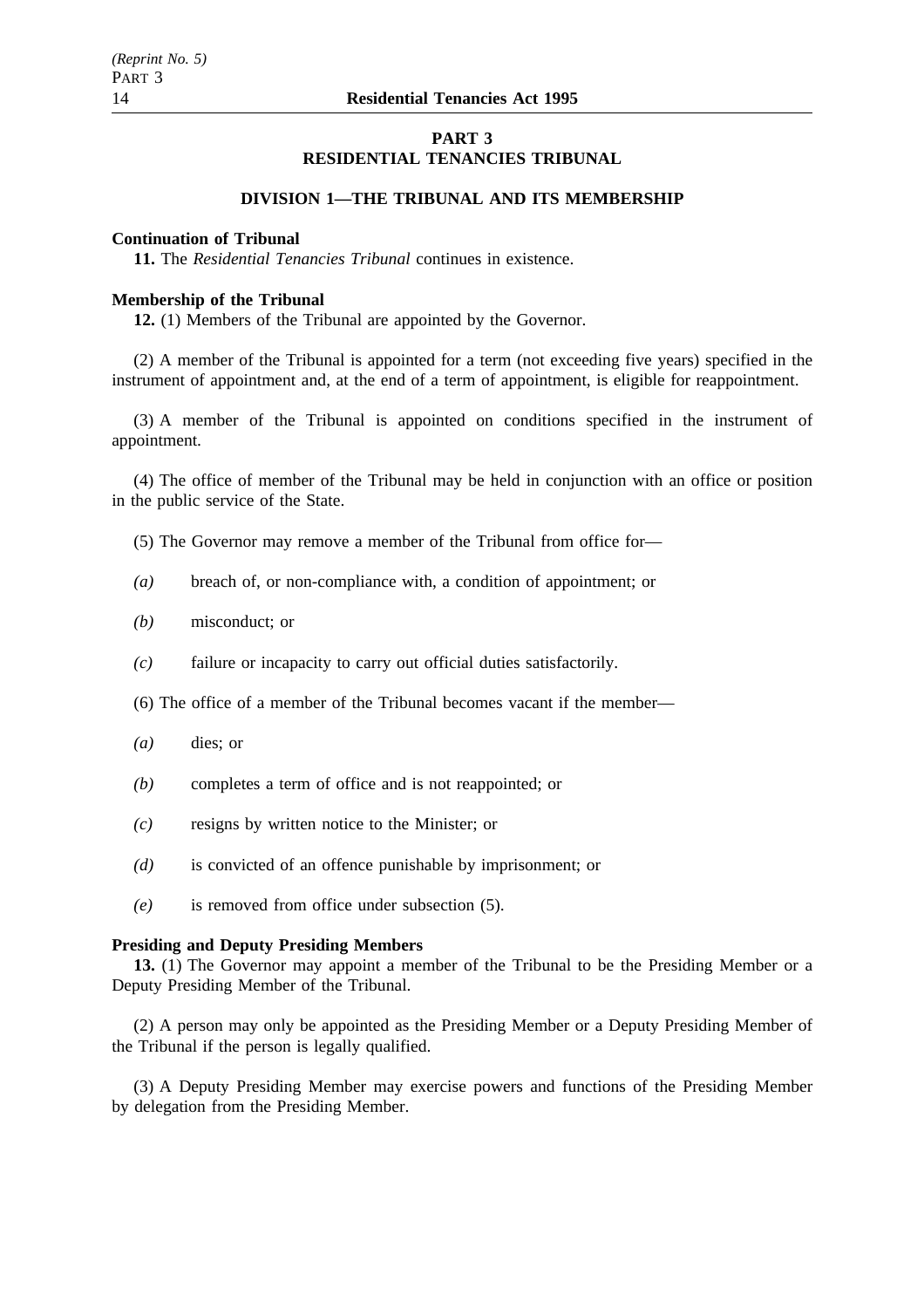(4) If the Presiding Member is absent, or there is a temporary vacancy in the office of the Presiding Member, the powers, functions and duties of the Presiding Member devolve on a Deputy Presiding Member appointed by the Governor to act in the absence of the Presiding Member or, if no such appointment has been made, on the most senior Deputy Presiding Member of the Tribunal.

(5) A member who holds office as the Presiding Member or a Deputy Presiding Member of the Tribunal continues in that office until the term of office as member falls due for renewal and, if the member's term of office is renewed, the appointment as Presiding Member or Deputy Presiding Member may (but need not be) renewed also.

## **Remuneration**

**14.** A member of the Tribunal is entitled to remuneration, allowances and expenses determined by the Governor.

## **Registrars**

**15.** (1) The Governor may appoint a person to be the registrar or a deputy registrar of the Tribunal.

(2) The office of registrar or deputy registrar may be held in conjunction with another office in the public service of the State.

## **Registrar may exercise jurisdiction in certain cases**

**16.** The registrar or a deputy registrar may—

- *(a)* exercise the jurisdiction of the Tribunal if specifically authorised to do so by or under this Act; and
- *(b)* subject to direction by the Presiding Member of the Tribunal—exercise the jurisdiction of the Tribunal in respect of classes of matters, or in circumstances, specified by the regulations.

## **Magistrates may exercise jurisdiction in certain cases**

**17.** (1) A magistrate may exercise the jurisdiction of the Tribunal.

(2) The regulations may prescribe a scheme for the listing of matters before magistrates.

(3) A regulation cannot be made for the purposes of subsection (2) except after the Minister has consulted with the Presiding Member of the Tribunal and the Chief Magistrate.

(4) A magistrate exercising the jurisdiction of the Tribunal is taken to be a member of the Tribunal.

## **Immunities**

**18.** A member or officer of the Tribunal incurs no civil or criminal liability for an honest act or omission in carrying out or purportedly carrying out official functions.

## **DIVISION 2—PROCEEDINGS BEFORE THE TRIBUNAL**

## **Constitution**

**19.** (1) The Tribunal is constituted for the purpose of hearing proceedings of a single member of the Tribunal.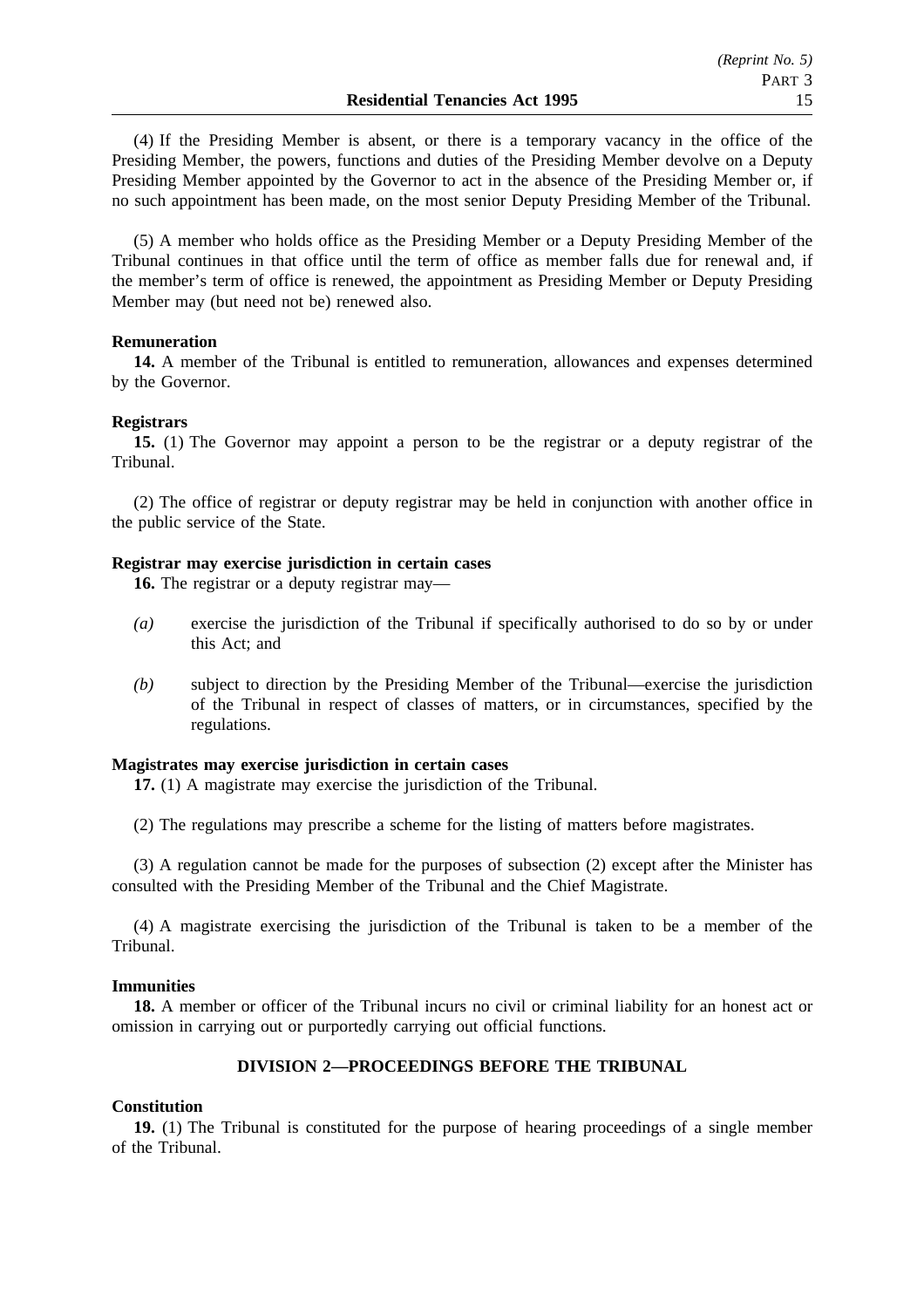(2) The Tribunal may, at any one time, be separately constituted for the hearing and determination of a number of separate matters.

## **Times and places of sittings**

**20.** (1) The Tribunal may sit at any time (including a Sunday).

(2) The Tribunal may sit at any place.

### **Duty to act expeditiously**

**21.** The Tribunal must, where practicable, hear and determine proceedings within 14 days after the proceedings are commenced and, if that is not practicable, as expeditiously as possible.

#### **Sittings generally to be in public**

**22.** (1) Subject to any contrary provision of an Act or regulation, the Tribunal's proceedings must be open to the public.

(2) However, the Tribunal may, in an appropriate case, order that proceedings be held in private.

## **Offices of the Tribunal**

**23.** Offices of the Tribunal will be maintained at such places as the Minister may determine.

## **DIVISION 3—THE TRIBUNAL'S JURISDICTION**

### **Jurisdiction of Tribunal**

**24.** (1) The Tribunal has—

- *(a)* exclusive jurisdiction to hear and determine a matter that may be the subject of an application under this Act;
- *(b)* subject to the regulations—jurisdiction to hear and determine claims or disputes arising from tenancies granted for residential purposes by the South Australian Housing Trust;
- *(c)* the other jurisdictions conferred on the Tribunal by statute.

(2) However, the Tribunal does not have jurisdiction to hear and determine a monetary claim if the amount claimed exceeds \$10 000 unless the parties to the proceedings consent in writing to the claim being heard and determined by the Tribunal (and if consent is given, it is irrevocable).

(3) If a monetary claim is above the Tribunal's jurisdictional limit, the claim and any other claims related to the same tenancy may be brought in a court competent to hear and determine a claim founded on contract for the amount of the claim.

(4) A court in which proceedings are brought under subsection (3) may exercise the powers of the Tribunal under this Act.

(5) If the plaintiff in proceedings brought in a court under this section recovers less than \$10 000, the plaintiff is not entitled to costs unless the court is satisfied that there were reasonable grounds for the plaintiff to believe that the plaintiff was entitled to \$10 000 or more.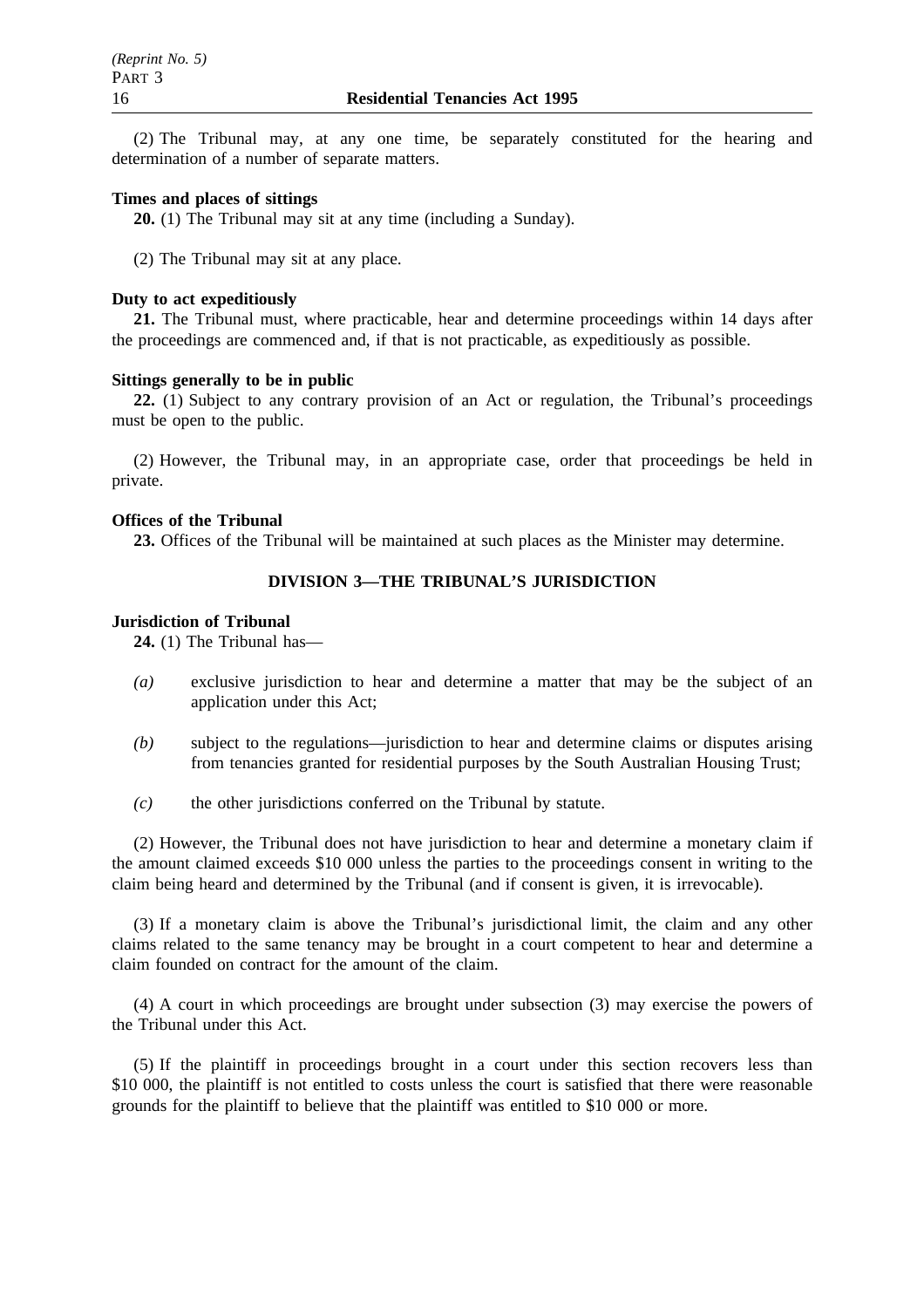## **Application to Tribunal**

**25.** (1) An application under this Act to the Tribunal must—

- *(a)* be made in writing; and
- *(b)* contain the prescribed particulars.
- (2) Before the Tribunal proceeds to hear an application it must—
- *(a)* give the applicant notice in writing setting out the time and place at which it will hear the application; and
- *(b)* give to any other party—
	- (i) notice in writing setting out the time and place at which it will hear the application; and
	- (ii) notice of the nature of the application as it thinks fit.

## **DIVISION 4—CONFERENCES**

## **Conferences**

**26.** (1) The Tribunal may refer contested proceedings to a conference of the parties to explore the possibilities of resolving the matters at issue by agreement and must (subject to subsection (2)) refer contested proceedings to such a conference if the proceedings are of a class prescribed by regulation for the purposes of this section.

(2) However, even though proceedings are of a class prescribed by regulation for the purposes of this section, a conference need not be held if a member or officer of the Tribunal dispenses with the conference on the ground that the conference would serve no useful purpose or there is some other proper reason to dispense with the conference.

## **Presiding officer**

**27.** A member of the Tribunal, the registrar, or another officer of the Tribunal authorised by the Presiding Member of the Tribunal, will preside at a conference.

## **Registrar to notify parties**

**28.** The registrar must notify the parties of the time and place fixed for a conference in a manner prescribed by the Rules.

## **Procedure**

**29.** (1) A conference may, at the discretion of the presiding officer, be adjourned from time to time.

(2) Unless the presiding officer decides otherwise, the conference will be held in private and the presiding officer may exclude from the conference any person apart from the parties and their representatives.

(3) A party must, if required by the presiding officer, disclose to the conference details of the party's case and of the evidence available to the party in support of that case.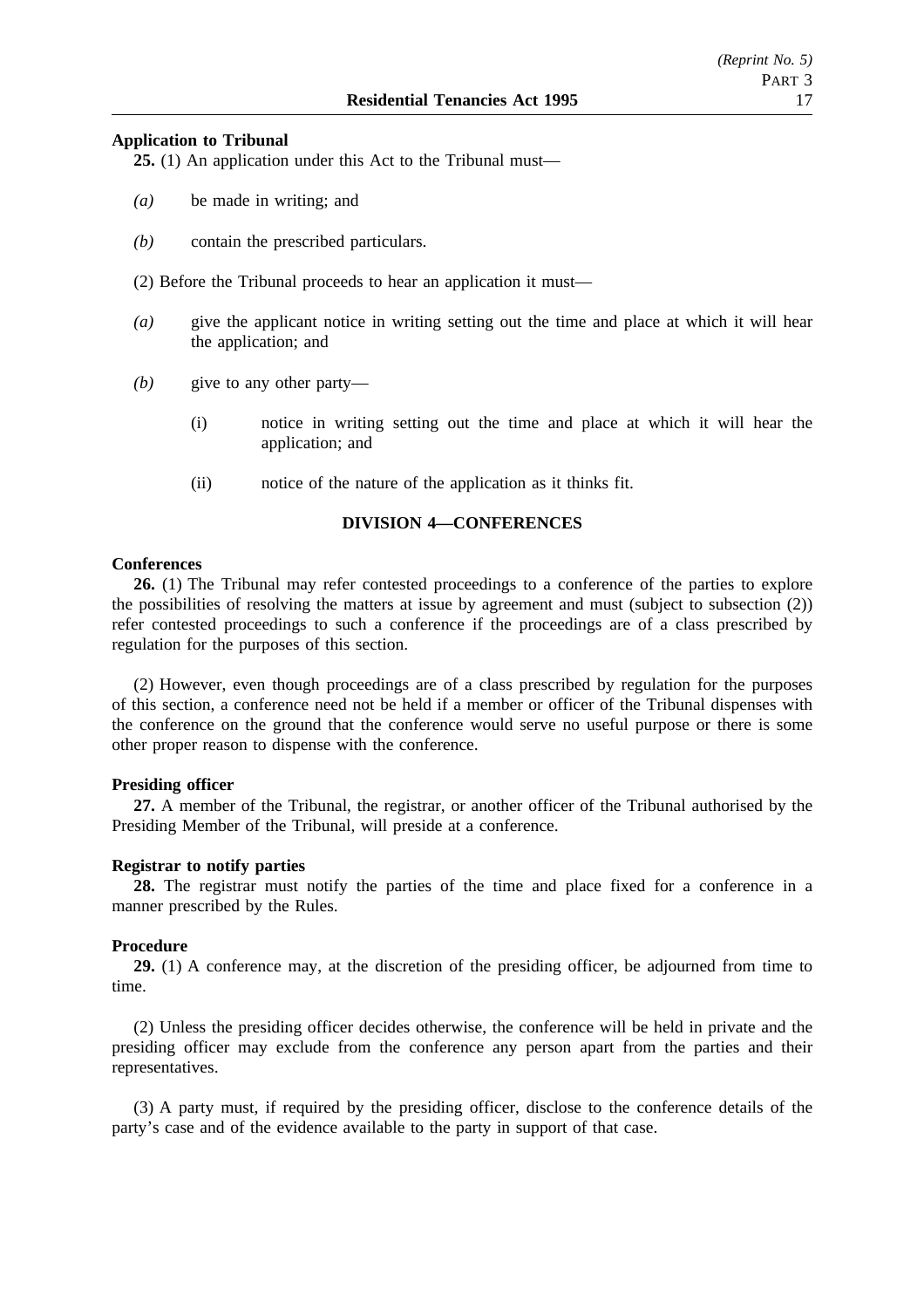(4) A settlement to which counsel or other representative of a party agrees at a conference is binding on the party.

(5) The presiding officer (if not legally qualified) may refer a question of law arising at the conference to a member of the Tribunal who is legally qualified for determination.

(6) The presiding officer may record a settlement reached at the conference and make a determination or order to give effect to the settlement.

(7) A determination or order under subsection (6) is a determination or order of the Tribunal.

## **Restriction on evidence**

**30.** Evidence of anything said or done in the course of a conference under this Division is inadmissible in proceedings before the Tribunal except by consent of all parties to the proceedings.

## **DIVISION 5—EVIDENTIARY AND PROCEDURAL POWERS**

## **Tribunal's powers to gather evidence**

**31.** (1) For the purpose of proceedings, the Tribunal may—

- *(a)* by summons signed by a member, registrar or deputy registrar of the Tribunal, require a person to attend before the Tribunal;
- *(b)* by summons signed by a member, registrar or deputy registrar of the Tribunal, require the production of books, papers or documents;
- *(c)* inspect books, papers or documents produced before it, retain them for a reasonable period, and make copies of them, or of their contents;
- *(d)* require a person appearing before the Tribunal to make an oath or affirmation that the person will truly answer relevant questions put by the Tribunal or a person appearing before the Tribunal;
- *(e)* require a person appearing before the Tribunal (whether summoned to appear or not) to answer any relevant questions put by the Tribunal or a person appearing before the Tribunal.

(2) If a person—

- *(a)* fails without reasonable excuse to comply with a summons under subsection (1); or
- *(b)* refuses or fails to comply with a requirement of the Tribunal under subsection (1); or
- *(c)* misbehaves before the Tribunal, wilfully insults the Tribunal or interrupts the proceedings of the Tribunal,

the person is guilty of an offence and liable to a penalty not exceeding \$2 000.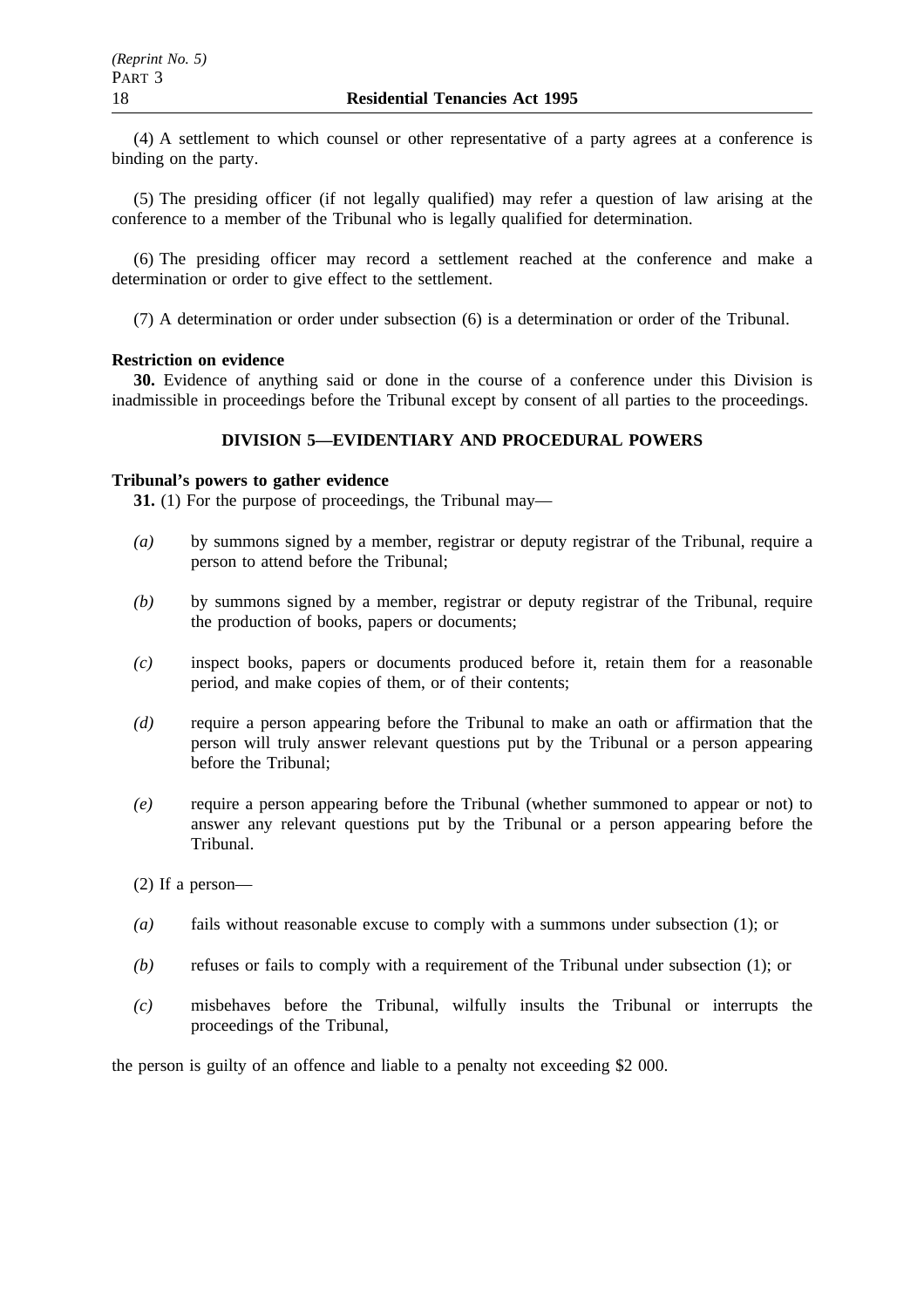## **Procedural powers of the Tribunal**

**32.** (1) In proceedings the Tribunal may—

- *(a)* hear an application in the way the Tribunal considers most appropriate;
- *(b)* decline to entertain an application, or adjourn a hearing, until the fulfilment of conditions fixed by the Tribunal with a view to promoting the settlement of matters in dispute between the parties;
- *(c)* decline to entertain an application if it considers the application frivolous;
- *(d)* proceed to hear and determine an application in the absence of a party;
- *(e)* extend a period prescribed by or under this Act within which an application or other step in respect of proceedings must be made or taken (even if the period had expired);
- *(f)* vary or set aside an order if the Tribunal considers there are proper grounds for doing so;
- *(g)* adjourn a hearing to a time or place or to a time and place to be fixed;
- *(h)* allow the amendment of an application;
- *(i)* hear an application jointly with another application;
- *(j)* receive in evidence a transcript of evidence in proceedings before a court and draw conclusions of fact from that evidence;
- *(k)* adopt, as in its discretion it considers proper, the findings, decision or judgment of a court that may be relevant to the proceedings;
- *(l)* generally give directions and do all things that it thinks necessary or expedient in the proceedings.

(2) The Tribunal's proceedings must be conducted with the minimum of formality and in the exercise of its jurisdiction the Tribunal is not bound by evidentiary rules but may inform itself as it thinks appropriate.

(3) The Tribunal may, on the application of the South Australian Co-operative Housing Authority, allow the Authority to intervene in proceedings before the Tribunal.

(4) The Authority may only be allowed to intervene if the Tribunal is satisfied that it is fair and reasonable that the Authority participate in the proceedings.

(5) If the Authority is allowed to intervene in proceedings, it may intervene in the manner and to the extent directed by the Tribunal, and on other conditions determined by the Tribunal.

#### **General powers of the Tribunal to cure irregularities**

**33.** (1) The Tribunal may, if satisfied that it would be just and equitable to do so, excuse a failure to comply with a provision of this Act on terms and conditions the Tribunal considers appropriate.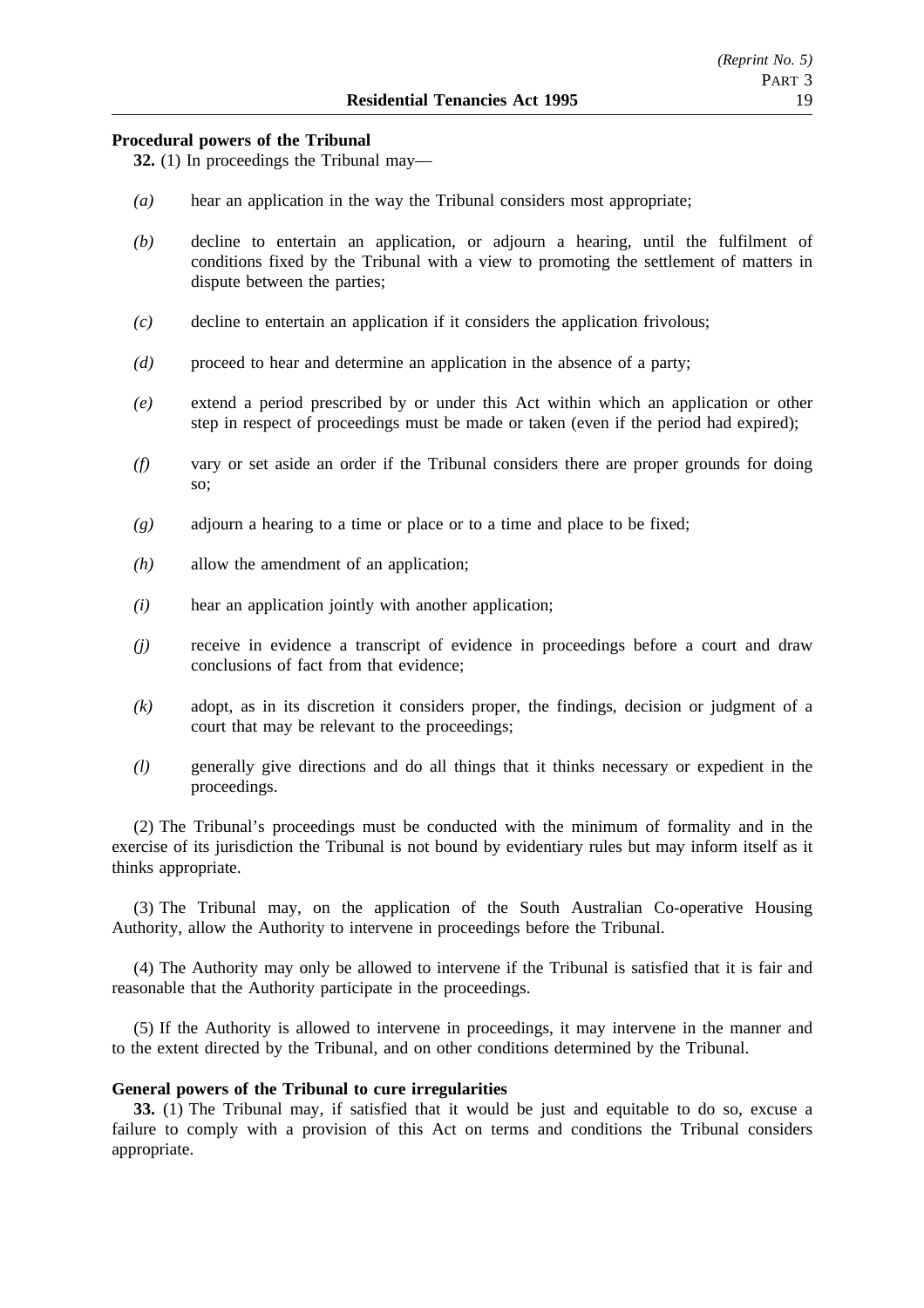(2) The Tribunal may amend proceedings if satisfied that the amendment will contribute to the expeditious and just resolution of the questions in issue between the parties.

## **DIVISION 6—MEDIATION**

#### **Mediation**

**34.** (1) If before or during the hearing of proceedings it appears to the Tribunal either from the nature of the case or from the attitude of the parties that there is a reasonable possibility of settling the matters in dispute between the parties, the person constituting the Tribunal may—

- *(a)* appoint, with the consent of the parties, a mediator to achieve a negotiated settlement; or
- *(b)* personally endeavour to bring about a settlement of the proceedings.

(2) A mediator appointed under this section has the privileges and immunities of a member of the Tribunal and may exercise any powers of the Tribunal that the Tribunal may delegate to the mediator.

(3) Nothing said or done in the course of an attempt to settle proceedings under this section may subsequently be given in evidence in proceedings before the Tribunal except by consent of all parties to the proceedings.

(4) A member of the Tribunal who attempts to settle proceedings under this section is not disqualified from hearing or continuing to hear further proceedings in the matter.

(5) If proceedings are settled under this section, the Tribunal may embody the terms of the settlement in an order.

## **DIVISION 7—JUDGMENTS AND ORDERS**

#### **Special powers to make orders and give relief**

**35.** (1) The Tribunal may make an order in the nature of an injunction (including an interim injunction) or an order for specific performance.

(2) However, a member of the Tribunal who is not legally qualified cannot make an order under subsection (1) without the approval of the Presiding Member of the Tribunal.

(3) Although a particular form of relief is sought by a party to proceedings before the Tribunal, the Tribunal may grant any other form of relief that it considers more appropriate to the circumstances of the case.

(4) The Tribunal may make interlocutory orders on matters within its jurisdiction.

(5) The Tribunal may, on matters within its jurisdiction, make binding declarations of right whether or not any consequential relief is or could be claimed.

(6) The Tribunal may, in the exercise of its jurisdiction, make ancillary or incidental orders.

#### **Enforcement of orders**

**36.** (1) An order of the Tribunal may be registered in the appropriate court and enforced as an order of that court.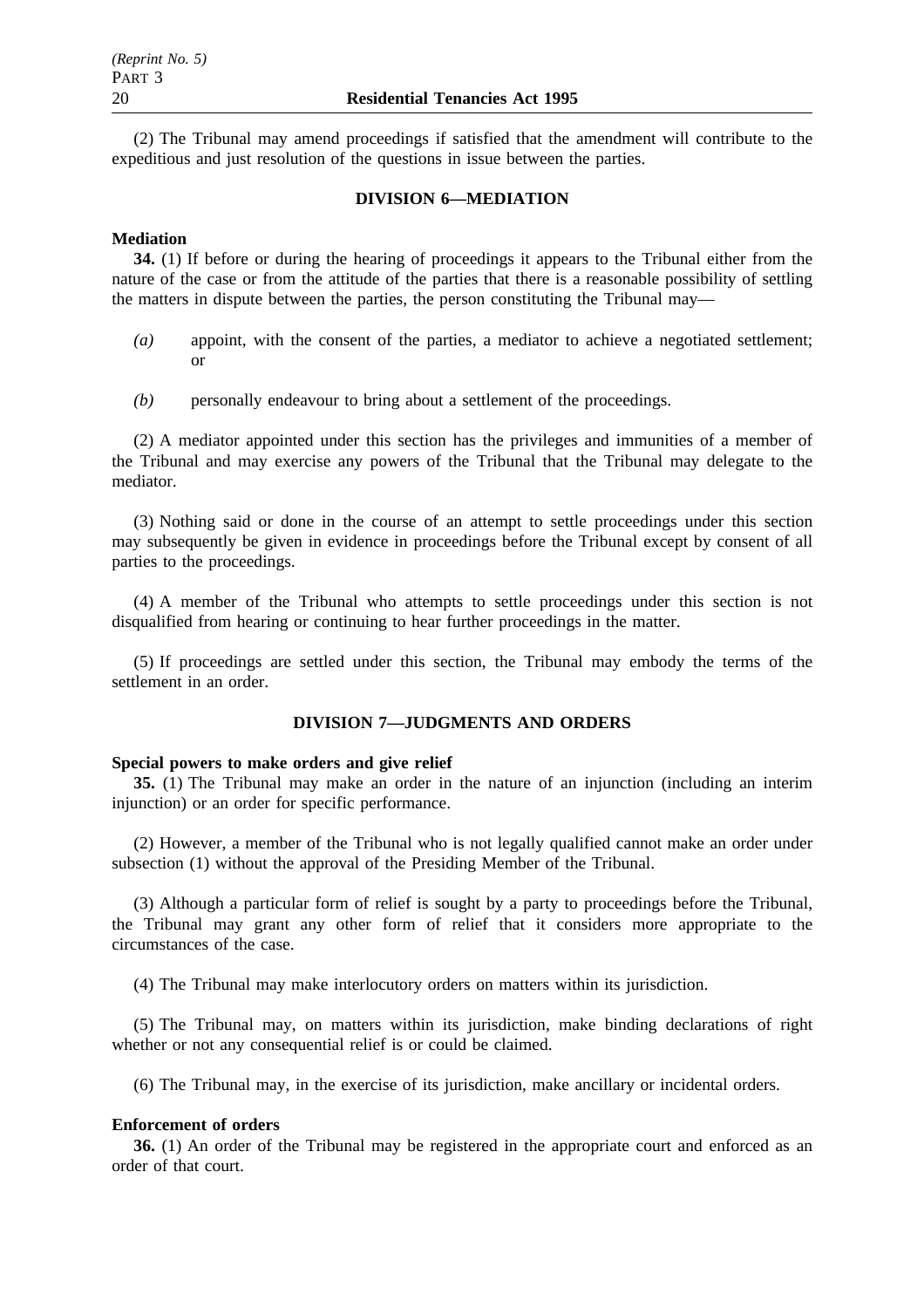(2) A person who contravenes an order of the Tribunal (other than an order for the payment of money) is guilty of an offence.

Maximum penalty: \$10 000.

(3) In this section—

"**appropriate court**" means—

- *(a)* if the order of the Tribunal is for a monetary amount above the jurisdictional limit of the Magistrates Court for a monetary claim founded on contract—the District Court;
- *(b)* in any other case—the Magistrates Court.

## **Application to vary or set aside order**

**37.** (1) A party to proceedings before the Tribunal may apply to the Tribunal for an order varying or setting aside an order made in the proceedings.

(2) An application to vary or set aside an order must be made within three months of the making of the order (unless the Tribunal allows an extension of time).

## **Costs**

**38.** The Governor may, by regulation, provide that in proceedings of a prescribed class the Tribunal will not award costs unless—

- *(a)* all parties to the proceedings were represented by legal practitioners; or
- *(b)* the Tribunal is of the opinion that there are special circumstances justifying an award of costs.

## **DIVISION 8—OBLIGATION TO GIVE REASONS FOR DECISIONS**

## **Reasons for decisions**

**39.** The Tribunal must, if asked by a person affected by a decision or order, state in writing the reasons for its decision or order.

## **DIVISION 9—RESERVATION OF QUESTIONS OF LAW AND APPEALS**

## **Reservation of questions of law**

**40.** (1) The Tribunal may reserve a question of law for determination by the Supreme Court.

(2) If a question of law is reserved, the Supreme Court may decide the question and make consequential orders and directions appropriate to the circumstances of the case.

## **Appeals**

**41.** (1) An appeal lies to the District Court from a decision or order of the Tribunal made in the exercise (or purported exercise) of its powers under this Act.

- (2) On an appeal, the District Court may (according to the nature of the case)—
- *(a)* re-hear evidence taken before the Tribunal, or take further evidence;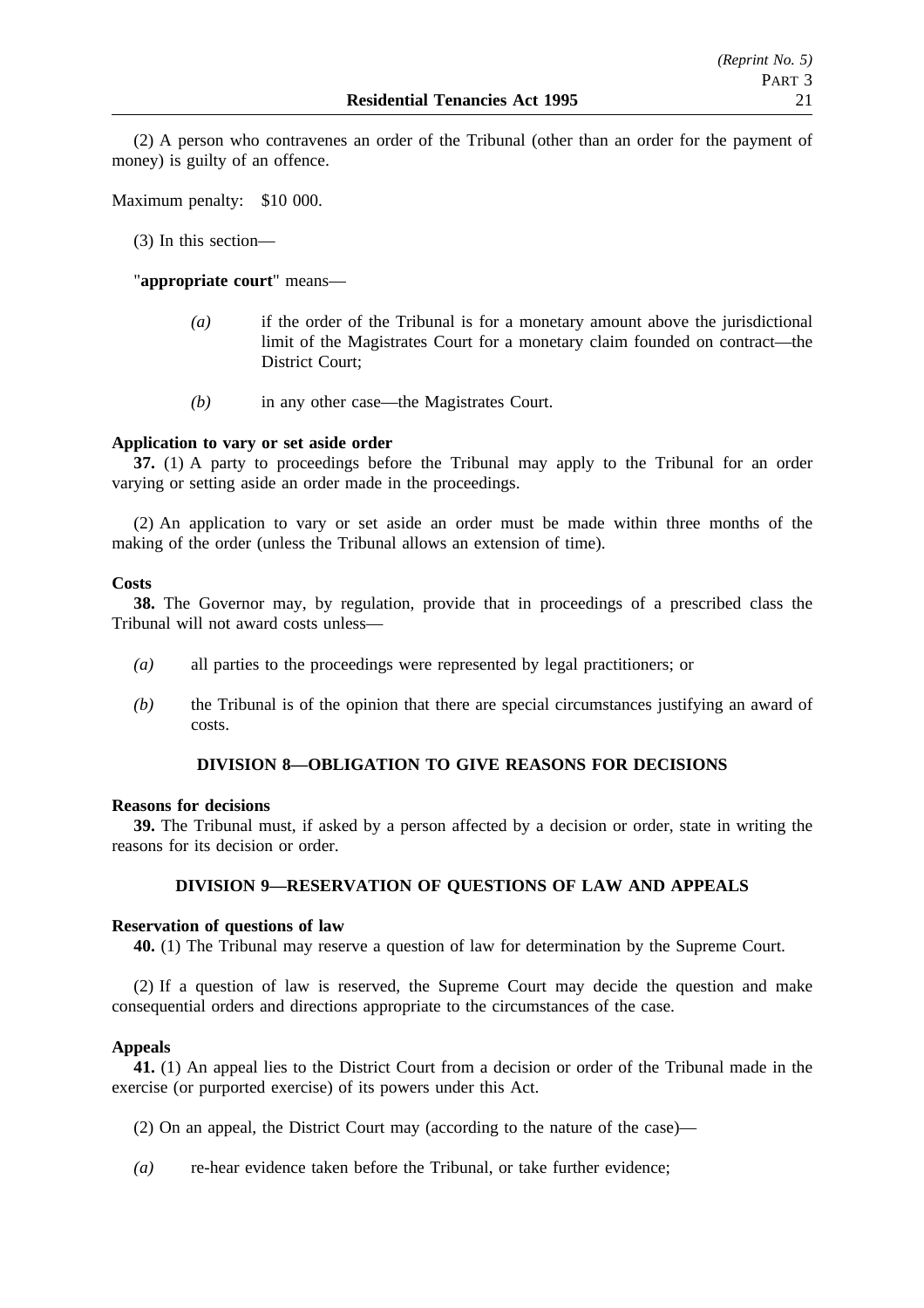- *(b)* confirm, vary or quash the Tribunal's decision;
- *(c)* make any order that should have been made in the first instance;
- *(d)* make incidental and ancillary orders.

(3) The appeal must be commenced within one month of the decision or order appealed against unless the District Court allows an extension of time.

(4) If the reasons of the Tribunal are not given in writing at the time of making a decision or order and the appellant then requests the Tribunal to state its reasons in writing, the time for commencing the appeal runs from the time when the appellant receives the written statement of the reasons.

## **Stay of proceedings**

**42.** (1) If an order has been made by the Tribunal and the Tribunal or the District Court is satisfied that an appeal against the order has been commenced, or is intended, it may suspend the operation of the order until the determination of the appeal.

(2) If the Tribunal suspends the operation of an order, the Tribunal may terminate the suspension, and if the District Court has done so, the District Court may terminate the suspension.

# **DIVISION 10—MISCELLANEOUS**

### **Entry and inspection of property**

**43.** (1) The Tribunal may enter land or a building and carry out an inspection the Tribunal considers relevant to a proceeding before the Tribunal.

(2) The Tribunal may authorise a person to enter land or a building and carry out an inspection the Tribunal considers relevant to a proceeding before the Tribunal.

(3) A person who obstructs the Tribunal, or a person authorised by the Tribunal, in exercising a power of entry or inspection under this section commits a contempt of the Tribunal.

## **Contempt of the Tribunal**

**44.** A person who—

- *(a)* interrupts the proceedings of the Tribunal or misbehaves before the Tribunal; or
- *(b)* insults the Tribunal or an officer of the Tribunal acting in the exercise of official functions; or
- *(c)* refuses, in the face of the Tribunal, to obey a lawful direction of the Tribunal,

is guilty of a contempt of the Tribunal.

### **Punishment of contempts**

**45.** (1) The Tribunal may punish a contempt as follows:

*(a)* it may impose a fine not exceeding \$2 000; or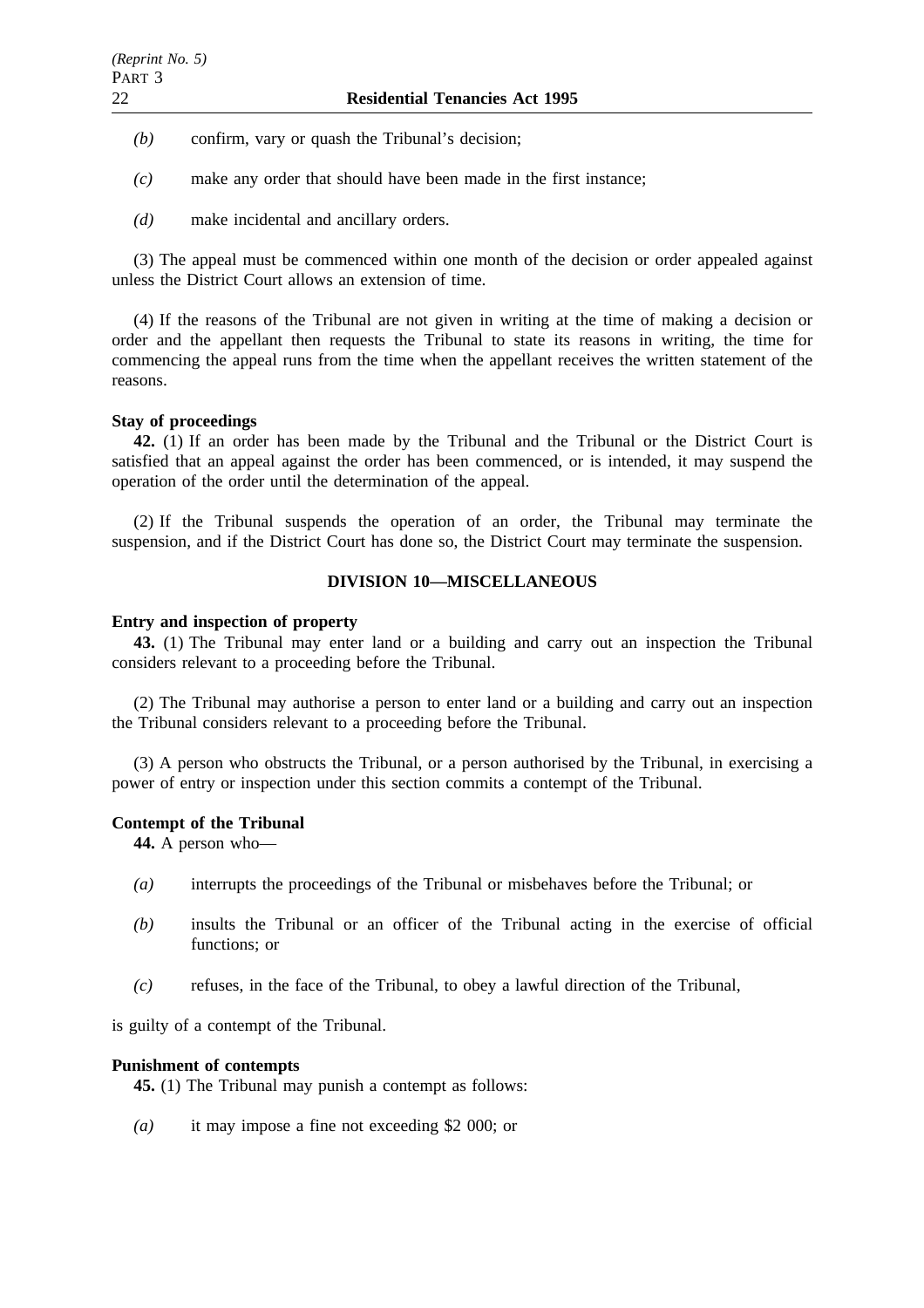*(b)* it may commit to prison until the contempt is purged subject to a limit (not exceeding six months) to be fixed by the Tribunal at the time of making the order for commitment.

(2) The powers conferred by this section may only be exercised by a member of the Tribunal who is legally qualified.

## **Fees**

**46.** (1) The Governor may, by regulation, prescribe and provide for the payment of fees in relation to proceedings in the Tribunal.

(2) The registrar may remit or reduce a fee if the party by whom the fee is payable is suffering financial hardship, or for any other proper reason.

## **Procedural rules**

**47.** (1) The Governor may, by regulation—

- *(a)* prescribe matters relevant to the practice and procedures of the Tribunal; and
- *(b)* provide for the service of any process, notice or other document relevant to proceedings before the Tribunal (including circumstances where substituted service in accordance with the regulations or an order of the Tribunal will constitute due service); and
- *(c)* deal with other matters necessary for the effective and efficient operation of the Tribunal.

(2) The Presiding Member of the Tribunal may make Rules of the Tribunal relevant to the practice and procedure of the Tribunal, or to assist in the effective and efficient operation of the Tribunal, insofar as those matters are not dealt with by the regulations.

(3) The Rules take effect as from the date of publication in the *Gazette* or a later date specified in the rules.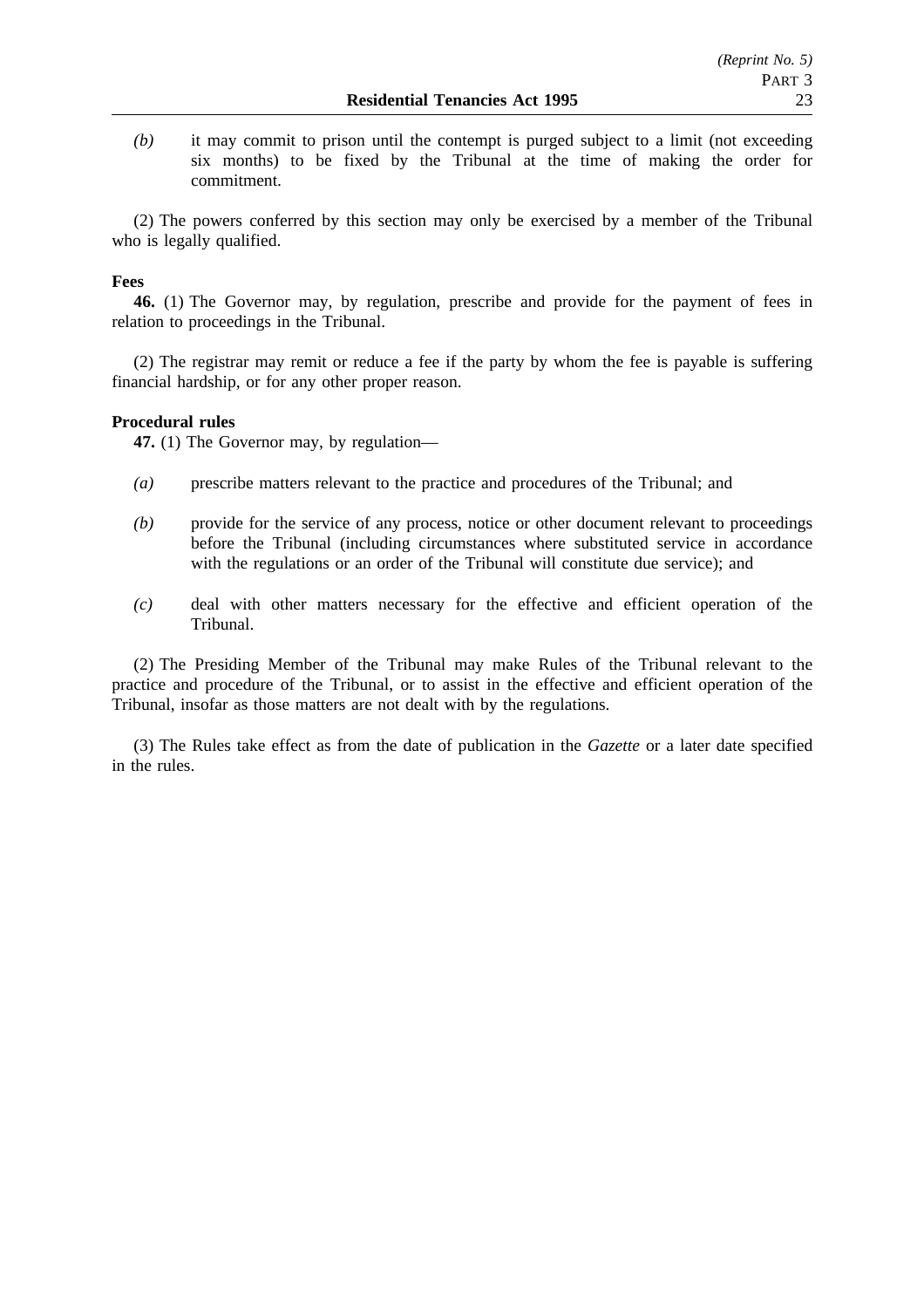#### **PART 4**

## **MUTUAL RIGHTS AND OBLIGATIONS OF LANDLORD AND TENANT**

## **DIVISION 1—ENTERING INTO RESIDENTIAL TENANCY AGREEMENT**

### **Tenant to be notified of landlord's name, etc.**

**48.** (1) A landlord under a residential tenancy agreement must, at the time of entering into the agreement, notify the tenant in writing of—

- *(a)* the full name and address of the landlord and of any person with superior title to the landlord; and
- *(b)* if the landlord or the person with superior title to the landlord is a company—the address of the registered office of the company.

Maximum penalty: \$500. Expiation fee: \$75.

(2) If a person succeeds another as the landlord under a residential tenancy agreement, the new landlord must, within 14 days, notify the tenant in writing of—

*(a)* the full name and address of the new landlord; and

*(b)* if the new landlord is a company—the address of the registered office of the company.

Maximum penalty: \$500. Expiation fee: \$75.

(3) The requirement to notify the address of a person is not satisfied by giving the address of the person's agent.

(4) If a name or address of which the landlord is required to notify the tenant under this section changes, the landlord must, within 14 days, notify the tenant in writing of the change.

Maximum penalty: \$500. Expiation fee: \$75.

#### **Written residential tenancy agreements**

**49.** If a landlord (or an agent acting for a landlord) invites or requires a tenant or prospective tenant to sign a written residential tenancy agreement or a document recording its terms, the landlord must ensure that—

- *(a)* the tenant receives a copy of the document when the tenant signs it; and
- *(b)* if the document has not then been signed by the landlord, a copy of the document, as executed by all parties, is delivered to the tenant within 21 days after the tenant gives the document back to the landlord or the landlord's agent to complete its execution.

Maximum penalty: \$500. Expiation fee: \$75.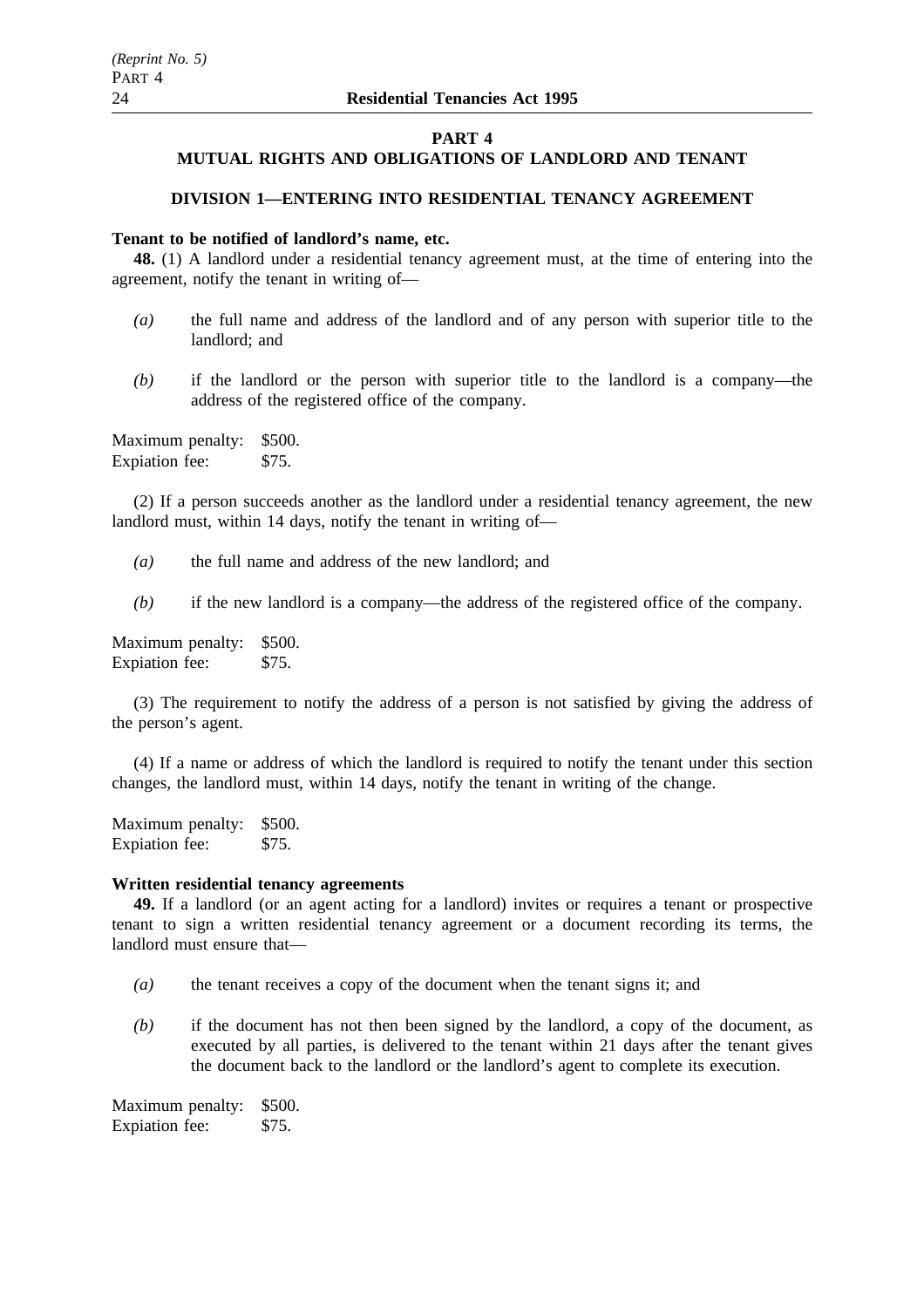## **Cost of preparing agreement**

**50.** The cost of preparing a written residential tenancy agreement, or a document recording its terms, must be borne by the landlord.

*[Note: Residential tenancy agreements are exempt from stamp duty.]*

### **False information from tenant**

**51.** A tenant must not give a landlord false information about the tenant's identity or place of occupation.

Maximum penalty: \$500.

### **DIVISION 2—DISCRIMINATION AGAINST TENANTS WITH CHILDREN**

#### **Discrimination against tenants with children**

**52.** (1) A person must not refuse to grant a tenancy to another on the ground that it is intended that a child should live on the premises.

Maximum penalty: \$1 000.

- (2) A person must not—
- *(a)* instruct a person not to grant; or
- *(b)* state an intention (by advertisement or in any other way) not to grant,

a tenancy on the ground that it is intended that a child should live on the premises.

Maximum penalty: \$1 000.

(3) However, this section does not apply if the landlord, or an agent appointed by the landlord to manage the premises, resides in the premises to which the tenancy relates or in premises adjacent to those premises.

### **DIVISION 3—RENT**

#### **Permissible consideration for residential tenancy**

**53.** (1) A person must not require or receive from a tenant or prospective tenant a payment, other than rent or security (or both), for a residential tenancy or the renewal or extension of a residential tenancy.

Maximum penalty: \$500.

(2) However—

- *(a)* the landlord may lawfully require or receive consideration for an option to enter into a residential tenancy agreement but, in that case, the following condition applies:
	- (i) if the prospective tenant enters into the residential tenancy agreement, the landlord must apply the consideration towards rent payable under the agreement;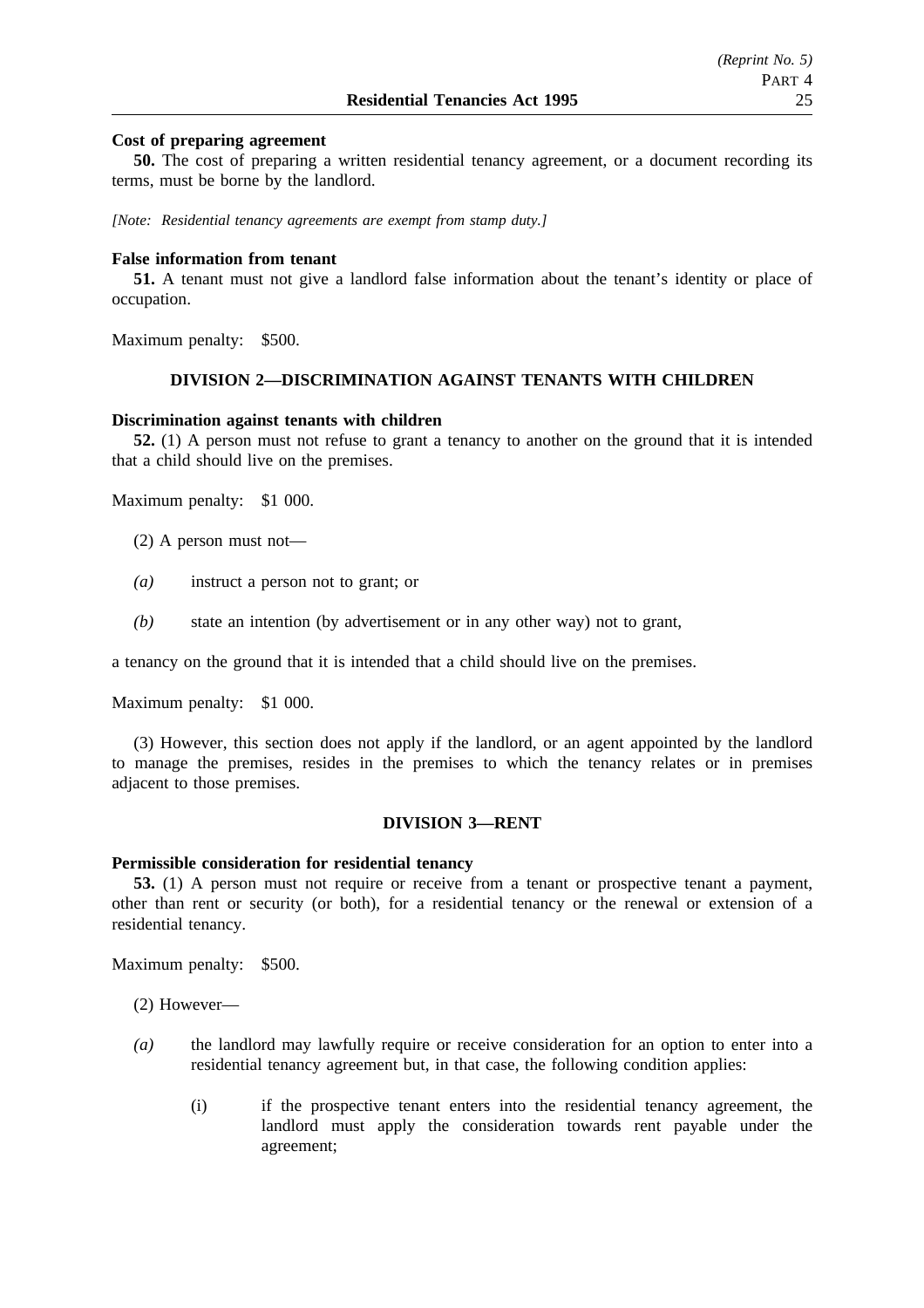- (ii) if the prospective tenant does not exercise the option to enter into the residential tenancy agreement, the landlord may retain the consideration; and
- *(b)* the landlord may require the tenant to reimburse the landlord for rates and charges for water supply that are to be borne by the tenant under the residential tenancy agreement or a collateral agreement; and
- *(c)* the landlord may lawfully require or receive a payment of a class the landlord is authorised to require or receive by another provision of this Act or under the regulations.

## **Rent in advance**

**54.** (1) A person must not require<sup>1</sup> the payment of more than two weeks' rent under a residential tenancy agreement before the end of the first two weeks of the tenancy.

Maximum penalty: \$500.

(2) If rent has been paid under a residential tenancy agreement, a person must not require<sup>1</sup> a further payment of rent until the end of the last period for which rent has been paid.

Maximum penalty: \$500.

(3) A person must not require another to give a post-dated cheque or other post-dated negotiable instrument in payment of rent under a residential tenancy agreement.

Maximum penalty: \$500.

<sup>1</sup> The prohibition is against *requiring* payment of rent for more than two weeks in advance. Hence, if a tenant voluntarily elects to pay rent for more than two weeks in advance, the landlord (or the landlord's agent) may lawfully accept the payment.

#### **Variation of rent**

**55.** (1) The landlord may increase the rent payable under a residential tenancy agreement by giving written notice to the tenant specifying the date as from which the increase takes effect.

A series of residential tenancy agreements between the same parties and relating to the same premises is treated as a single residential tenancy agreement for the purposes of this section unless at least six months have elapsed since rent for the premises was fixed or last increased.

(2) However—

- *(a)* the right to increase the rent may be excluded or limited by the terms of the residential tenancy agreement; and
- *(b)* if the tenancy is for a fixed term, the residential tenancy agreement is taken to exclude an increase in rent during the term unless it specifically allows for an increase in rent; and
- *(c)* the date fixed for an increase of rent must be at least six months after the date of the agreement or, if there has been a previous increase of rent under this section, the last increase and at least 60 days after the notice is given but—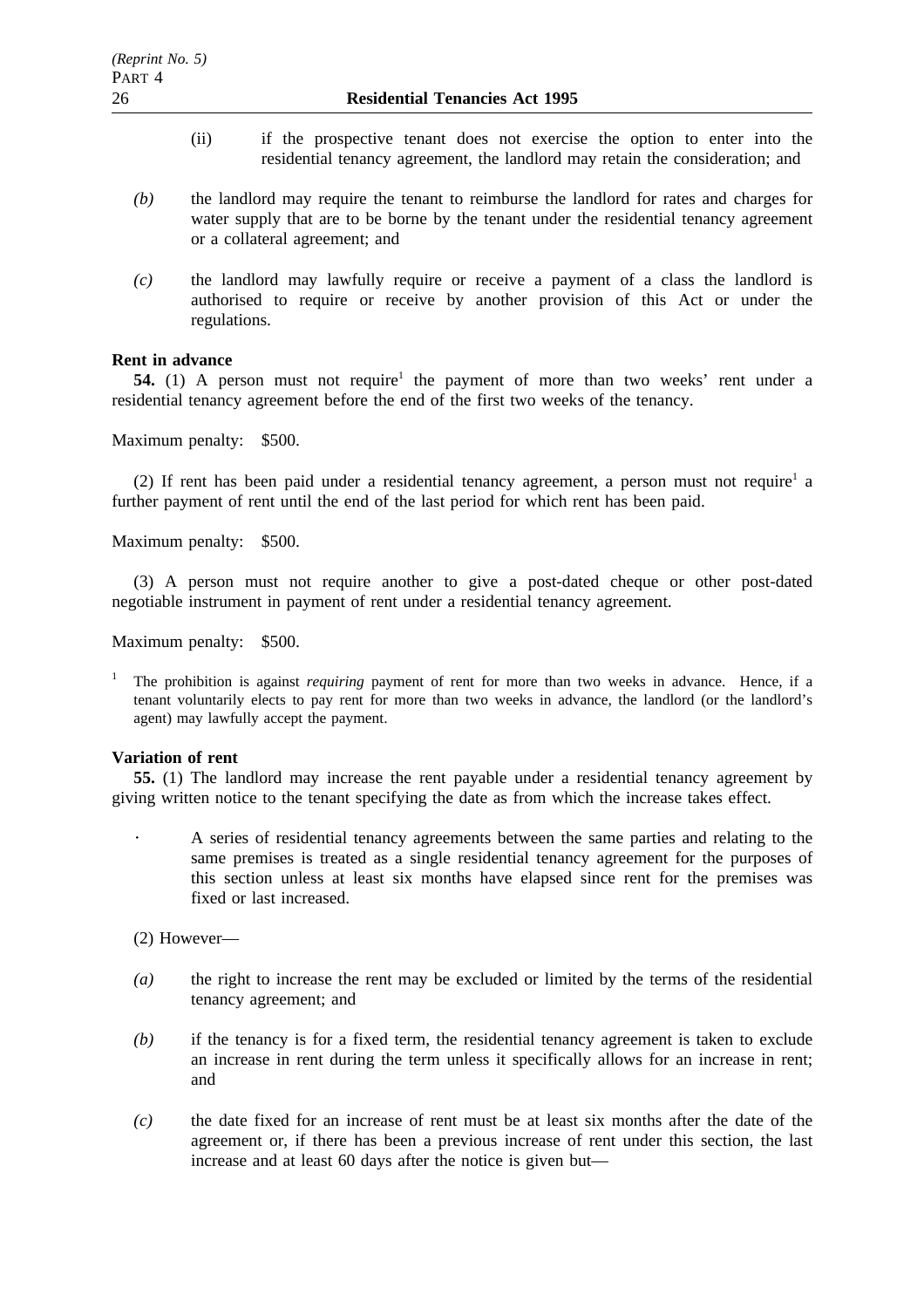- (i) if the maximum rent for the premises has been fixed by a housing improvement notice, and the notice is revoked, the landlord may, by notice given under this section within 60 days after revocation of the housing improvement notice, increase the rent for the premises from a date falling at least 14 days after the notice is given; and
- (ii) if the landlord is a registered housing co-operative, and the residential tenancy agreement provides for variation of rent in accordance with the tenant's income, the landlord may increase the rent on the ground of a variation in the tenant's income from a date falling at least 14 days after the notice of the increased rent is given; and
- (iii) if the landlord is a registered housing co-operative under a residential tenancy agreement that allows the landlord to change the basis of calculating the rent payable under the agreement, and the landlord gives the tenant written notice that there is to be a change in the basis of calculating rent as from a specified date (which must be at least 60 days after the notice is given and at least six months from the date of the agreement, or if there has been a previous change in the basis of rent calculation, at least six months from the date of the last such change), the rent may be increased to accord with the new basis of rent calculation as from the specified date without further notice under this section.

(3) The rent payable under a residential tenancy agreement may be reduced by mutual agreement between the landlord and the tenant.

(4) A reduction of rent may be made on a temporary basis so that the rent reverts to the level that would have been otherwise applicable at the end of a specified period.

(5) If the rent payable under a residential tenancy agreement is increased or reduced under this section, the terms of the agreement are varied accordingly.

(6) This section does not affect the operation of a provision of a residential tenancy agreement under which the rent payable under the agreement changes automatically at stated intervals on a basis set out in the agreement.

#### **Excessive rent**

**56.** (1) The Tribunal may, on application by a tenant, declare that the rent payable under a residential tenancy agreement is excessive.

(2) In deciding whether the rent payable under a residential tenancy agreement is excessive, the Tribunal must have regard to—

- *(a)* the general level of rents for comparable premises in the same or similar localities; and
- *(b)* the estimated capital value of the premises at the date of the application; and
- *(c)* the outgoings for which the landlord is liable under the agreement; and
- *(d)* the estimated cost of services provided by the landlord and the tenant under the agreement; and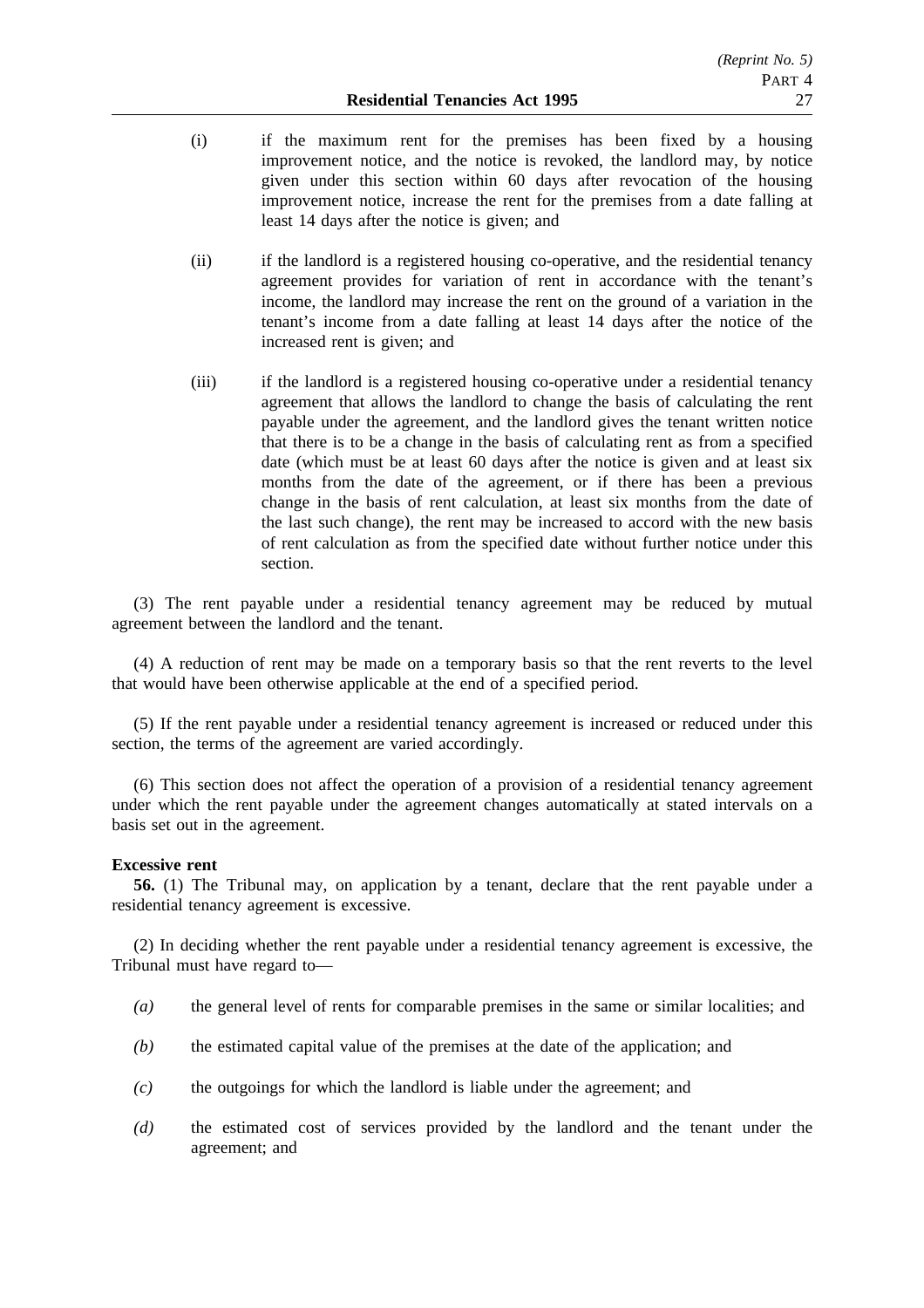- *(e)* the nature and value of furniture, equipment and other personal property provided by the landlord for the tenant's use; and
- *(f)* the state of repair and general condition of the premises; and
- *(g)* other relevant matters.

(3) If the Tribunal finds, on an application under this section, that the rent payable under a residential tenancy agreement is excessive, the Tribunal may, by order—

- *(a)* fix the rent payable for the premises and vary the agreement by reducing the rent payable under the agreement accordingly; and
- *(b)* fix a date (which cannot be before the date of the application) from which the variation takes effect; and
- *(c)* fix a period (which cannot exceed one year) for which the order is to remain in force.

(4) The Tribunal may, on application by the landlord, vary or revoke an order under this section if satisfied that it is just to do so.

(5) If, while an order remains in force under this section, a landlord asks for or receives rent for the premises to which the order relates exceeding the amount fixed by the order, the landlord is guilty of an offence.

Maximum penalty: \$1 000.

### **Landlord's duty to keep proper records of rent**

**57.** (1) A landlord under a residential tenancy agreement must ensure that a proper record is kept of rent received under the agreement.

Maximum penalty: \$500.

- (2) A person must not—
- *(a)* make a false entry in a record of the rent received under a residential tenancy agreement; or
- *(b)* falsify the record in any other way.

Maximum penalty: \$1 000.

#### **Duty to give receipt for rent**

**58.** (1) A person who receives rent under a residential tenancy agreement must, within 48 hours after receiving the rent, give the person paying the rent a receipt stating—

- *(a)* the date on which the rent was received; and
- *(b)* the name of the person paying the rent; and
- *(c)* the amount paid; and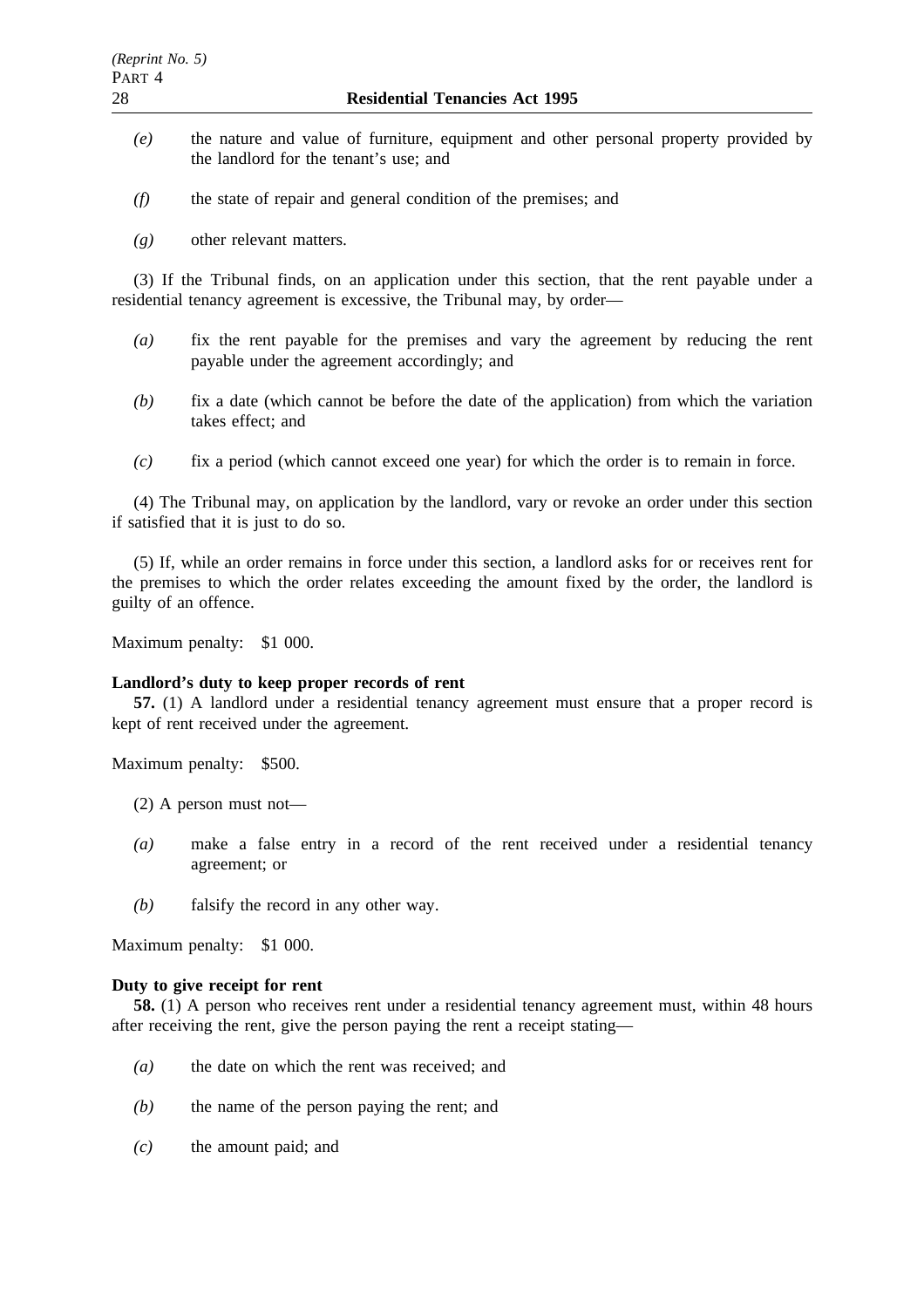- *(d)* the period of the tenancy to which the payment relates; and
- *(e)* the address of the premises to which the payment relates.

Maximum penalty: \$500. Expiation fee: \$75.

(2) However, if the tenant pays the rent into an account kept by the landlord or the landlord's agent at an ADI, and the landlord, or the landlord's agent keeps a written record containing the information required by subsection (1), a receipt need not be given.

## **Accrual and apportionment of rent**

**59.** (1) The rent payable under a residential tenancy agreement accrues from day to day.

(2) If rent is paid in advance, and the tenancy ends before the end of the period for which rent has been paid, the landlord must refund the appropriate proportion of the amount paid to the tenant or apply it towards other liabilities of the tenant to the landlord.

## **Abolition of distress for rent**

**60.** A landlord is not entitled to distrain goods of a tenant for non-payment of the rent payable under a residential tenancy agreement.

## **DIVISION 4—SECURITY BONDS**

## **Security bond**

**61.** (1) A person must not—

- *(a)* require more than one security bond for the same residential tenancy agreement; or
- *(b)* require the payment of security exceeding the relevant limit.

Maximum penalty: \$1 000.

(2) If at least two years have elapsed since the security under a security bond was given or last increased, the landlord may by written notice to the tenant require the tenant to increase the security by a specified additional amount, within a specified period (which must be at least 60 days from the date of the notice), but not so that the total amount of the security exceeds the relevant limit.

The requirement has effect as if it were a term of the residential tenancy agreement.

## (3) The **relevant limit** is—

- *(a)* if the rent payable under the agreement does not exceed an amount (which must be at least \$150 per week) prescribed by regulation for the purposes of this paragraph—four weeks rent under the agreement;
- *(b)* if the rent payable under the agreement exceeds an amount prescribed by regulation for the purposes of this paragraph—six weeks rent under the agreement.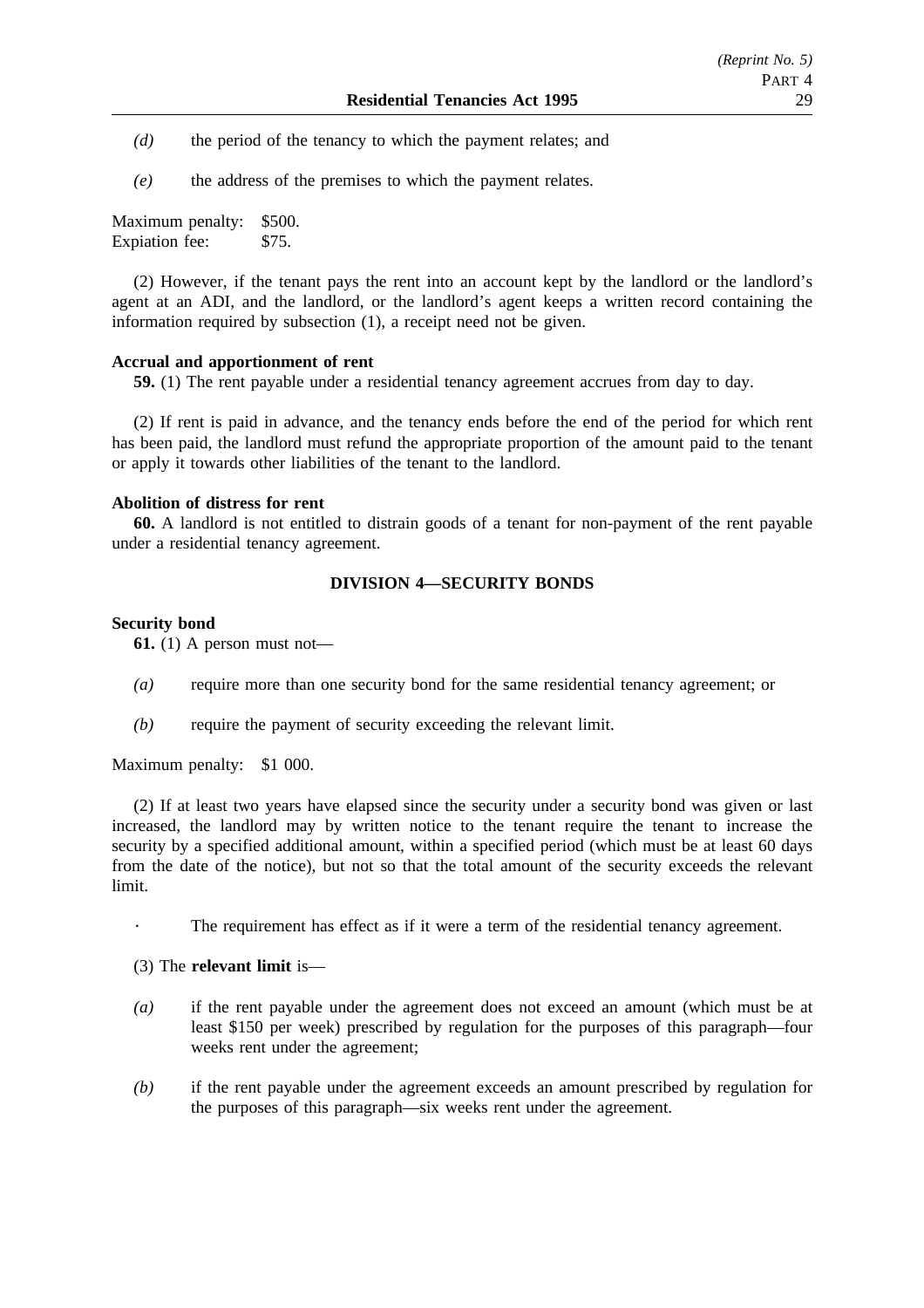(4) The relevant limit is, in the first instance, calculated by reference to the rent—or if the rent varies, the lowest rent—payable during the first six months of the tenancy (expressed as a weekly rent) and if there is to be an increase in the amount of the security, the relevant limit is calculated by reference to the rent (expressed as a weekly rent) payable when the notice of increase is given.

### **Receipt of security and transmission to the Commissioner**

**62.** (1) A person must, within 48 hours after receiving an amount paid by way of security, give the person who pays a receipt stating the date payment was received, the name of the person from whom the payment was received, the amount paid, and the address of the premises to which the payment relates.

Maximum penalty: \$1 000. Expiation fee: \$150.

(2) A person who receives an amount by way of security must pay the amount of the security to the Commissioner within the period allowed by regulation.

Maximum penalty: \$1 000. Expiation fee: \$150.

## **Repayment of security bond**

**63.** (1) An application may be made to the Commissioner for—

- *(a)* payment of the whole amount of the security either to the landlord or the tenant; or
- *(b)* payment of a specified amount of the security to the landlord and the balance to the tenant.

(2) The application—

- *(a)* must be in a form approved by the Commissioner; and
- *(b)* may be made jointly by the landlord and the tenant or by either the landlord or the tenant.

(3) If the application is undisputed<sup>1</sup>, the Commissioner must pay out the amount of the security as specified in the application.

(4) If an application is liable to be disputed, the Commissioner must give the respondent<sup>2</sup> written notice of the application (in a form the Commissioner considers appropriate) and inform the respondent that, if the respondent wants to dispute the application, a written notice of dispute must be lodged with the Commissioner within ten days after the date the notice is given to the respondent.

(5) If the respondent does not give the Commissioner written notice of dispute within ten days after the date the Commissioner's notice<sup>3</sup> is given to the respondent, the Commissioner may pay out the amount of the security as proposed in the application.

(6) If the Commissioner receives a written notice of dispute before the amount of the security is paid out under subsection (5), the Commissioner must refer the dispute to the Tribunal for determination.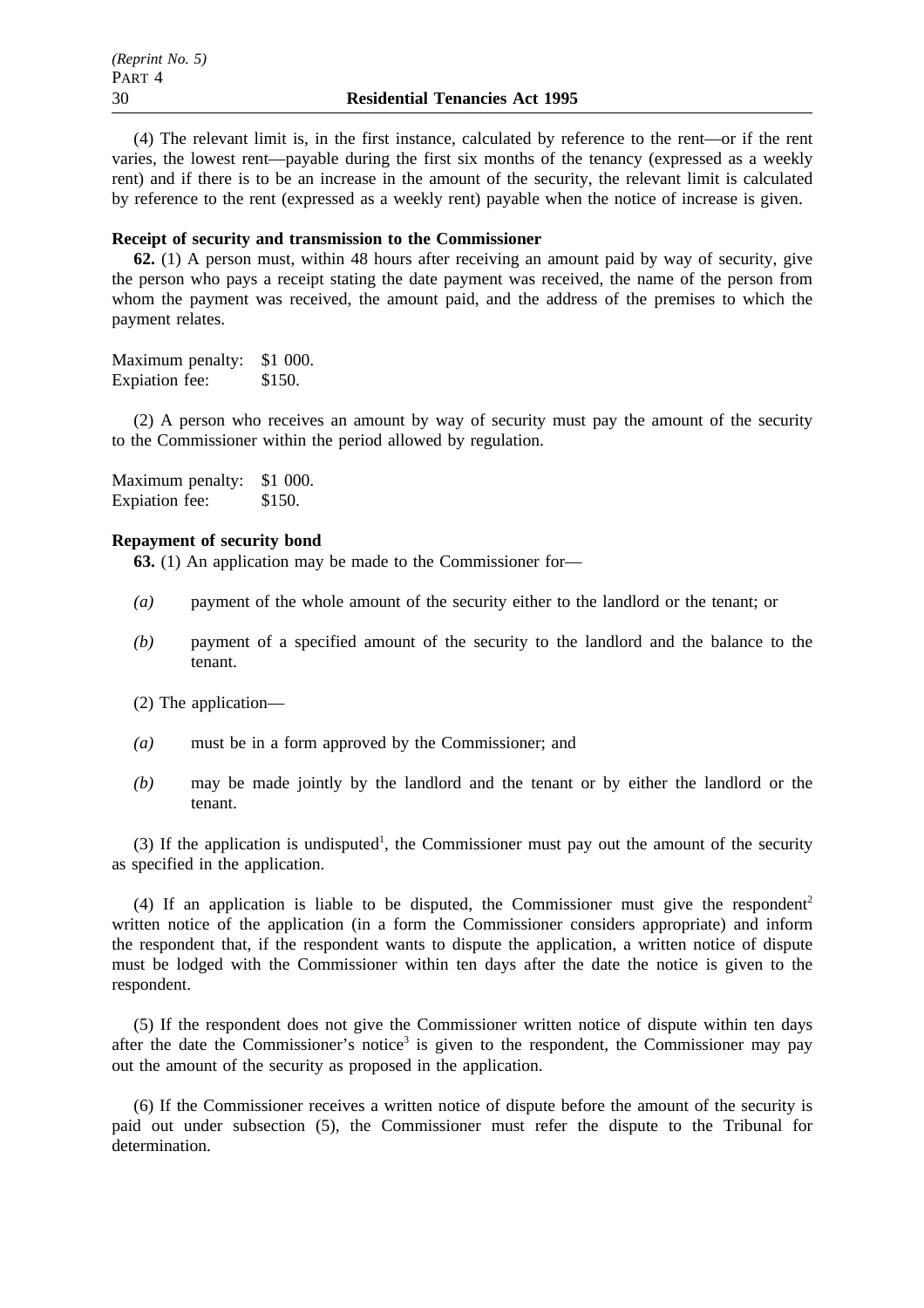- (7) Despite a preceding subsection, if—
- *(a)* the security has been provided or paid by a third party prescribed by the regulations, or in circumstances prescribed by the regulations; and
- *(b)* the Commissioner is given notice of the third party's interest in accordance with the regulations,

then—

- *(c)* the third party is entitled to make application to the Commissioner for the payment of the whole, or a specified part, of the security; and
- $(d)$ 
	- (i) if the application is made with the consent of the landlord—the Commissioner must pay out the amount of the security as specified in the application;
	- (ii) in any other case—the Commissioner must give the landlord and, if the tenant is still in possession of the premises, the tenant, written notice of the application (in a form the Commissioner considers appropriate) and
		- if the Commissioner does not receive a written notice of dispute from the party or parties to whom the notice of the application was given within ten days after the date on which the original notice is given—the Commissioner may pay out the amount of the security as proposed in the application;
		- in any other case—the Commissioner must refer the matter to the Tribunal for determination.

(8) If a payment is made under subsection (7) and the tenant is still in possession of the premises, the landlord may require the tenant to provide a new security bond in accordance with section 61.

 $(9)$  If—

- *(a)* security for the performance of obligations under a residential tenancy agreement is provided by a third party prescribed by the regulations in circumstances prescribed by the regulations; and
- *(b)* the landlord makes application to the Commissioner for the payment of the whole, or a specified part, of the amount payable under the security,

then—

*(c)* if the application is made with the consent of the third party—the Commissioner must pay out the amount as specified in the application;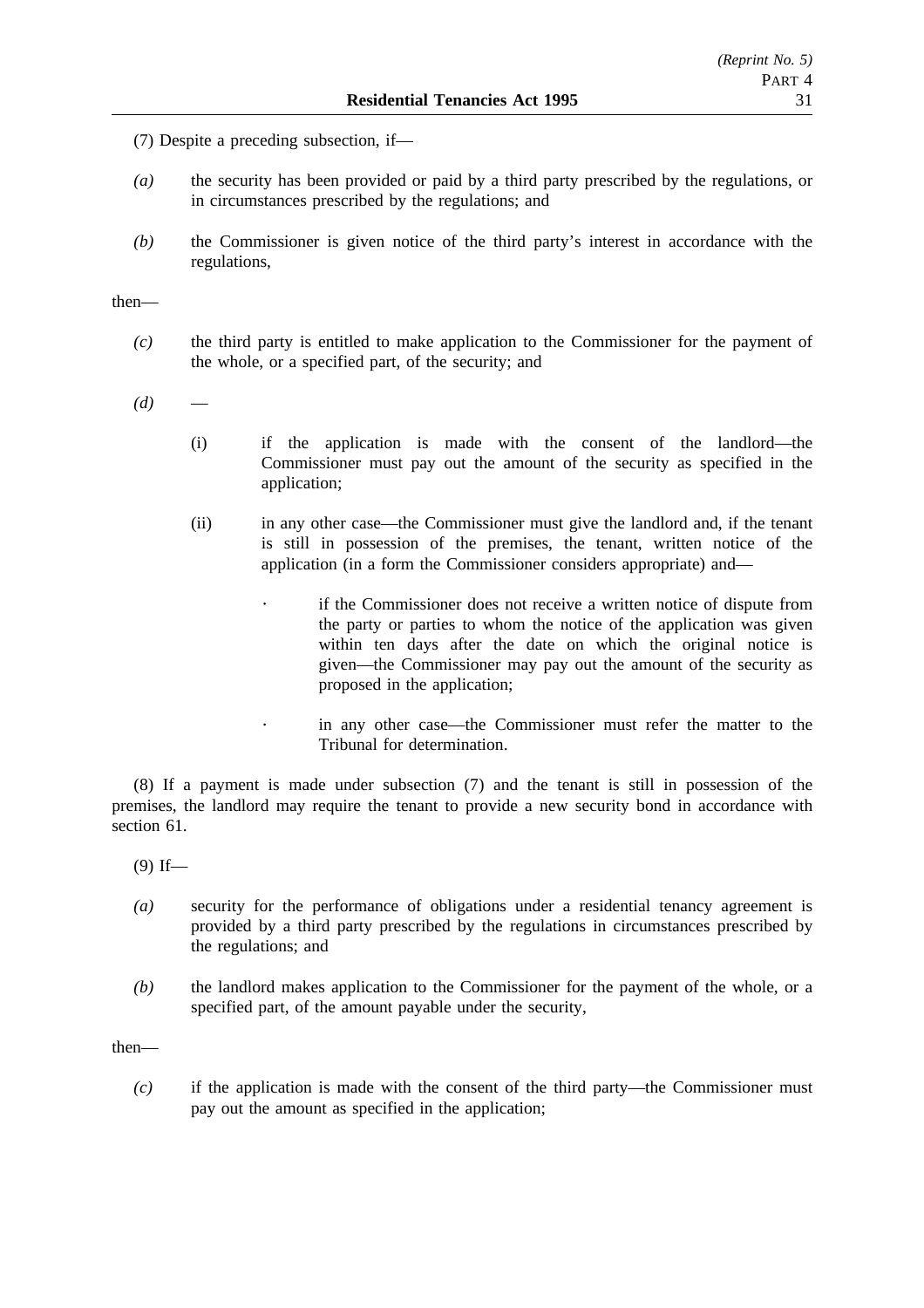- *(d)* in any other case—the Commissioner must give the third party and, if the tenant is still in possession of the premises, the tenant, written notice of the application (in a form the Commissioner considers appropriate) and—
	- (i) if the Commissioner does not receive a written notice of dispute from the party or parties to whom the notice of the application was given within ten days after the date on which the original notice is given—the Commissioner may pay out the amount as proposed in the application;
	- (ii) in any other case—the Commissioner must refer the matter to the Tribunal for determination.

(10) If a payment is made under subsection (9), the third party must reimburse the Fund to the extent of the payment.

(11) A payment under this section will be made from the Fund and, in the case of a payment to a tenant, must include interest.

(12) The interest will be calculated on the amount of the payment to the tenant under this section, and will be taken to have accrued from the day on which the security was paid to the Commissioner to the day of payment to the tenant at a rate fixed by the Minister for the purposes of this section.

- <sup>1</sup> An application is undisputed if it is a joint application by the landlord and the tenant; or an application by the landlord that the whole of the amount of the security be paid to the tenant; or an application by the tenant that the whole of the amount of the security be paid to the landlord. An application that does not fall into any of those categories is liable to be disputed.
- <sup>2</sup> If the application was made by the landlord, the tenant is the respondent; if the application was made by the tenant, the landlord is the respondent.
- Ie. the notice under subsection (4).

## **DIVISION 5—TENANT'S ENTITLEMENT TO POSSESSION AND QUIET ENJOYMENT**

#### **Vacant possession, etc.**

**64.** (1) It is a term of a residential tenancy agreement that the tenant is entitled to vacant possession of the premises (except for a part of the premises in respect of which a right to exclusive possession is not given by the agreement) from the day the tenancy begins.

(2) It is a term of a residential tenancy agreement that there is no legal impediment of which the landlord has, or ought to have knowledge, to the tenant's occupation of the premises for the period of the tenancy as a place of residence.

## **Quiet enjoyment**

**65.** (1) It is a term of a residential tenancy agreement that—

*(a)* the tenant is entitled to quiet enjoyment of the premises without interruption by the landlord or a person claiming under the landlord or with superior title to the landlord's title; and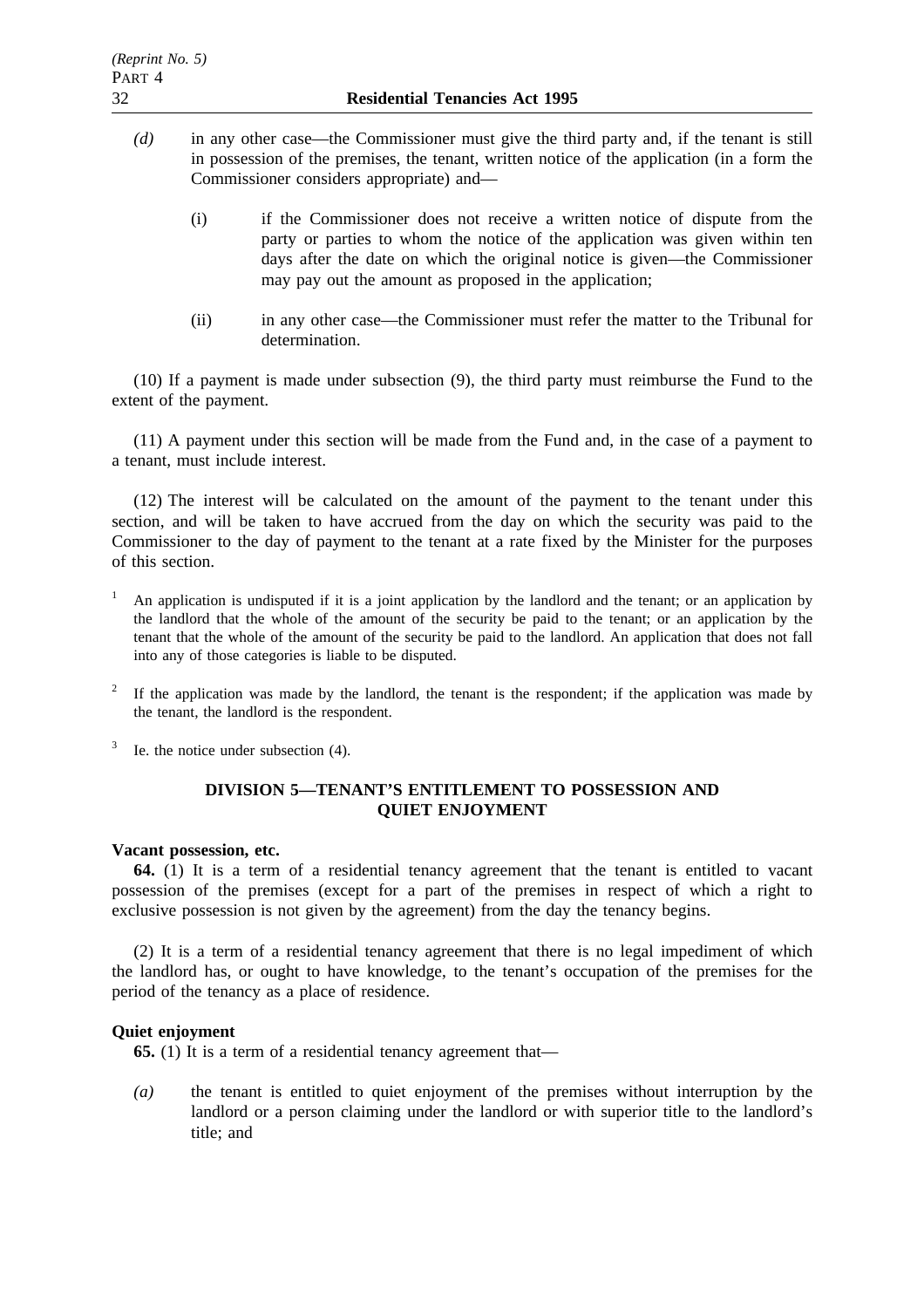- *(b)* the landlord will not cause or permit an interference with the reasonable peace, comfort or privacy of the tenant in the tenant's use of the premises; and
- *(c)* the landlord will take reasonable steps to prevent other tenants of the landlord in occupation of adjacent premises from causing or permitting interference with the reasonable peace, comfort or privacy of the tenant in the tenant's use of the premises.

(2) If the landlord causes or permits interference with the reasonable peace, comfort or privacy of the tenant in the tenant's use of the premises in circumstances that amount to harassment of the tenant, the landlord is guilty of an offence.

Maximum penalty: \$2 000.

The liability to be prosecuted for the offence is in addition to civil liability for breach of the agreement.

## **DIVISION 6—SECURITY OF PREMISES**

## **Security of premises**

**66.** (1) It is a term of a residential tenancy agreement that—

- *(a)* the landlord will take reasonable steps to provide and maintain the locks and other devices that are necessary to ensure the premises are reasonably secure; and
- *(b)* neither the landlord nor the tenant will alter or remove a lock or security device or add a lock or security device without the consent of the other.

(2) A landlord or tenant who, without reasonable excuse, contravenes the term of the agreement arising under subsection  $(1)(b)$  is guilty of an offence.

Maximum penalty: \$1 000.

The liability to be prosecuted for the offence is in addition to civil liability for breach of the agreement.

(3) If the landlord's agent, without reasonable excuse, alters or removes a lock or security device, or adds a lock or security device, without the tenant's consent, the agent is guilty of an offence.

Maximum penalty: \$1 000.

The liability to be prosecuted for the offence is in addition to civil liability the agent or the landlord may incur.

## **DIVISION 7—LANDLORD'S OBLIGATION IN REGARD TO CONDITION OF THE PREMISES**

## **Cleanliness**

**67.** It is a term of a residential tenancy agreement that the landlord will ensure that the premises, and ancillary property, are in a reasonable state of cleanliness when the tenant goes into occupation of the premises.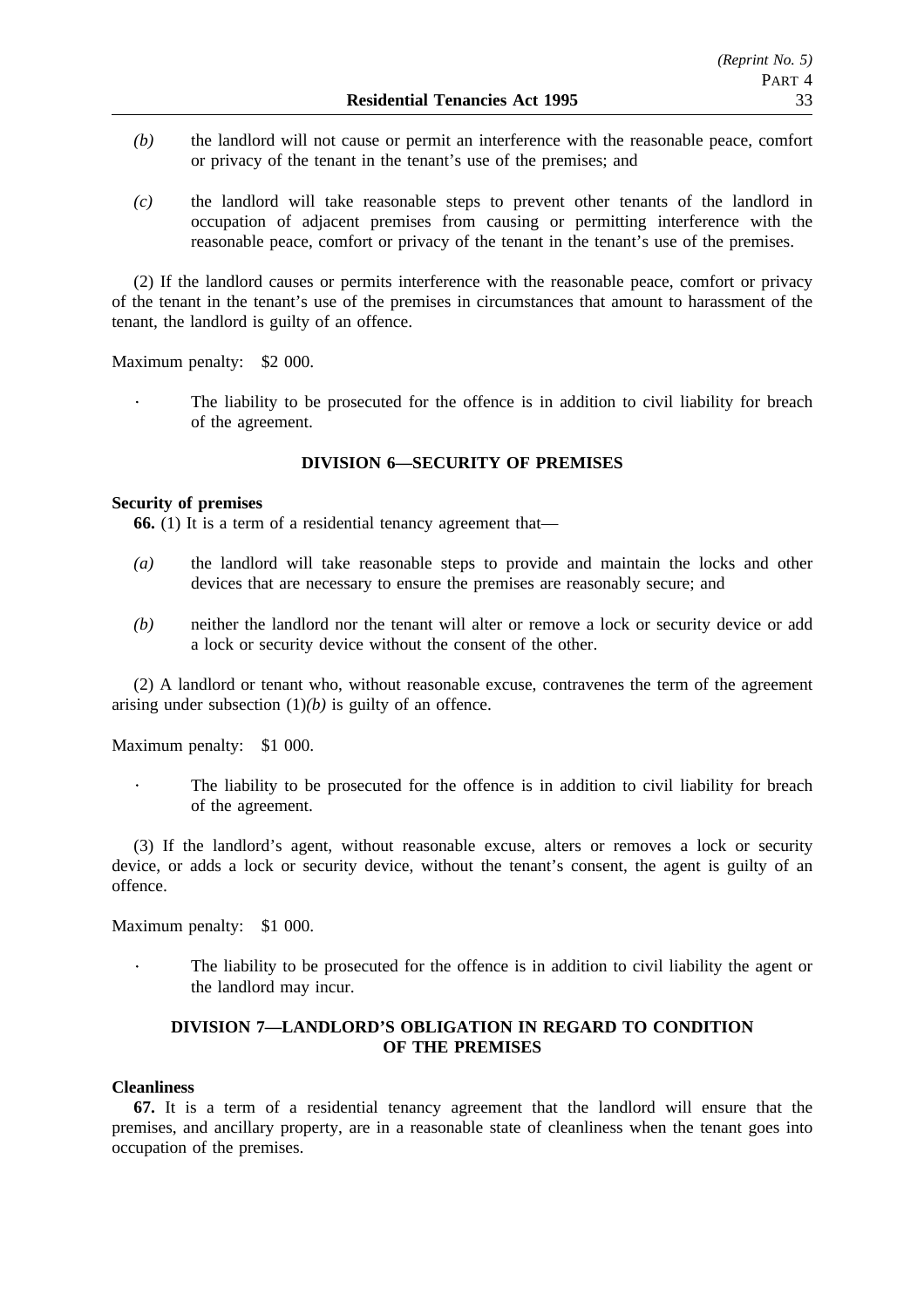## **Landlord's obligation to repair**

**68.** (1) It is a term of a residential tenancy agreement that the landlord—

- *(a)* will ensure that the premises, and ancillary property, are in a reasonable state of repair at the beginning of the tenancy and will keep them in a reasonable state of repair having regard to their age, character and prospective life; and
- *(b)* will comply with statutory requirements affecting the premises.
	- The obligation applies even though the tenant had notice of the state of disrepair before entering into occupation.

## (2) However—

- *(a)* the landlord will not be regarded as being in breach of the obligation to repair unless—
	- (i) the landlord has notice of the defect requiring repair; and
	- (ii) the landlord fails to act with reasonable diligence to have the defect repaired; and
- *(b)* if the landlord is a registered housing co-operative, the regulations may limit the extent of the obligation imposed by subsection (1); and
- *(c)* if the premises are subject to a housing improvement notice fixing the maximum rent for the premises, the landlord's obligation under subsection (1) to repair the premises does not apply.

 $(3)$  If—

- *(a)* premises or ancillary property are in a state of disrepair that does not arise from a contravention of the residential tenancy agreement by the tenant; and
- *(b)* the state of disrepair is, unless remedied, likely to result in personal injury or damage to property or undue inconvenience; and
- *(c)* the tenant notifies the landlord of the state of disrepair or makes a reasonable attempt to do so; and
- *(d)* the tenant incurs costs in having the state of disrepair remedied; and
- *(e)* the repairs are carried out by a person who is licensed to carry out the necessary work and the person provides the landlord with a report on the work carried out and the apparent cause of the state of disrepair,

the tenant is entitled to recover from the landlord the reasonable costs of having the repairs carried out.

(4) However, the tenant is not entitled to recover the cost of repairing the premises if the premises are subject to a housing improvement notice fixing the maximum rent payable for premises.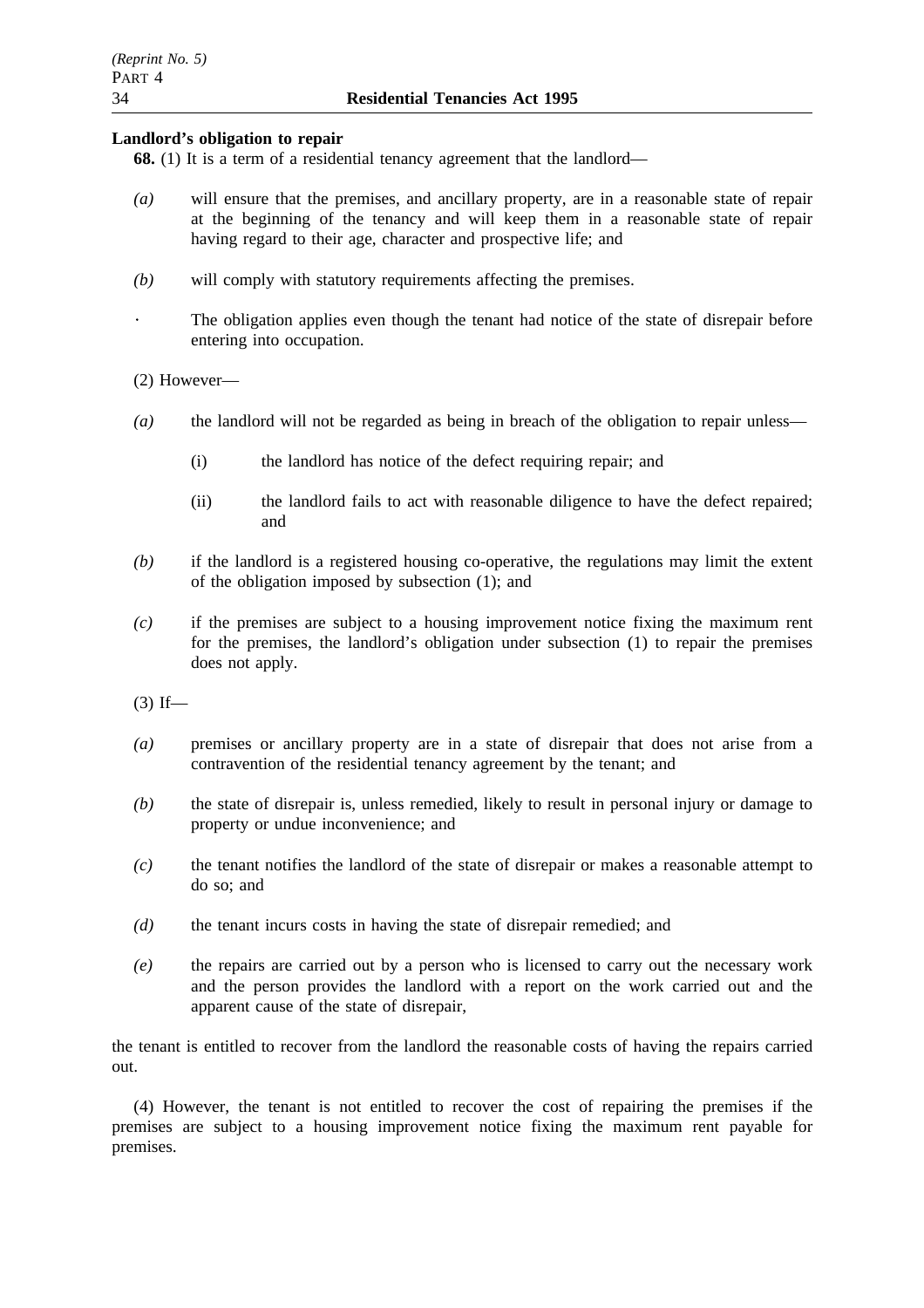## **DIVISION 8—TENANT'S OBLIGATIONS IN RELATION TO THE PREMISES AND ANCILLARY PROPERTY**

### **Tenant's responsibility for cleanliness and damage**

**69.** (1) It is a term of a residential tenancy agreement that the tenant—

- *(a)* must keep the premises and ancillary property in a reasonable state of cleanliness; and
- *(b)* must notify the landlord of damage to the premises or ancillary property; and
- *(c)* must not intentionally or negligently cause or permit damage to the premises or ancillary property.

(2) A tenant who intentionally causes serious damage to the premises or ancillary property is guilty of an offence.

Maximum penalty: \$2 000.

The liability to be prosecuted for an offence is in addition to civil liability for a breach of the agreement.

(3) It is a term of a residential tenancy agreement that, at the end of the tenancy, the tenant must give the premises and ancillary property back to the landlord in reasonable condition and in a reasonable state of cleanliness.

(4) In deciding whether premises or other property is in reasonable condition, its condition when the tenant took possession of it, and the probable effect of reasonable wear and tear since that time, must be taken into account.

## **Alteration of premises**

**70.** (1) It is a term of a residential tenancy agreement that a tenant must not, without the landlord's written consent, make an alteration or addition to the premises.

(2) A tenant may remove a fixture affixed to the premises by the tenant unless its removal would cause damage to the premises.

(3) If a tenant causes damage to the premises by removing a fixture, the tenant must notify the landlord and, at the option of the landlord, repair the damage or compensate the landlord for the reasonable cost of repairing the damage.

## **DIVISION 9—TENANT'S CONDUCT ON THE PREMISES**

## **Tenant's conduct**

**71.** It is a term of a residential tenancy agreement that—

- *(a)* the tenant must not use the premises, or cause or permit the premises to be used, for an illegal purpose; and
- *(b)* the tenant must not cause or permit a nuisance; and
- *(c)* the tenant must not cause or permit an interference with the reasonable peace, comfort or privacy of another person who resides in the immediate vicinity of the premises.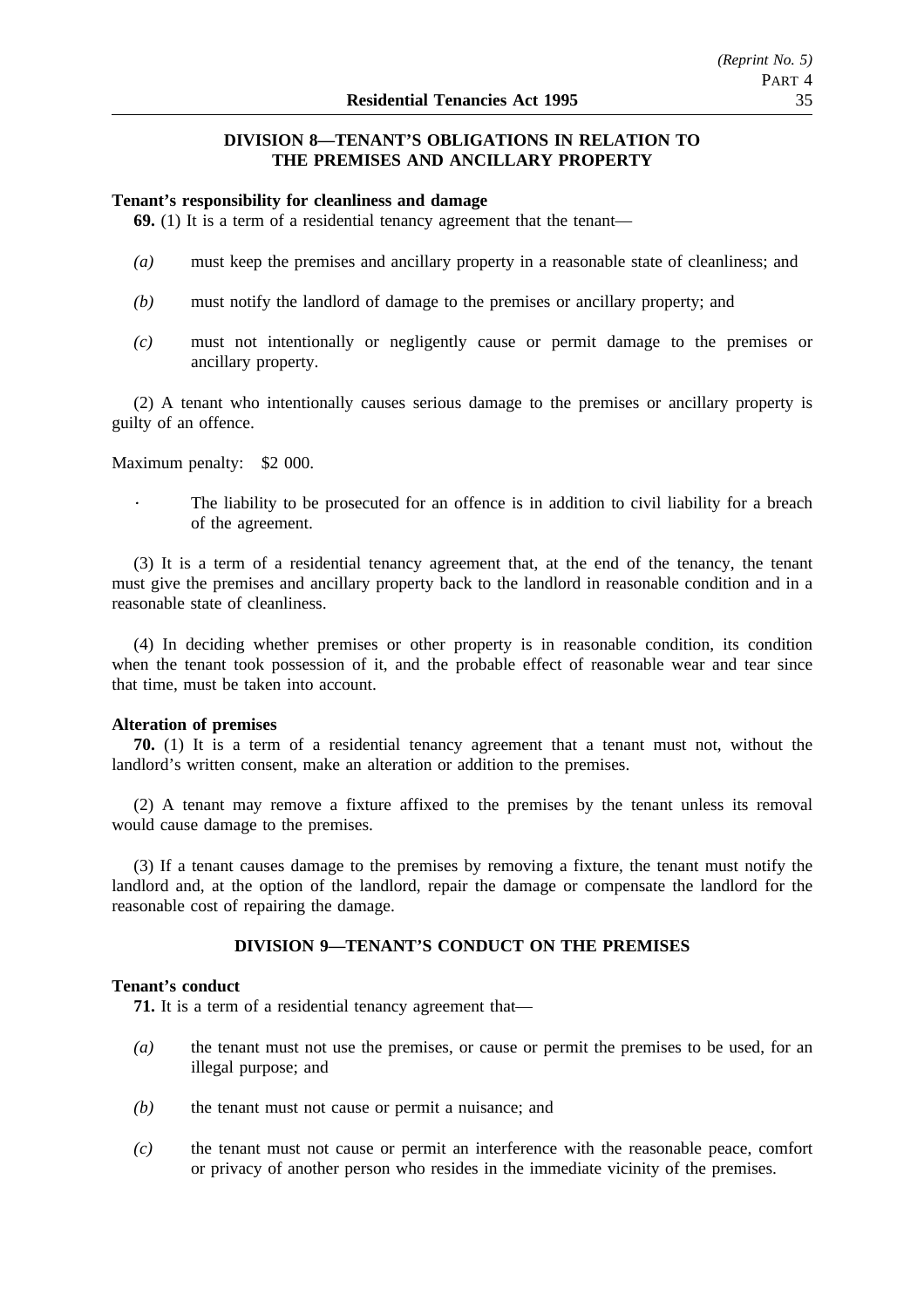# **DIVISION 10—LANDLORD'S RIGHT OF ENTRY**

## **Right of entry**

**72.** (1) It is a term of a residential tenancy agreement that the landlord may enter the premises if (and only if)—

- *(a)* the entry is made in an emergency; or
- *(b)* the landlord gives the tenant written notice stating the purpose and specifying the date and time of the proposed entry not less than seven and not more than 14 days before entering the premises; or
- *(c)* the entry is made at a time previously arranged with the tenant (but not more frequently than once every week for the purpose of collecting the rent); or
- *(d)* the entry is made at a time previously arranged with the tenant (but not more frequently than once every four weeks) for the purpose of inspecting the premises; or
- *(e)* the entry is made for the purpose of carrying out necessary repairs or maintenance at a reasonable time of which the tenant has been given at least 48 hours written notice; or
- *(f)* the entry is made for the purpose of showing the premises to prospective tenants, at a reasonable time and on a reasonable number of occasions during the period of 28 days preceding the termination of the agreement, after giving reasonable notice to the tenant; or
- *(g)* the entry is made for the purpose of showing the premises to prospective purchasers, at a reasonable time and on a reasonable number of occasions, after giving the tenant reasonable notice; or
- *(h)* the entry is made with the consent of the tenant given at, or immediately before, the time of entry.

(2) This section does not apply to a part of the premises that the tenant uses in common with the landlord or another tenant of the landlord.

## **DIVISION 11—RATES, TAXES AND CHARGES**

## **Rates, taxes and charges**

**73.** (1) It is a term of a residential tenancy agreement that the landlord must bear all statutory rates, taxes and charges imposed in respect of the premises.

(2) However, rates and charges for water supply are to be borne as agreed between the landlord and the tenant.

- (3) In the absence of an agreement—
- *(a)* the landlord will bear the rates and charges for water supply up to a limit fixed or determined under the regulations; and
- *(b)* any amount in excess of the limit is to be borne by the tenant.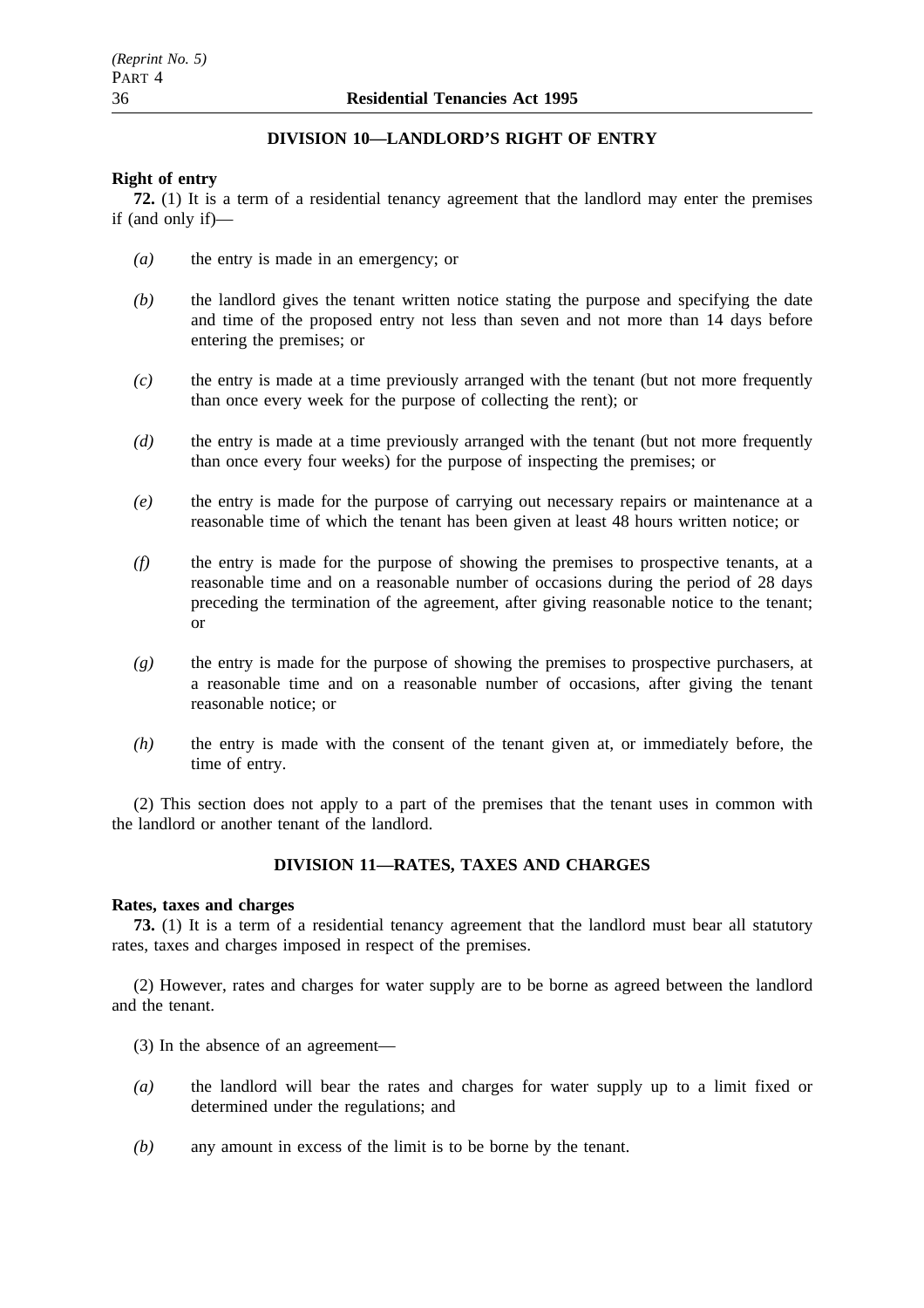## **DIVISION 12—ASSIGNMENT**

## **Assignment of tenant's rights under residential tenancy agreement**

**74.** (1) A tenant under a residential tenancy agreement may, by written or oral agreement with another—

- *(a)* assign the tenant's interest in the agreement to the other; or
- *(b)* sub-let the premises to which the residential tenancy agreement relates to the other.
- (2) However, it is a term of a residential tenancy agreement that—
- *(a)* the tenant must not assign the tenant's interest, or sub-let the premises, without the written consent of the landlord; but
- *(b)* the landlord—
	- (i) must not unreasonably withhold consent (unless the landlord is a registered housing co-operative, in which case the landlord has an absolute discretion to withhold consent to an assignment); and
	- (ii) must not make a charge for giving consent or considering an application for consent exceeding the landlord's reasonable expenses.
	- The absence of consent does not invalidate an assignment or sublease unless the landlord is a registered housing co-operative. However, if the landlord's consent to an assignment is not obtained, the tenant who assigns the interest remains liable to the landlord under the residential tenancy agreement (together with the new tenant, who is jointly and severally liable) unless the landlord has unreasonably withheld consent. This continuing liability of the assignor does not apply, in the case of a periodic tenancy, to a liability accruing more than 21 days after the landlord became aware or ought reasonably to have become aware of the assignment (whichever is the earlier).
	- If the landlord's consent to an assignment is not obtained and the landlord had, before the assignment, served a notice of termination on the assignor, the landlord may enforce the notice against the assignee.
	- The landlord may terminate a residential tenancy agreement on the ground that the tenant has assigned the tenant's interest, or has granted a sub-tenancy, without the landlord's consent, but only if the landlord has not unreasonably withheld consent and serves the notice of termination within 21 days after the time the landlord became aware or ought reasonably to have become aware of the assignment or sub-tenancy (whichever is the earlier).

(3) The effect of an assignment under this section is that the assignee is substituted for the assignor as tenant under the residential tenancy agreement (but the assignor remains responsible for liabilities that accrued before the date of the assignment)<sup>1</sup>.

(4) An assignee is liable to indemnify the assignor for liabilities incurred by the assignor to the landlord because of a breach of the residential tenancy agreement by the assignee.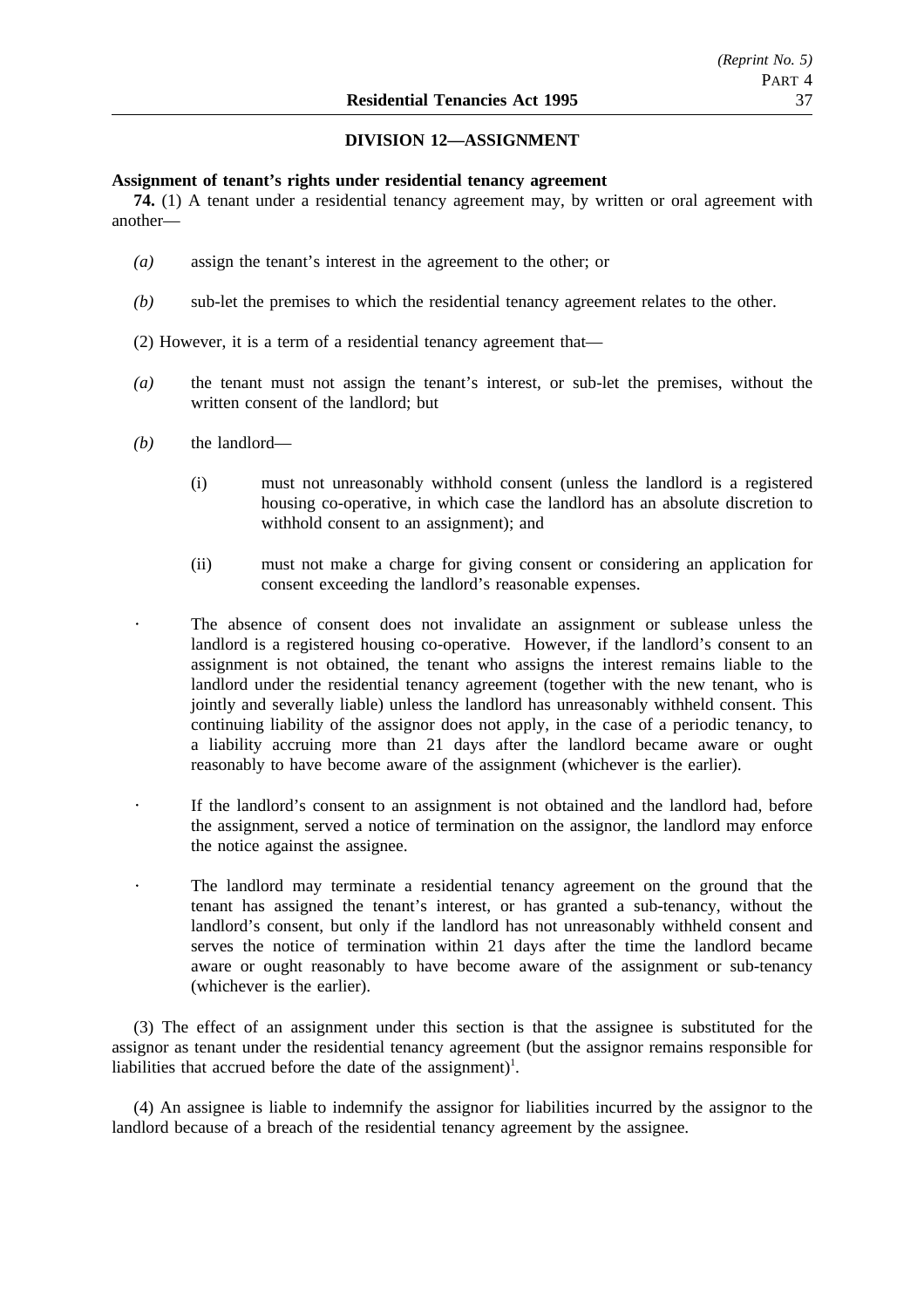(5) If the tenant assigns the tenant's interest, an amount paid by the tenant and held by way of security will (unless the parties agree to the contrary) continue to be held as security for the proper performance by the assignee of obligations under the residential tenancy agreement.

<sup>1</sup> If the assignment is made without the landlord's consent, the tenant may also remain liable under the agreement for liabilities that accrue later—*See above*.

## **DIVISION 13—TENANT'S VICARIOUS LIABILITY**

#### **Vicarious liability**

**75.** It is a term of a residential tenancy agreement that, if a person is on the premises at the invitation or with the consent of the tenant, the tenant is vicariously responsible for an act or omission by the person that would, if it had been an act or omission of the tenant, have constituted a breach of the agreement.

## **DIVISION 14—HARSH OR UNCONSCIONABLE TERMS**

#### **Harsh or unconscionable terms**

**76.** (1) The Tribunal may, on application by a tenant, make an order rescinding or varying a term of a residential tenancy agreement if satisfied that the term is harsh or unconscionable.

(2) On making an order under subsection (1), the Tribunal may make consequential changes to the residential tenancy agreement or another related document.

## **DIVISION 15—MISCELLANEOUS**

#### **Accelerated rent and liquidated damages**

**77.** (1) If a residential tenancy agreement provides that, upon breach by the tenant of a term about rent or other term of the agreement, the tenant is liable to pay—

- *(a)* all or any part of the rent remaining payable under the agreement; or
- *(b)* rent of an increased amount; or
- *(c)* an amount by way of penalty; or
- *(d)* an amount by way of liquidated damages,

the provision is void.

(2) If a residential tenancy agreement provides that, on early or punctual payment of rent, the rent will or may be decreased or the tenant will or may be granted or paid a rebate, refund or other benefit, the tenant is entitled to the reduction, rebate, refund or other benefit in any event.

(3) If a residential tenancy agreement contains a provision to which this section applies, the landlord is guilty of an offence.

Maximum penalty: \$1 000.

#### **Duty of mitigation**

**78.** The rules of the law of contract about mitigation of loss or damage on breach of a contract apply to a breach of a residential tenancy agreement.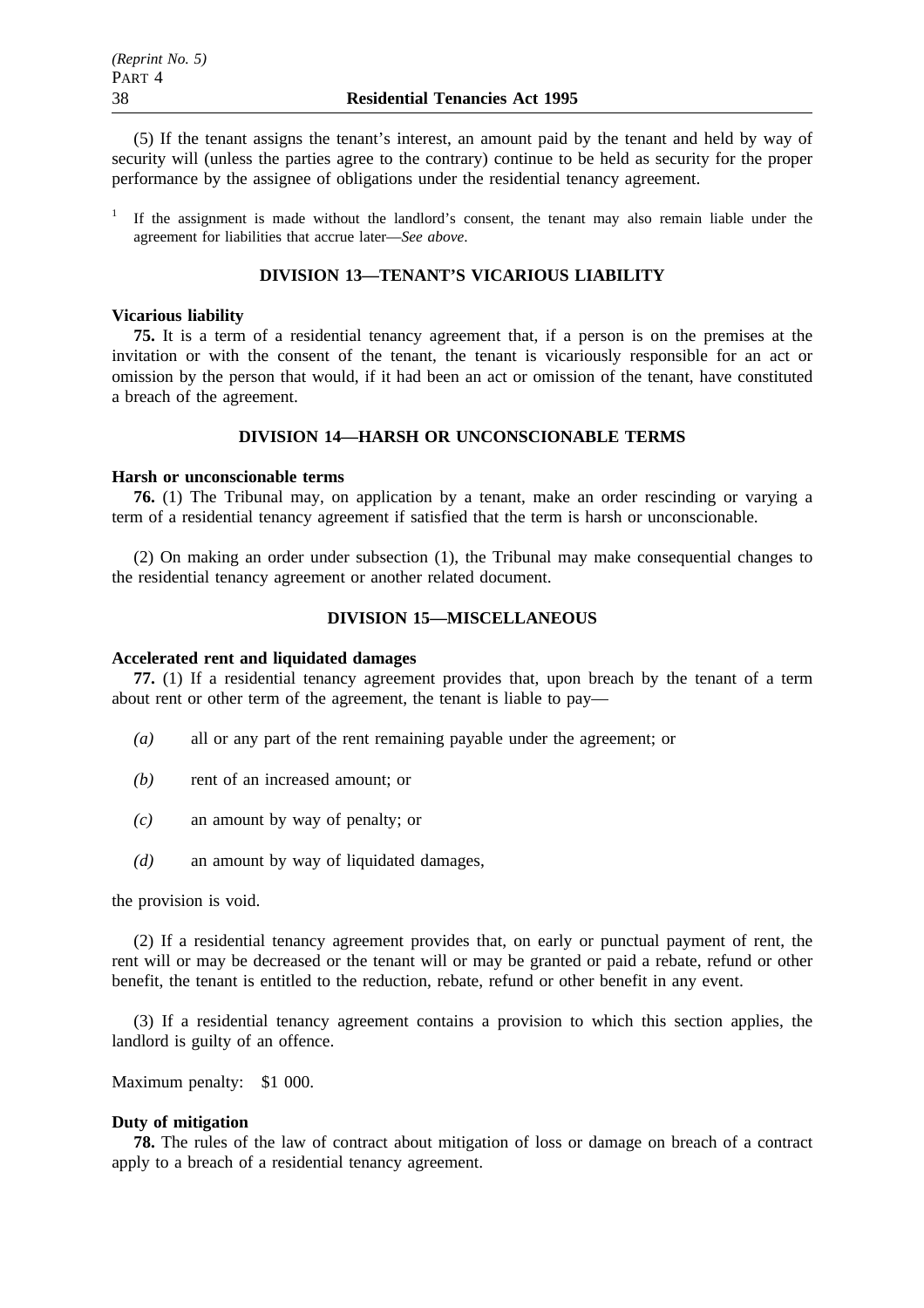## **PART 5 TERMINATION OF RESIDENTIAL TENANCY AGREEMENTS**

## **DIVISION 1—TERMINATION GENERALLY**

## **Termination of residential tenancy**

**79.** A residential tenancy terminates if—

- *(a)* the tenancy is for a fixed term and the fixed term comes to an end; or
- *(b)* the landlord or the tenant terminates the tenancy by notice of termination given to the other (as required under this Act); or
- *(c)* the Tribunal terminates the tenancy; or
- *(d)* a person having title superior to the landlord's title becomes entitled to possession of the premises under the order of the Tribunal or a court<sup>1</sup>; or
- *(e)* a mortgagee takes possession of the premises under a mortgage; or
- *(f)* the tenant abandons the premises; or
- *(g)* the tenant dies without leaving dependants in occupation of the premises; or
- *(h)* the tenant gives up possession of the premises with the landlord's consent; or
- *(i)* the interest of the tenant merges with another estate or interest in the land; or
- *(j)* disclaimer of the tenancy occurs.
- See section 96.

## **DIVISION 2—TERMINATION BY THE LANDLORD**

## **Notice of termination by landlord on ground of breach of the agreement**

**80.** (1) If the tenant breaches a residential tenancy agreement, the landlord may give the tenant a written notice in the form required by regulation—

- *(a)* specifying the breach; and
- *(b)* informing the tenant that if the breach is not remedied within a specified period (which must be a period of at least seven days) from the date the notice is given then—
	- (i) the tenancy is terminated by force of the notice; and
	- (ii) the tenant must give up possession of the premises on or before a day specified in the notice (which, subject to subsection  $(2)(c)$ , must be at least seven days after the end of the period allowed for the tenant to remedy the breach).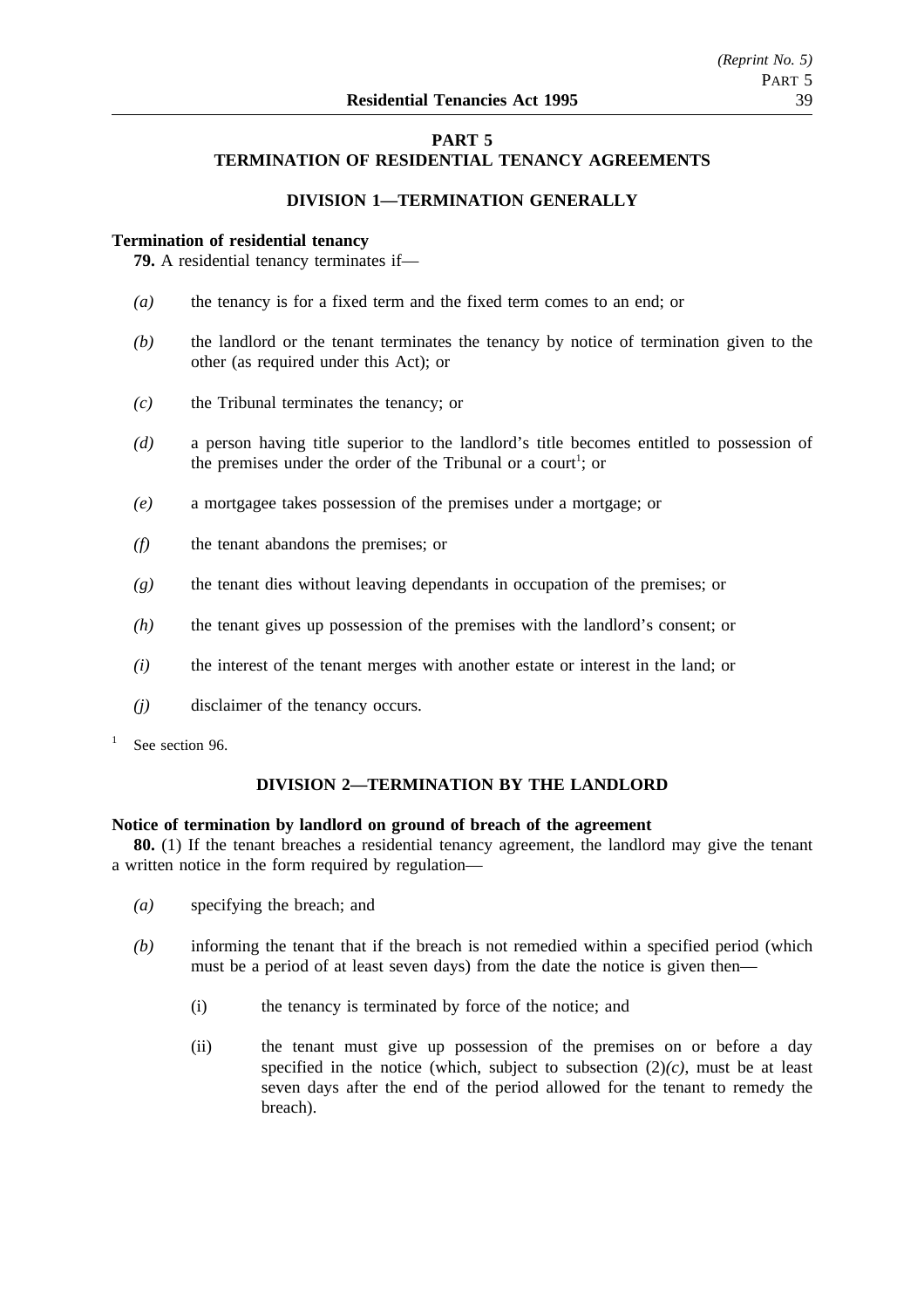(2) If notice is given under this section on the ground of a failure to pay rent—

- *(a)* the notice is ineffectual unless the rent (or any part of the rent) has remained unpaid in breach of the agreement for not less than 14 days before the notice was given; and
- *(b)* the notice is not rendered ineffectual by failure by the landlord to make a prior formal demand for payment of the rent; and
- *(c)* the day specified in the notice for the tenant to give up possession of the premises if the rent is not paid in accordance with the terms of the notice can be any day after the day on which the tenancy is terminated under the notice<sup>1</sup>.

(3) If notice is given under this section in respect of a residential tenancy agreement that creates a tenancy for a fixed term, the notice is not ineffectual because the day specified as the day on which the tenant is to give up possession of the premises is earlier than the last day of that term.

(4) The tenant may at any time after receiving a notice under this section and before giving vacant possession to the landlord, apply to the Tribunal for an order—

- *(a)* declaring that the tenant is not in breach of the residential tenancy agreement, or has remedied the breach of the agreement, and that the tenancy is not liable to be terminated under this section; or
- *(b)* reinstating the tenancy.

(5) If the Tribunal is satisfied that a tenancy has been validly terminated under this section, but that it is just and equitable to reinstate the tenancy (or would be just and equitable to reinstate the tenancy if the conditions of the order were complied with), the Tribunal may make an order reinstating the tenancy.

- An order reinstating the tenancy under this section may be made on conditions that the Tribunal considers appropriate.
- On an application for an order reinstating the tenancy, the Tribunal may make alternative orders providing for reinstatement of the tenancy if specified conditions are complied with but, if not, ordering the tenant to give up possession of the premises to the landlord.
- <sup>1</sup> Ie. the requirement to give the tenant at least seven days to give up possession of the premises if the tenant remains in default does not apply.

## **Termination because possession is required by the landlord for certain purposes**

- **81.** (1) A landlord may, by notice of termination given to the tenant, terminate a periodic residential tenancy on the ground that—
- *(a)* the landlord requires possession of the premises for demolition; or
- *(b)* the landlord requires possession of the premises for repairs or renovations that cannot be carried out conveniently while the tenant remains in possession of the premises; or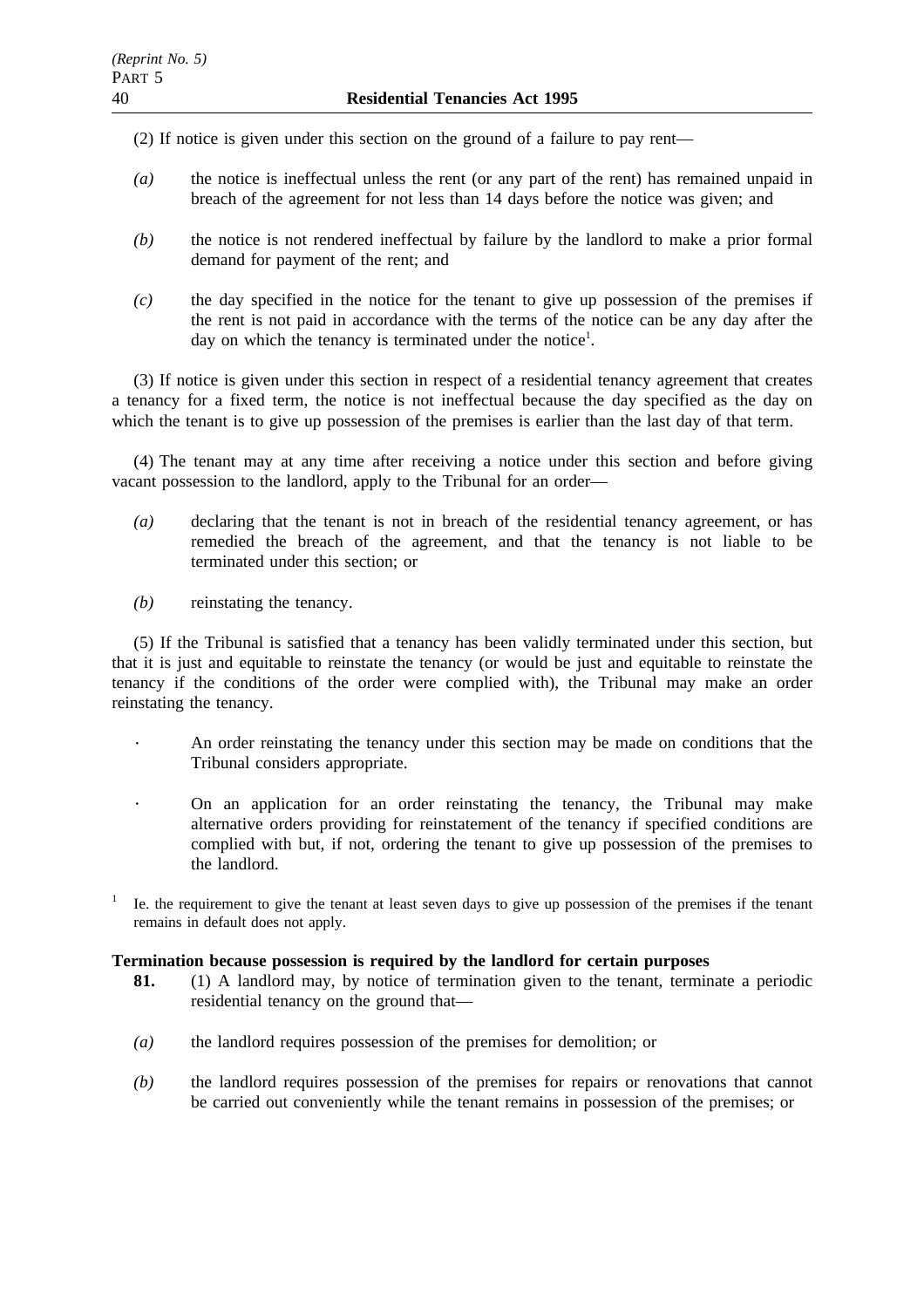*(c)* the landlord requires possession of the premises for—

- (i) the landlord's own occupation; or
- (ii) occupation by the landlord's spouse, child or parent; or
- (iii) occupation by the spouse of the landlord's child or parent; or
- *(d)* the landlord has entered into a contract for the sale of the premises under which the landlord is required to give vacant possession of the premises; or
- *(e)* the landlord requires possession of the premises for a purpose prescribed by regulation.

(2) The period of notice given under this section must be at least 60 days or a period equivalent to a single period of the tenancy (whichever is the longer).

(3) A person must not falsely state the ground of termination in a notice of termination given, or purportedly given, under this section.

Maximum penalty: \$2 000.

(4) A landlord who recovers possession of premises under this section must not, without the consent of the Tribunal, grant a fresh tenancy over the premises within six months after recovering possession.

Maximum penalty: \$2 000.

### **Termination of residential tenancy by housing co-operative**

**82.** (1) A registered housing co-operative that is landlord under a residential tenancy agreement may, by notice of termination given to the tenant, terminate a residential tenancy on the ground that—

- *(a)* the tenant has ceased to be a member of the co-operative; or
- *(b)* the tenant no longer satisfies conditions specified by the agreement as essential to the continuation of the tenancy.
- (2) The period of notice under this section must be at least 28 days.

## **Termination by landlord without specifying a ground of termination**

**83.** (1) A landlord may, by notice of termination given to the tenant, terminate the tenancy without specifying a ground of termination.

(2) However, if the tenancy is for a fixed term, it cannot be terminated under this section; nor can a housing co-operative terminate a tenancy with a member of the co-operative under this section; nor can a tenancy be terminated by notice under this section if the premises are subject to a housing improvement notice, or subject, or potentially subject, to rent control under this Act.

Premises are subject to, or potentially subject to, rent control under this Act if an order is in force under section 56 or proceedings for such an order have been commenced.

(3) The period of notice under this section must be at least 90 days.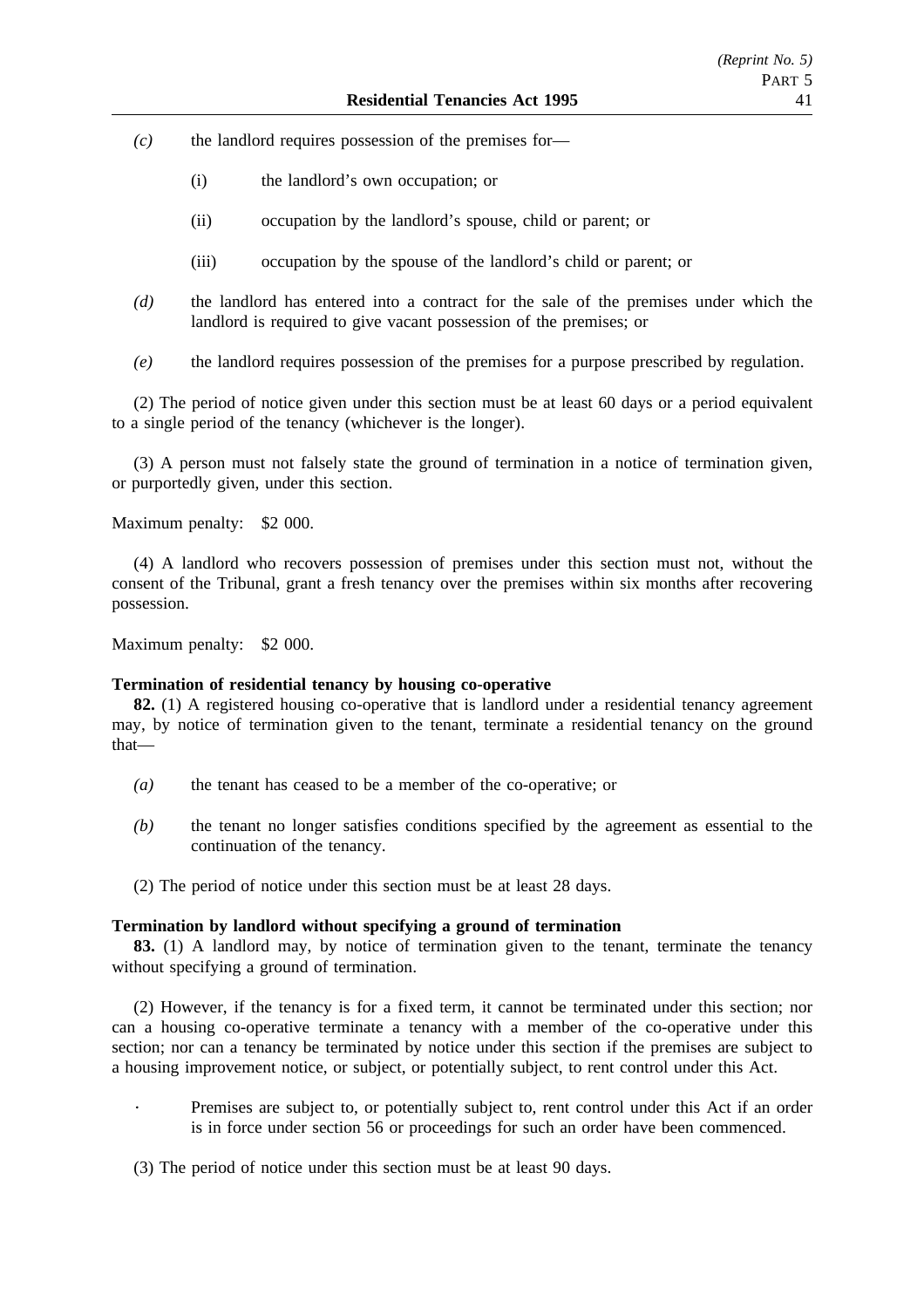## **Limitation of right to terminate**

**84.** (1) If premises to which a residential tenancy agreement applies are—

- *(a)* subject to a housing improvement notice; or
- *(b)* subject to, or potentially subject to, rent control under this Act,

the landlord may only terminate the tenancy by notice of termination if the notice is given on a specified ground, and the Tribunal authorises the notice of termination.

Premises are subject to, or potentially subject to, rent control under this Act if an order is in force under section 56 or proceedings for such an order have been commenced.

(2) The Tribunal may authorise a notice of termination under this section if satisfied of the genuineness of the proposed ground on which the notice is to be given.

## **DIVISION 3—TERMINATION BY TENANT**

## **Notice of termination by tenant on ground of breach of the agreement**

**85.** (1) If the landlord breaches a residential tenancy agreement, the tenant may give the landlord a written notice, in the form required by regulation—

- *(a)* specifying the breach; and
- *(b)* informing the landlord that if the breach is not remedied within a specified period (which must be a period of at least seven days) from the date the notice is given the tenancy is terminated by force of the notice from a date that is also specified in the notice (which must be at least seven days after the end of the period allowed for the landlord to remedy the breach).

(2) The landlord may, before the time fixed in the tenant's notice for termination of the tenancy or the tenant gives up possession of the premises (whichever is the later), apply to the Tribunal for an order—

- *(a)* declaring that the landlord is not in breach of the residential tenancy agreement, or has remedied the breach of the agreement, and that the tenancy is not liable to be terminated under this section; or
- *(b)* reinstating the tenancy.

(3) If the Tribunal is satisfied that a tenancy has been validly terminated under this section, but that it is just and equitable to reinstate the tenancy (or would be just and equitable to reinstate the tenancy if the conditions of the order were complied with), the Tribunal may make an order reinstating the tenancy.

> An order reinstating the tenancy under this section may be made on conditions that the Tribunal considers appropriate.

## **Termination by tenant without specifying a ground of termination**

**86.** (1) The tenant under a residential tenancy agreement for a periodic tenancy may, by notice of termination given to the landlord, terminate the tenancy without specifying a ground of termination.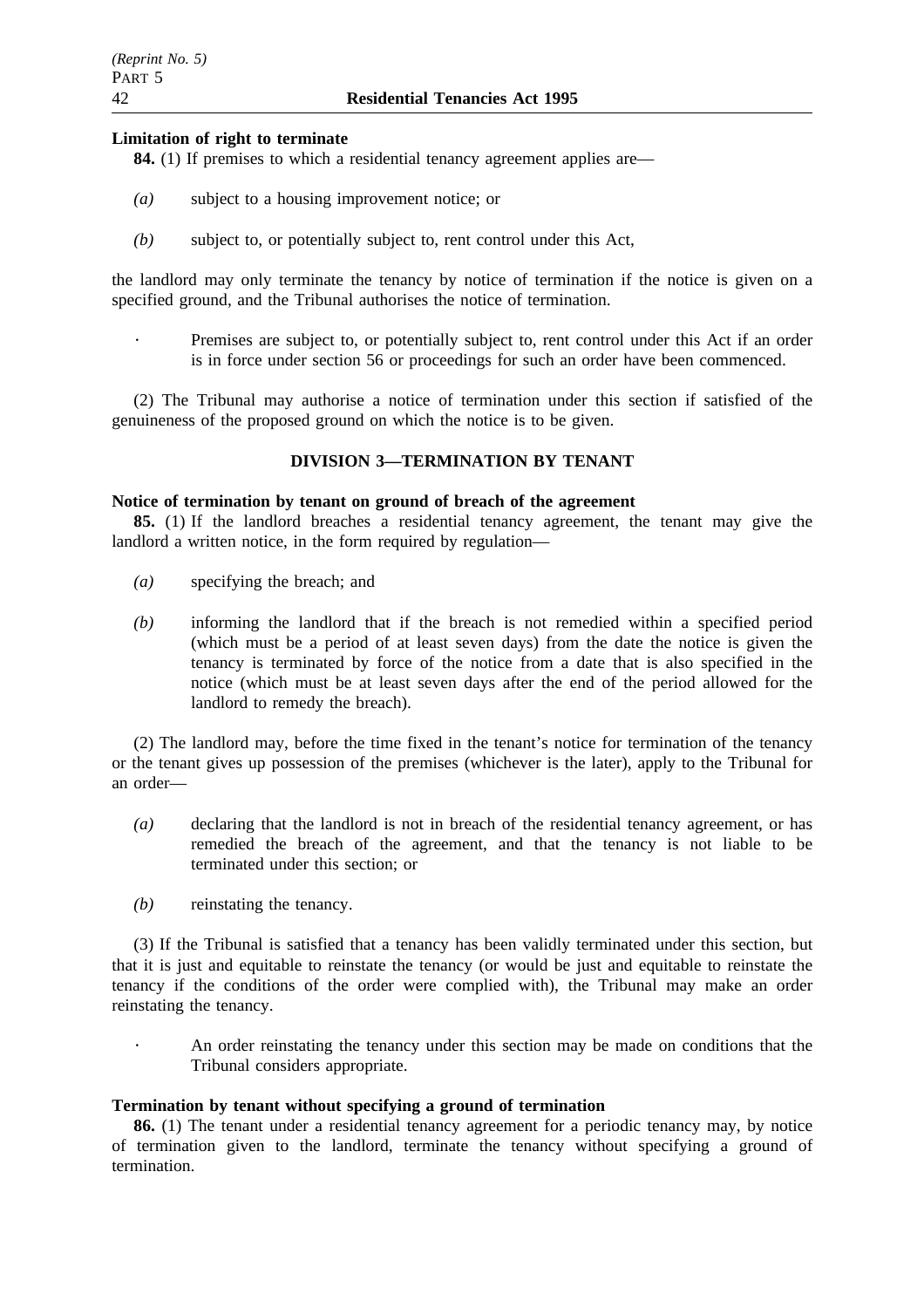(2) The minimum period of notice under this section is 21 days or a period equivalent to a single period of the tenancy (whichever is longer).

## **DIVISION 4—TERMINATION BY THE TRIBUNAL**

## **Termination on application by landlord**

**87.** (1) The Tribunal may, on application by a landlord, terminate a residential tenancy and make an order for possession of the premises if satisfied that—

- *(a)* the tenant has committed a breach of the residential tenancy agreement; and
- $(b)$  the breach is sufficiently serious to justify termination of the tenancy<sup>1</sup>.

(2) The Tribunal may, on application by a landlord, terminate a residential tenancy and make an order for immediate possession of the premises if the tenant or a person permitted on the premises with the consent of the tenant has, intentionally or recklessly, caused or permitted, or is likely to cause or permit—

- *(a)* serious damage to the premises; or
- *(b)* personal injury to—
	- (i) the landlord or the landlord's agent; or
	- (ii) a person in the vicinity of the premises.
- <sup>1</sup> A tenancy may be terminated by a notice under section 80 if the tenant fails to remedy a breach after being required to do so by the landlord. This alternative procedure may be appropriate if (for example) the breach is not capable of remedy.

## **Termination on application by tenant**

**88.** The Tribunal may, on application by a tenant, terminate a residential tenancy and make an order for possession of the premises if satisfied that—

- *(a)* the landlord has committed a breach of the residential tenancy agreement; and
- $(b)$  the breach is sufficiently serious to justify termination of the tenancy<sup>1</sup>.
- <sup>1</sup> A tenancy may be terminated by a notice under section 85 if the landlord fails to remedy a breach after being required to do so by the tenant. This alternative procedure may be appropriate if (for example) the breach is not capable of remedy.

## **Termination based on hardship**

**89.** (1) If the continuation of a residential tenancy would result in undue hardship to the landlord or the tenant, the Tribunal may, on application by the landlord or the tenant, terminate the agreement from a date specified in the Tribunal's order and make an order for possession of the premises as from that day.

(2) The Tribunal may also make an order compensating a landlord or tenant for loss and inconvenience resulting, or likely to result, from the early termination of the tenancy.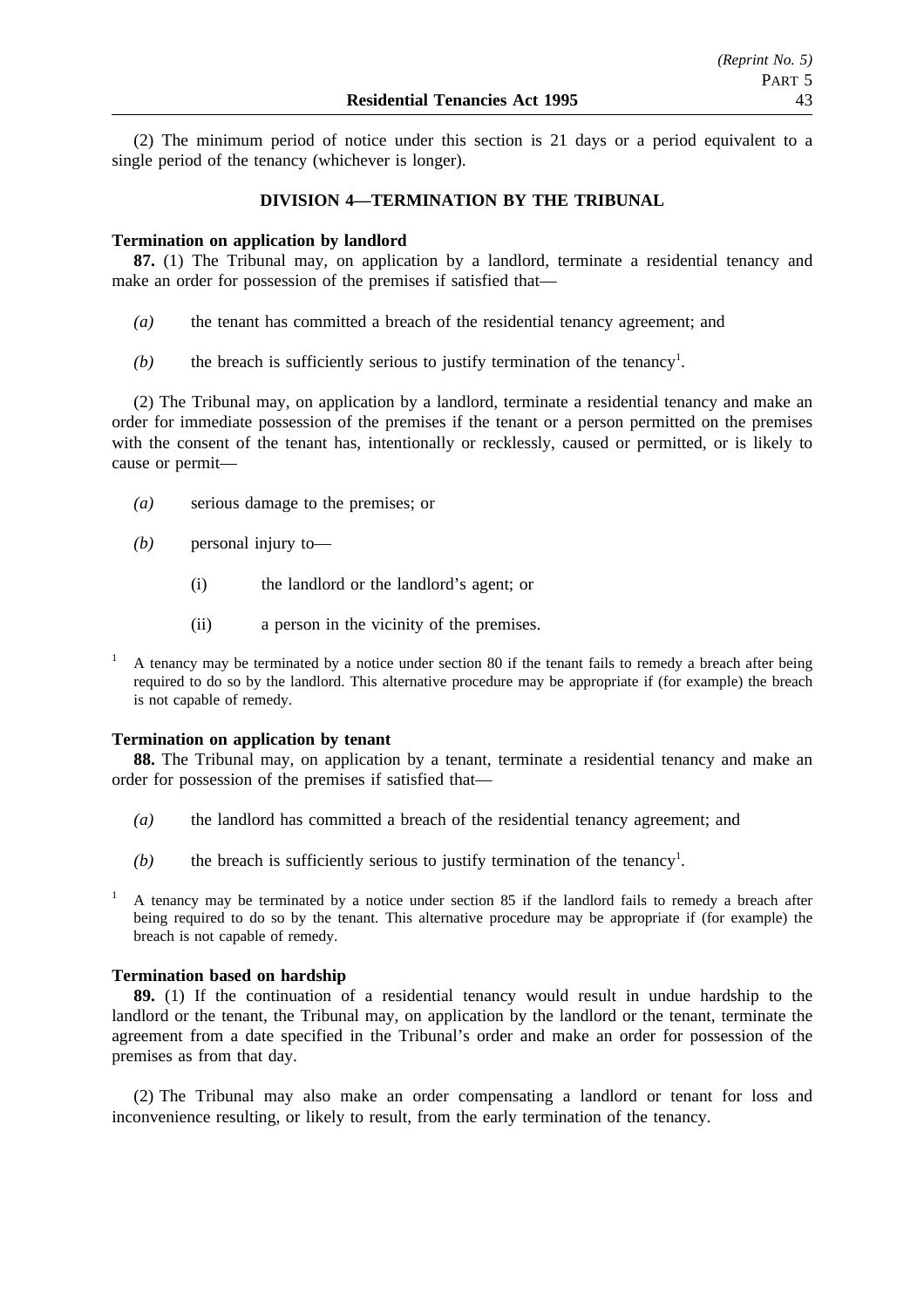# **Tribunal may terminate tenancy where tenant's conduct unacceptable**

**90.** (1) The Tribunal may, on application by an interested person, terminate a residential tenancy and make an order for possession of the premises if it is satisfied that the tenant has—

- *(a)* used the premises, or caused or permitted the premises to be used, for an illegal purpose; or
- *(b)* caused or permitted a nuisance; or
- *(c)* caused or permitted an interference with the reasonable peace, comfort or privacy of another person who resides in the immediate vicinity of the premises.
- (2) If the Tribunal terminates a tenancy and makes an order for possession under this section—
- *(a)* the Tribunal must specify the day as from which the order will operate, being not more than 28 days after the day on which the orders are made; and
- *(b)* the Tribunal may order that the landlord must not enter into a residential tenancy agreement with the tenant in relation to the same premises for a period determined by the Tribunal (being a period not exceeding three months) (and any agreement entered into in contravention of such an order is void).

(2a) However—

- *(a)* the Tribunal must not make an order under this section unless the landlord has been given a reasonable opportunity to be heard in relation to the matter; and
- *(b)* if the landlord objects to the making of an order under this section, the Tribunal must not make an order unless the Tribunal is satisfied that exceptional circumstances exist justifying the making of the order in any event.
- (3) In this section—

## "**interested person**" means—

- *(a)* the landlord; or
- *(b)* a person who has been adversely affected by the conduct of the tenant on which the application is based.

# **DIVISION 5—NOTICES OF TERMINATION**

## **Form of notice of termination**

**91.** (1) A notice of termination given by a landlord to a tenant must—

- $(a)$  be in writing and in the form prescribed by regulation<sup>1</sup>; and
- *(b)* be signed by the landlord or the landlord's agent; and
- *(c)* state the address of the premises subject to the tenancy; and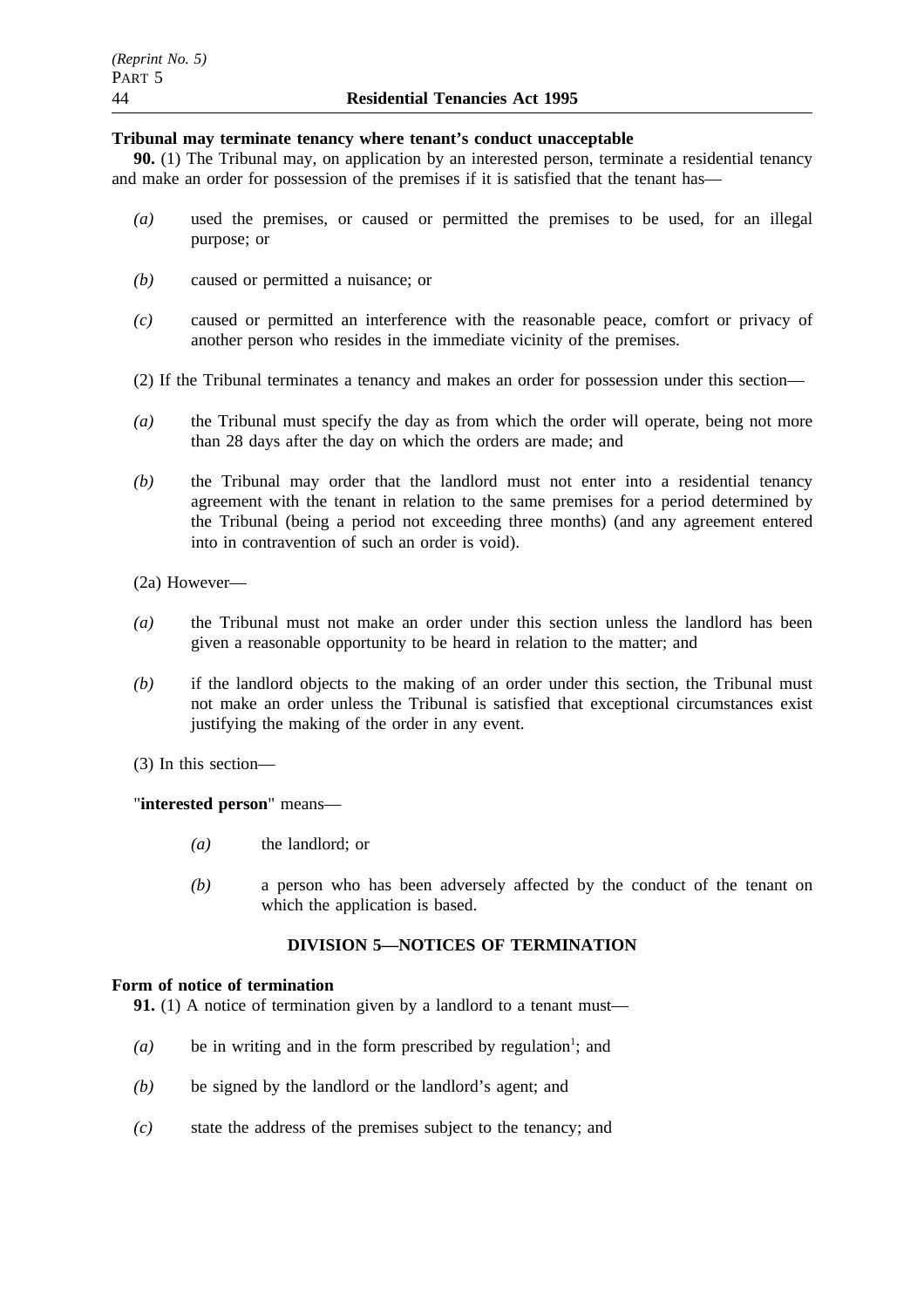- *(d)* state the day on which the tenant is required to give up vacant possession of the premises to the landlord; and
- *(e)* if the tenancy is to be terminated on a particular ground—specify and give reasonable particulars of the ground of termination; and
- *(f)* include any further information required by regulation.
- (2) A notice of termination given by a tenant to a landlord must—
- $(a)$  be in writing and in the form required by regulation<sup>1</sup>; and
- *(b)* be signed by the tenant or an agent of the tenant; and
- *(c)* state the address of the premises subject to the tenancy; and
- *(d)* state the day on which the tenant is to give up vacant possession of the premises to the landlord; and
- *(e)* if the tenancy is to be terminated on a particular ground—specify and give reasonable particulars of the ground of termination; and
- *(f)* include any further information required by regulation.
- <sup>1</sup> The Acts Interpretation Act 1915 allows some divergence from the prescribed form providing that the form actually used is to the same effect.

## **Termination of periodic tenancy**

**92.** A notice terminating a periodic tenancy under this Act is not ineffectual because—

- *(a)* the period of notice is less than would, apart from this Act, have been required at law; or
- *(b)* the day on which the tenancy is to end is not the last day of a period of the tenancy.

## **DIVISION 6—REPOSSESSION OF PREMISES**

## **Order for possession**

**93.** (1) If a residential tenancy—

- *(a)* is terminated by notice of termination under this Act or, in the case of a tenancy under which the South Australian Housing Trust is landlord, under the residential tenancy agreement; or
- *(b)* is for a fixed term which expires and is not renewed,

the landlord may apply to the Tribunal for an order for possession of the premises.

(2) If the Tribunal is satisfied that the tenancy has terminated or has been terminated, the Tribunal may make an order for possession of the premises.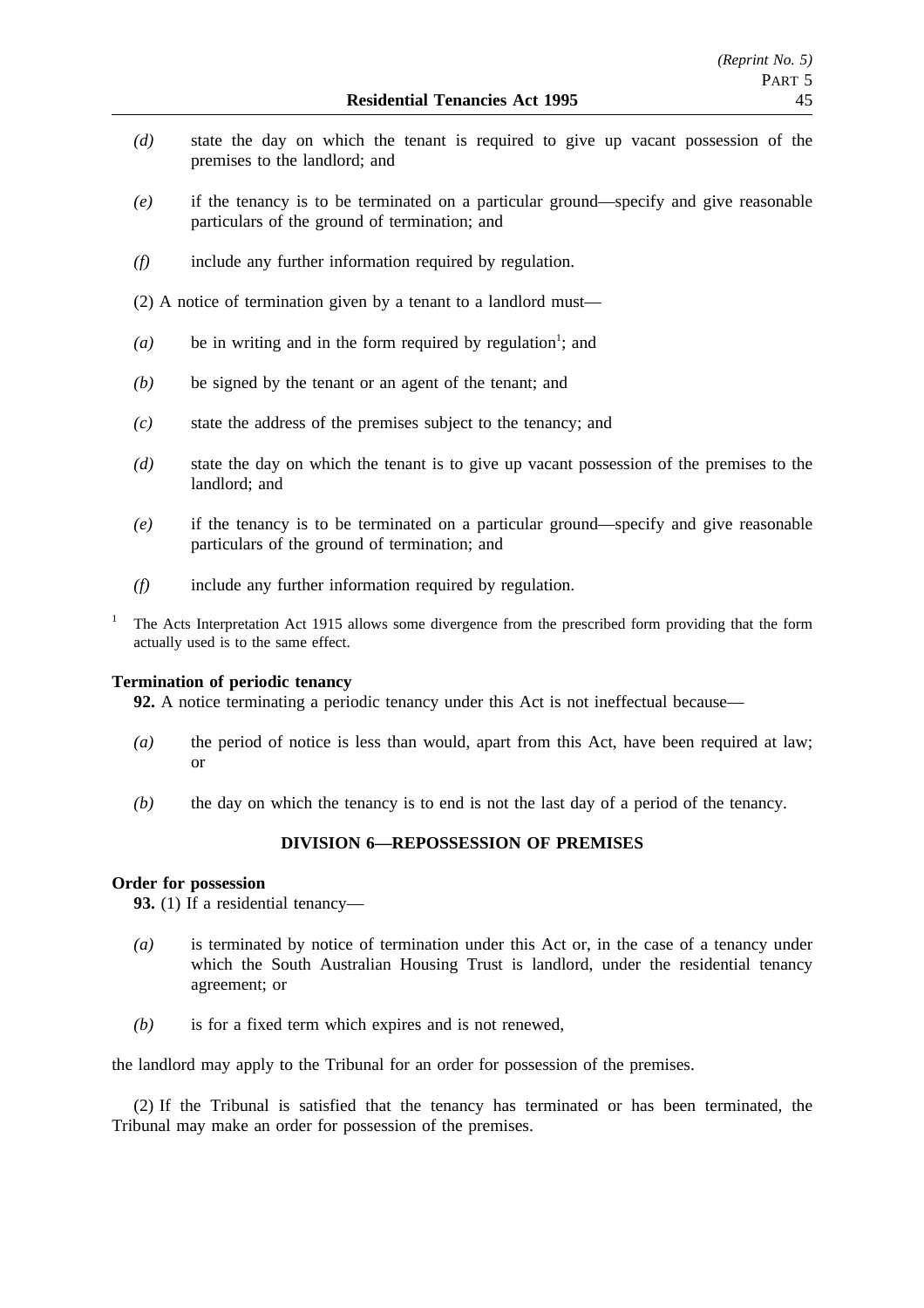(3) The order for possession will take effect on a date specified by the Tribunal in the order, being a date not more than seven days after the date of the order unless the operation of the order for possession is suspended<sup>1</sup>.

(4) However, if the Tribunal, although satisfied that the landlord is entitled to an order for possession of the premises, is satisfied by the tenant that the grant of an order for immediate possession of the premises would cause severe hardship to the tenant, the Tribunal may—

- *(a)* suspend the operation of the order for possession for up to 90 days; and
- *(b)* extend the operation of the residential tenancy agreement until the landlord obtains vacant possession of the premises from the tenant.
	- In extending the operation of the residential tenancy agreement, the Tribunal may make modifications to the agreement that it considers appropriate (but the modifications cannot reduce the tenant's financial obligations under the agreement).

(5) If the tenant fails to comply with an order for possession, the landlord is entitled to compensation for any loss caused by that failure.

(6) The Tribunal may, on application by the landlord, order the tenant to pay to the landlord compensation to which the landlord is entitled under subsection (5).

See subsection (4).

# **Abandoned premises**

**94.** (1) The Tribunal may, on application by a landlord—

- *(a)* declare that a tenant abandoned premises on a day stated in the declaration; and
- *(b)* make an order for immediate possession of the premises.

(2) A tenant is taken to have abandoned the premises on the day stated in a declaration under this section.

(3) If a tenant has abandoned premises, the landlord is entitled to compensation for any loss (including loss of rent) caused by the abandonment.

(4) However, the landlord must take reasonable steps to mitigate any loss and is not entitled to compensation for loss that could have been avoided by those steps.

(5) The Tribunal may, on application by the landlord, order the tenant to pay to the landlord compensation to which the landlord is entitled under this section.

## **Repossession of premises**

**95.** A person must not enter premises for the purpose of taking possession of the premises before, or after, the end of a residential tenancy unless—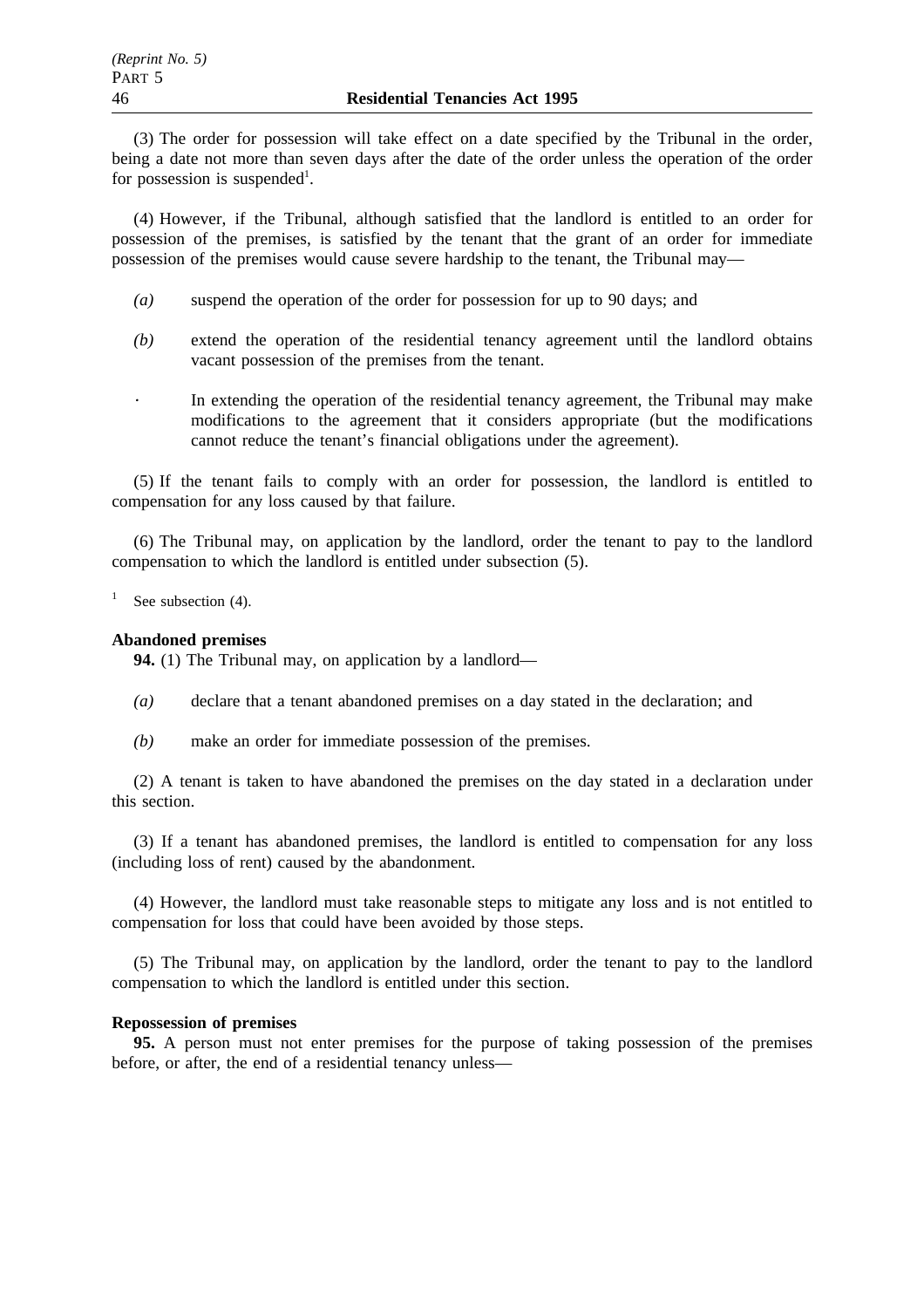- *(a)* the tenant abandons, or voluntarily gives up possession of, the premises; or
- *(b)* the person is authorised to take possession of the premises under the order of a court or the Tribunal.

Maximum penalty: \$2 000.

## **Forfeiture of head tenancy not to result automatically in destruction of right to possession under residential tenancy agreement**

**96.** (1) A person cannot take possession of residential premises subject to a residential tenancy agreement so as to defeat the tenant's right to possession under the residential tenancy agreement unless an order for possession of the premises is made by a court or the Tribunal.

(2) If a person is entitled to possession of residential premises as against a person who granted a residential tenancy, a court before which proceedings for possession of the premises are brought, or the Tribunal, may, on application by an interested person, vest the residential tenancy agreement in the person who would, but for the agreement, be entitled to possession of the premises so that the tenant holds the premises directly from that person as landlord.

(3) An order may be made under subsection (2) on terms and conditions the court or Tribunal considers just.

## **DIVISION 7—ABANDONED GOODS**

### **Abandoned goods**

**97.** (1) If a residential tenancy terminates or is terminated, and goods are left on the premises that were subject to the tenancy, then—

- *(a)* the landlord may, when at least two days have passed since the landlord took possession of the premises, remove, and destroy or dispose of, goods—
	- (i) if they are perishable foodstuffs; or
	- (ii) if their value is less than a fair estimate of the cost of their removal, storage and sale; but
- *(b)* if the goods are not liable to destruction or disposal under paragraph *(a)*, the landlord must store the goods in a safe place and manner for at least 60 days.

(2) The landlord must, within seven days after storing goods or having goods stored under this section—

- *(a)* give notice of the storage of the goods to—
	- (i) if the tenant has left a forwarding address—the tenant; and
	- (ii) if another person has, to the knowledge of the landlord, an interest in the goods and the person's name and address are known to, or reasonably ascertainable by, the landlord—that person; and
- *(b)* publish notice of the storage of the goods in a newspaper circulating generally throughout the State.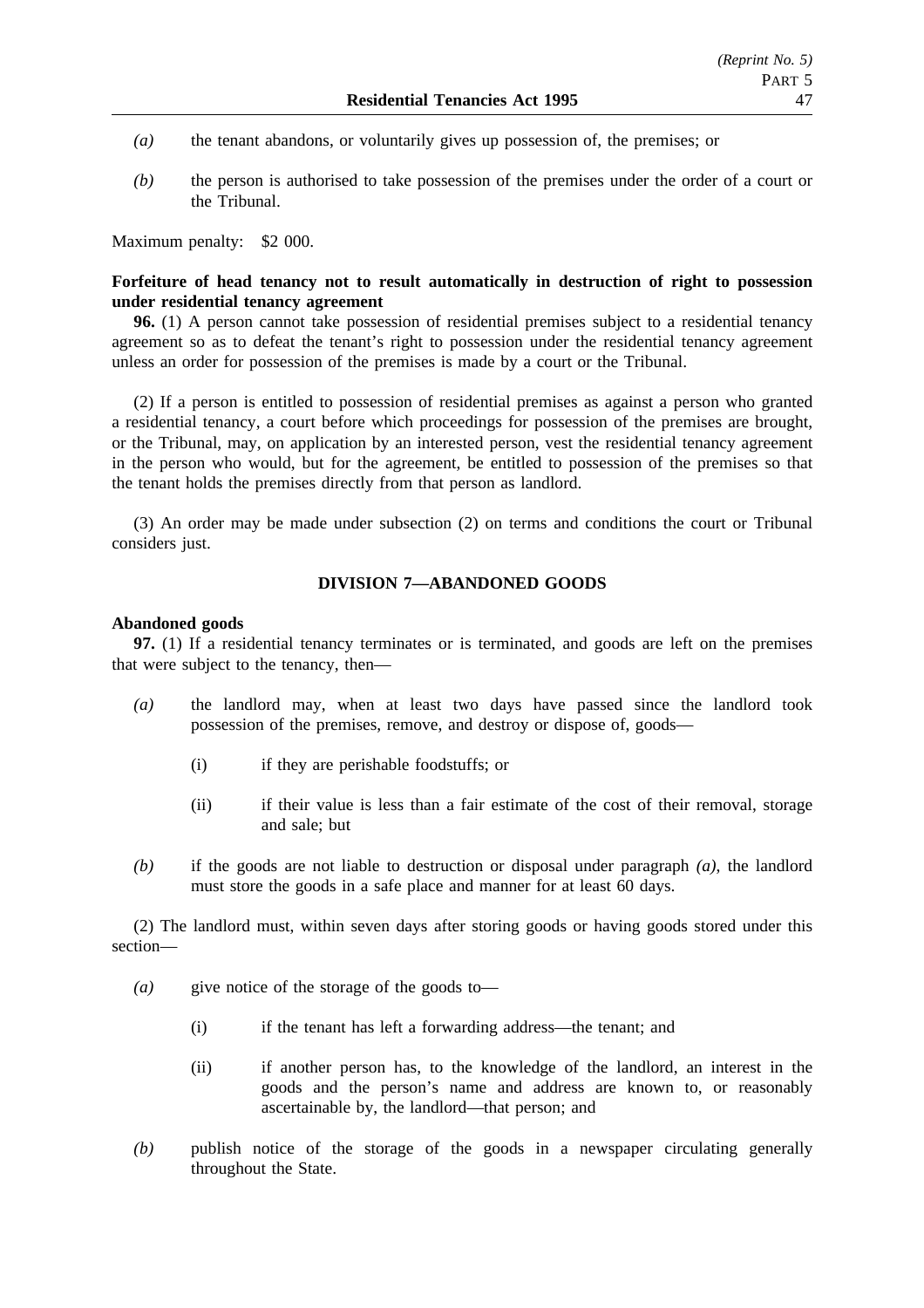(3) A notice must be in the form prescribed by regulation for the purposes of this section.

(4) A person who is entitled to possession of goods stored under this section may reclaim the goods by paying to the landlord—

- *(a)* the reasonable costs of removing and storing the goods; and
- *(b)* the reasonable costs of giving notice under subsection (2)*(b)*; and
- *(c)* any other reasonable costs incurred by the landlord as a result of the goods being left on the premises.

(5) If the goods are not reclaimed within the 60 day period, the landlord must, as soon as practicable after the end of that period, have the goods sold by public auction.

(6) On the sale of the goods by public auction, the landlord—

- *(a)* may retain out of the proceeds of sale—
	- (i) the reasonable costs of removing, storing and selling the goods; and
	- (ii) the reasonable costs of giving notice under subsection (2)*(b)*; and
	- (iii) any other reasonable costs incurred by the landlord as a result of the goods being left on the premises; and
	- (iv) any amounts owed to the landlord under the residential tenancy agreement; and
- *(b)* must pay the balance (if any) to the owner, or if the identity and address of the owner are not known to, or reasonably ascertainable by, the landlord, to the Commissioner for the credit of the Fund.

(7) If goods are sold by public auction under this section, the purchaser acquires a good title to the goods which defeats—

- *(a)* the tenant's interest in the goods; and
- *(b)* the interests of others (apart from the tenant) unless the purchaser has actual notice of the interest before purchasing the goods.

(8) If a dispute arises between a landlord and tenant about the exercise of powers conferred by this section, the Tribunal may, on application by either party to the dispute, make orders resolving the matters in dispute.

## **DIVISION 8—MISCELLANEOUS**

## **Bailiffs**

**98.** (1) The Governor may appoint a person to be a bailiff of the Tribunal.

(2) The office of bailiff may be held in conjunction with another office in the public service of the State.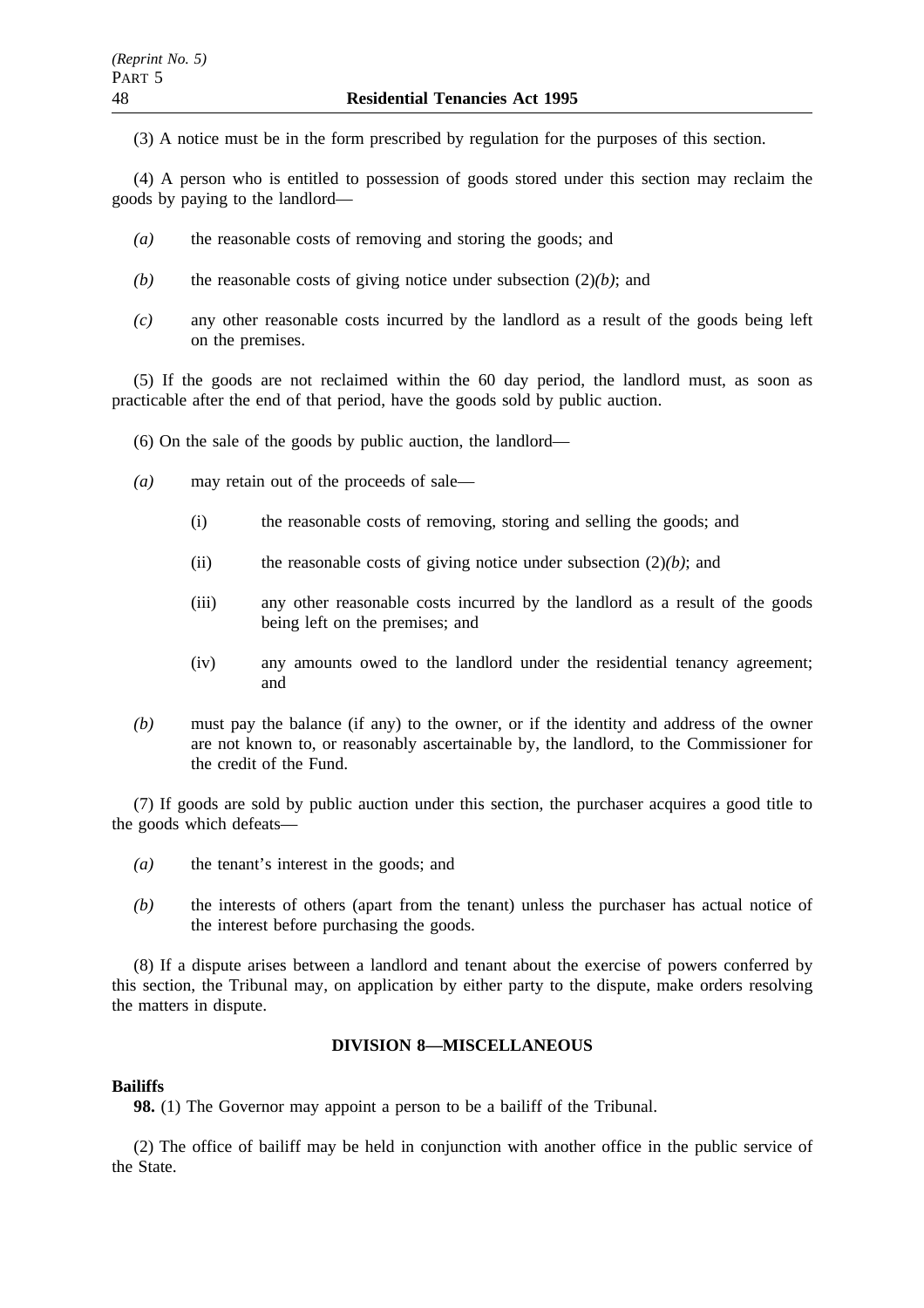(3) A bailiff is entitled to remuneration and expenses determined by the Minister.

## **Enforcement of orders for possession**

**99.** (1) If an order for possession of premises is made by the Tribunal and the person in whose favour the order was made advises the Tribunal that the order has not been complied with, a bailiff of the Tribunal must enforce the order as soon as is practicable thereafter.

(2) A bailiff enforcing an order for possession of premises may enter the premises, ask questions and take all steps as are reasonably necessary for the purpose of enforcing the order.

(3) A member of the police force must, if requested by a bailiff, assist the bailiff in enforcing an order for possession.

(4) In the exercise of the powers conferred by this section a bailiff may use the force that is reasonable and necessary in the circumstances.

(5) A person must not hinder or obstruct a bailiff in the exercise of the powers conferred by this section.

Maximum penalty: \$1 000

(6) A person questioned pursuant to this section must not refuse or fail to answer the question to the best of his or her knowledge, information and belief.

Maximum penalty: \$1 000

(7) However, a person is not obliged to answer a question under this section if to do so might tend to incriminate the person or to make the person liable to a penalty, or would require the disclosure of information that is privileged under the principles of legal professional privilege.

(8) A bailiff or a member of the police force assisting a bailiff incurs not civil or criminal liability for an honest act or omission in carrying out or purportedly carrying out official functions under this section.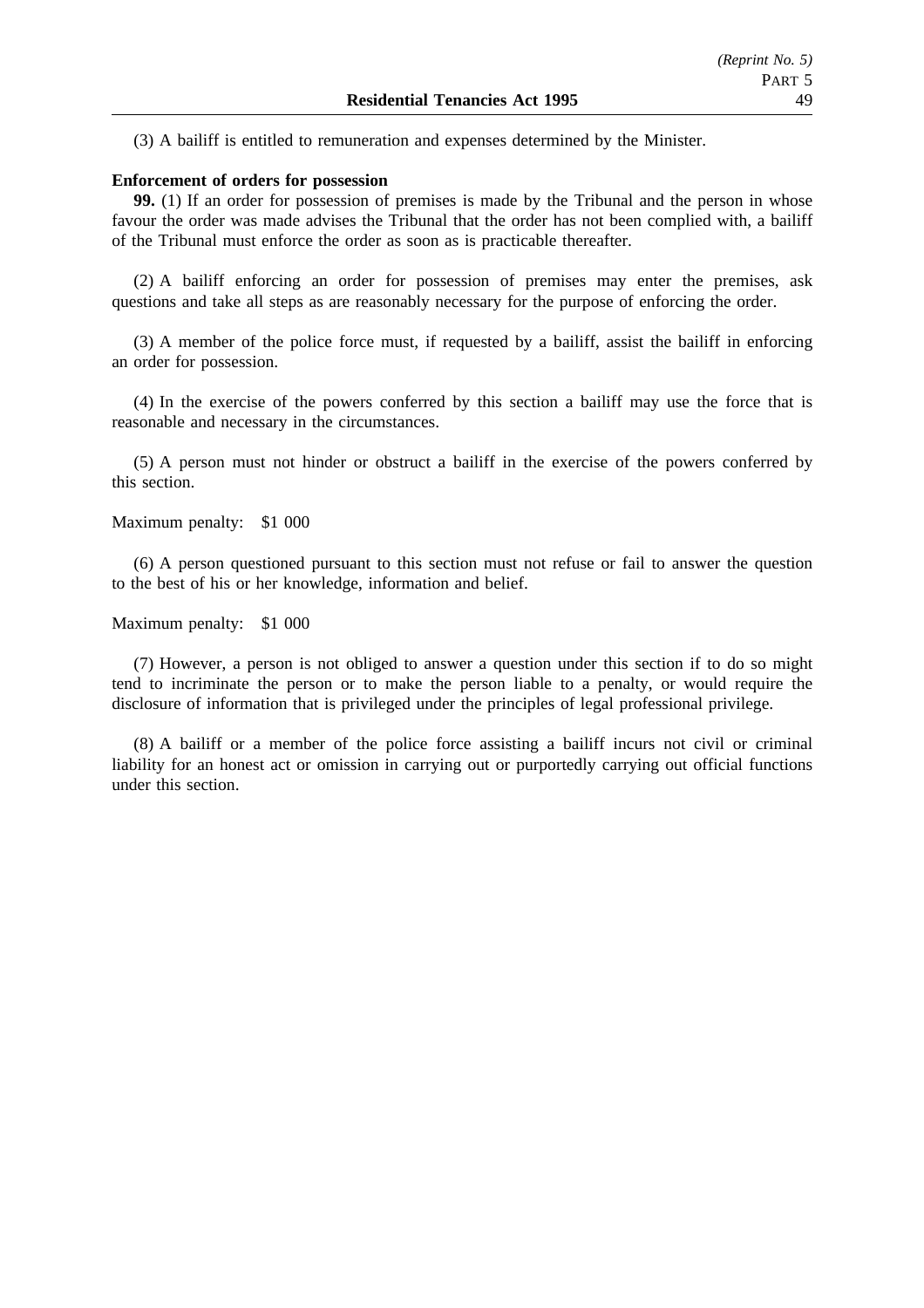## **PART 6 RESIDENTIAL TENANCIES FUND**

## **Residential Tenancies Fund**

**100.** (1) The fund entitled the Residential Tenancies Fund continues in existence.

(2) The Fund is to be kept and administered by the Commissioner.

(3) The Fund consists of the amounts received by the Commissioner by way of security, and other amounts paid into the Fund under this Act.

- (4) The Fund may be invested as approved by the Minister.
- (5) The Commissioner will make repayments in respect of security bonds from the Fund.

## **Application of income**

101. The income derived from investment of the Fund may be applied—

- *(a)* towards the costs of administering and enforcing this Act (including the operating costs of the Tribunal); and
- *(b)* for the education of landlords and tenants about their statutory and contractual rights and obligations; and
- *(c)* in the payment to tenants of interest on amounts of securities repaid to them at the end of residential tenancies; and
- *(d)* towards the costs of projects directed at providing accommodation, or assistance related to accommodation, for the homeless or other disadvantaged sections of the community; and
- *(e)* on research, approved by the Minister on the recommendation of the Tribunal, into—
	- (i) the availability of rental accommodation within the community;
	- (ii) areas of social need related to the availability (or non-availability) of rental accommodation or particular kinds of rental accommodation; and
- *(f)* for the benefit of landlords and tenants in other ways approved by the Minister.

## **Accounts and audit**

**102.** (1) The Commissioner must keep proper accounts of the receipts and payments from the Fund.

(2) The Auditor-General may at any time, and must at least once in each year, audit the accounts of the Fund.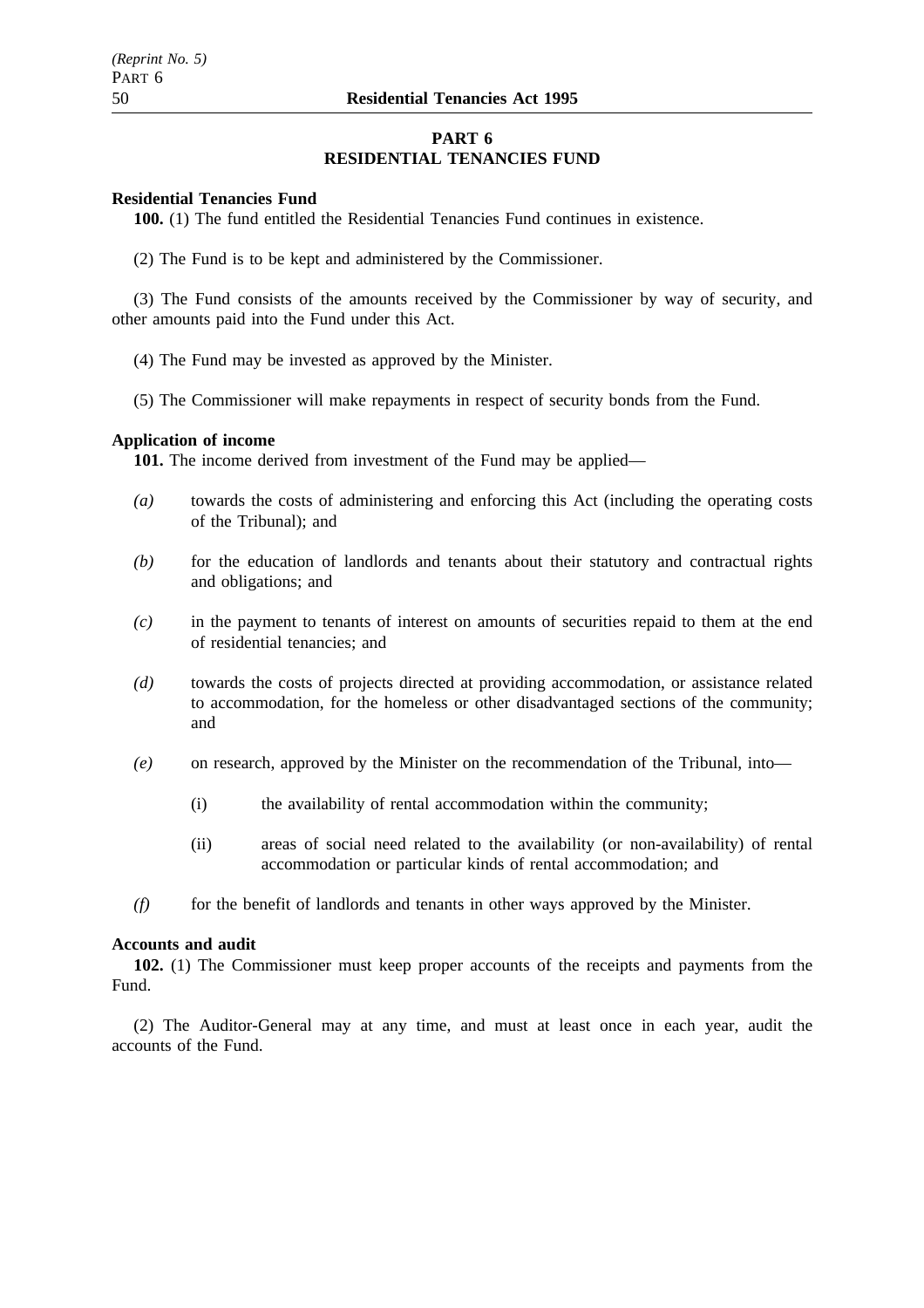# **PART 7 ROOMING HOUSES**

## **Codes of conduct**

**103.** (1) There is to be a code of conduct governing the conduct of rooming house proprietors.

- (2) There is to be a code of conduct governing the conduct of rooming house residents.
- (3) The codes of conduct are to be prescribed by regulation.

## **Obligation to comply with codes of conduct**

**104.** (1) A rooming house proprietor must comply with the relevant code of conduct.

Maximum penalty: \$1 000.

(2) A rooming house resident must comply with the relevant code of conduct.

Maximum penalty: \$200.

## **Jurisdiction of the Tribunal**

**105.** The Tribunal has jurisdiction to hear and determine, on the application of a rooming house proprietor or resident, a question arising under a code of conduct under this Part.

## **Implied terms**

**105A.** The regulations may prescribe provisions that will be taken to be terms of all rooming house agreements.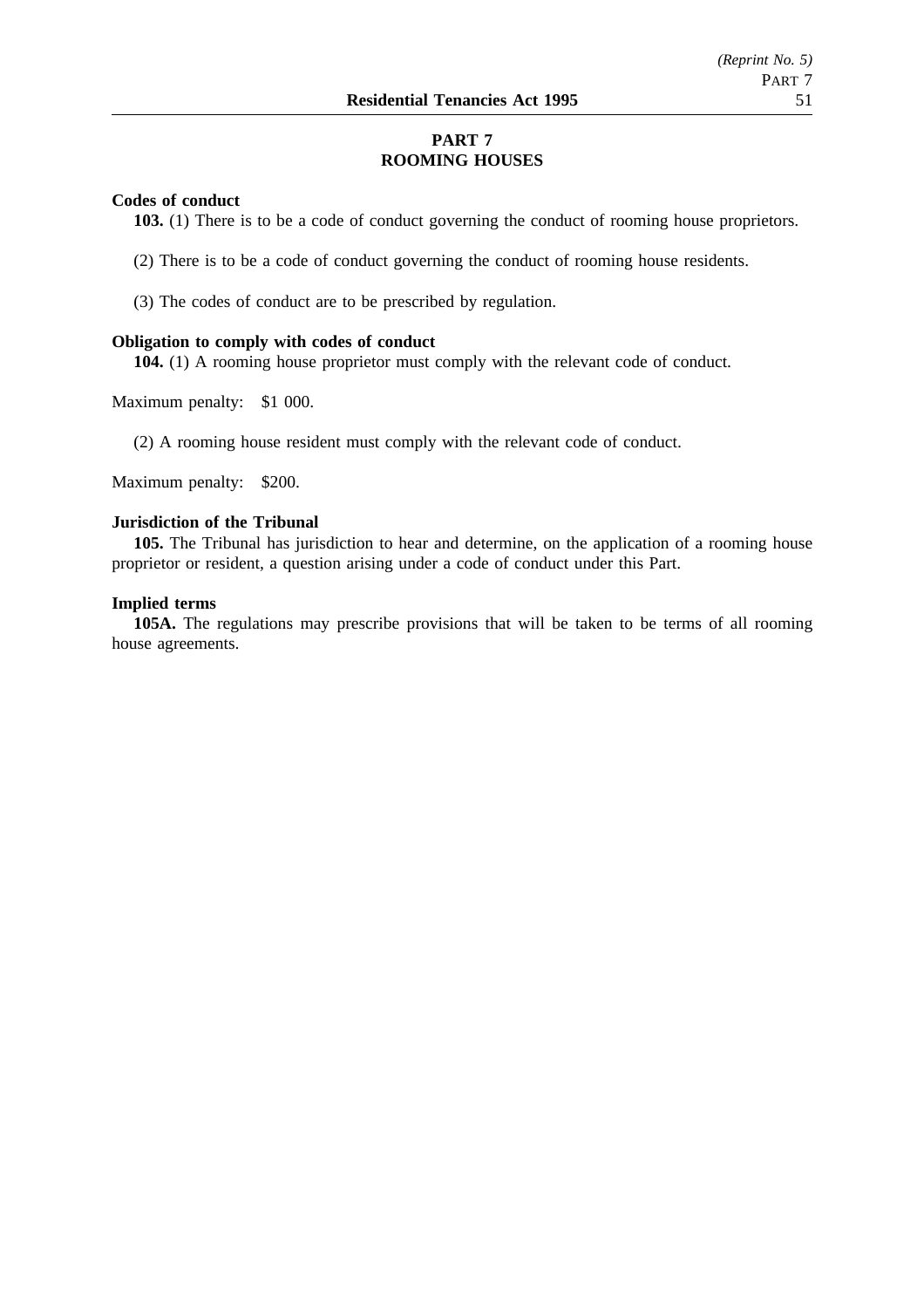## **PART 8 DISPUTE RESOLUTION**

## **DIVISION 1—MEDIATION**

#### **Responsibility of the Commissioner to arrange for mediation of disputes**

**106.** The Commissioner is responsible for making arrangements to facilitate the resolution of tenancy disputes.

## **Mediation of dispute**

**107.** (1) A party to a tenancy dispute may apply to the Commissioner for mediation of the dispute.

(2) A fee prescribed by regulation is payable on an application under this section.

## **Statements made in the course of mediation proceedings**

**108.** Evidence of admissions or statements made in the course of the mediation of a tenancy dispute under this Division is not admissible in evidence before the Tribunal or a court.

## **DIVISION 2—INTERVENTION**

#### **Power to intervene**

**109.** (1) The Commissioner may intervene in proceedings before the Tribunal or a court concerning a tenancy dispute.

(2) If the Commissioner intervenes in proceedings the Commissioner becomes a party to the proceedings and has all the rights (including rights of appeal) of a party to the proceedings.

## **DIVISION 3—POWERS OF THE TRIBUNAL**

## **Powers of the Tribunal**

**110.** (1) The Tribunal may, on application by a party to a tenancy dispute—

- *(a)* restrain an action in breach of this Act, a residential tenancy agreement, a rooming house agreement, or an agreement collateral to a residential tenancy agreement or a rooming house agreement; or
- *(b)* require a person to comply with an obligation under this Act, a residential tenancy agreement, a rooming house agreement or an agreement collateral to a residential tenancy agreement or a rooming house agreement; or
- *(c)* order a person to make a payment (which may include compensation) under this Act, a residential tenancy agreement, a rooming house agreement or a collateral agreement or for breach of this Act, a residential tenancy agreement, a rooming house agreement, or a collateral agreement; or
- *(d)* relieve a party to a residential tenancy agreement, a rooming house agreement or a collateral agreement from the obligation to comply with a provision of the agreement; or
- *(e)* terminate a residential tenancy or declare that a residential tenancy has, or has not, been validly terminated; or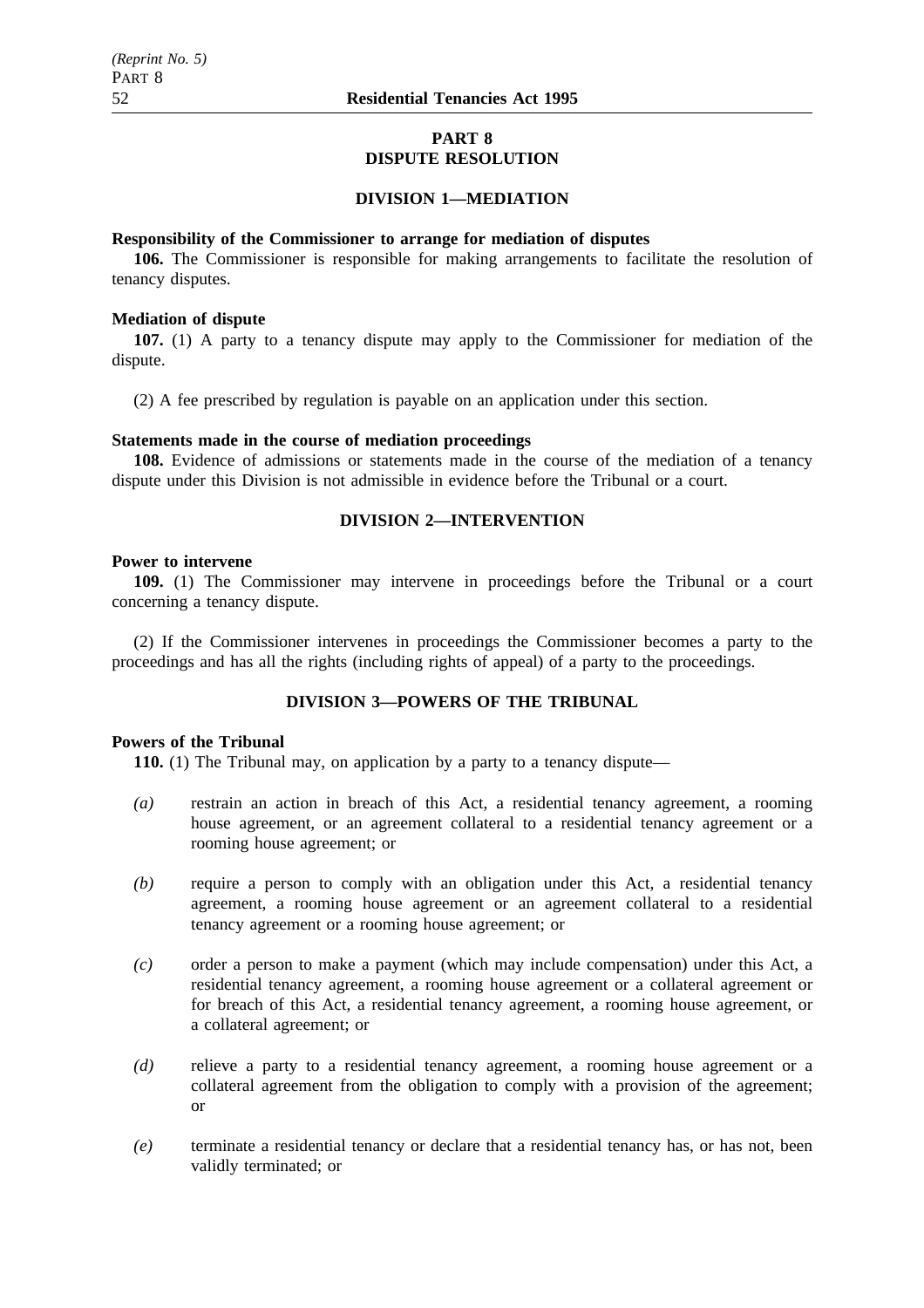- *(f)* reinstate rights under a residential tenancy agreement that have been forfeited or have otherwise terminated; or
- *(g)* require payment of rent into the Fund until conditions stipulated by the Tribunal have been complied with; or
- *(h)* require that rent paid into the Fund be paid out and applied as directed by the Tribunal; or
- *(i)* require that security paid into the Fund be paid out and applied as directed by the Tribunal; or
- *(j)* require a tenant or a rooming house resident to give up the possession of premises to the landlord or rooming house proprietor; or
- *(k)* make orders to give effect to rights and liabilities arising from the assignment of a residential tenancy agreement; or
- *(l)* exercise any other power conferred on the Tribunal under this Act; or
- *(m)* do anything else necessary or desirable to resolve a tenancy dispute.

(2) The Tribunal does not have jurisdiction to award compensation for damages arising from personal injury.

## **Conditional and alternative orders**

**111.** (1) The Tribunal may make orders on conditions the Tribunal considers appropriate.

(2) The Tribunal may make orders in the alternative so that a particular order takes effect, or does not take effect, according to whether stipulated conditions are complied with.

## **Restraining orders**

**112.** (1) If the Tribunal is satisfied, on application by a landlord, that there is a risk that the tenant or a person permitted on the premises by the tenant may cause serious damage to property or personal injury, the Tribunal may make an order (a **restraining order**) restraining the tenant and other persons on the premises from engaging in conduct of a kind described in the order.

(2) An application for a restraining order may be made without notice to the persons against whom the order is sought but, if the order is made without giving them a reasonable opportunity to respond to the allegations against them, the Tribunal must allow them a reasonable opportunity to satisfy it that the order should not continue in operation.

(3) A person must not contravene a restraining order.

Maximum penalty: Imprisonment for 1 year.

## **DIVISION 4—REPRESENTATION**

#### **Representation in proceedings before the Tribunal**

**113.** (1) A party to a tenancy dispute may only be represented in proceedings before the Tribunal, at a pre-trial conference or in proceedings for the mediation of the dispute under this Act as allowed by this section.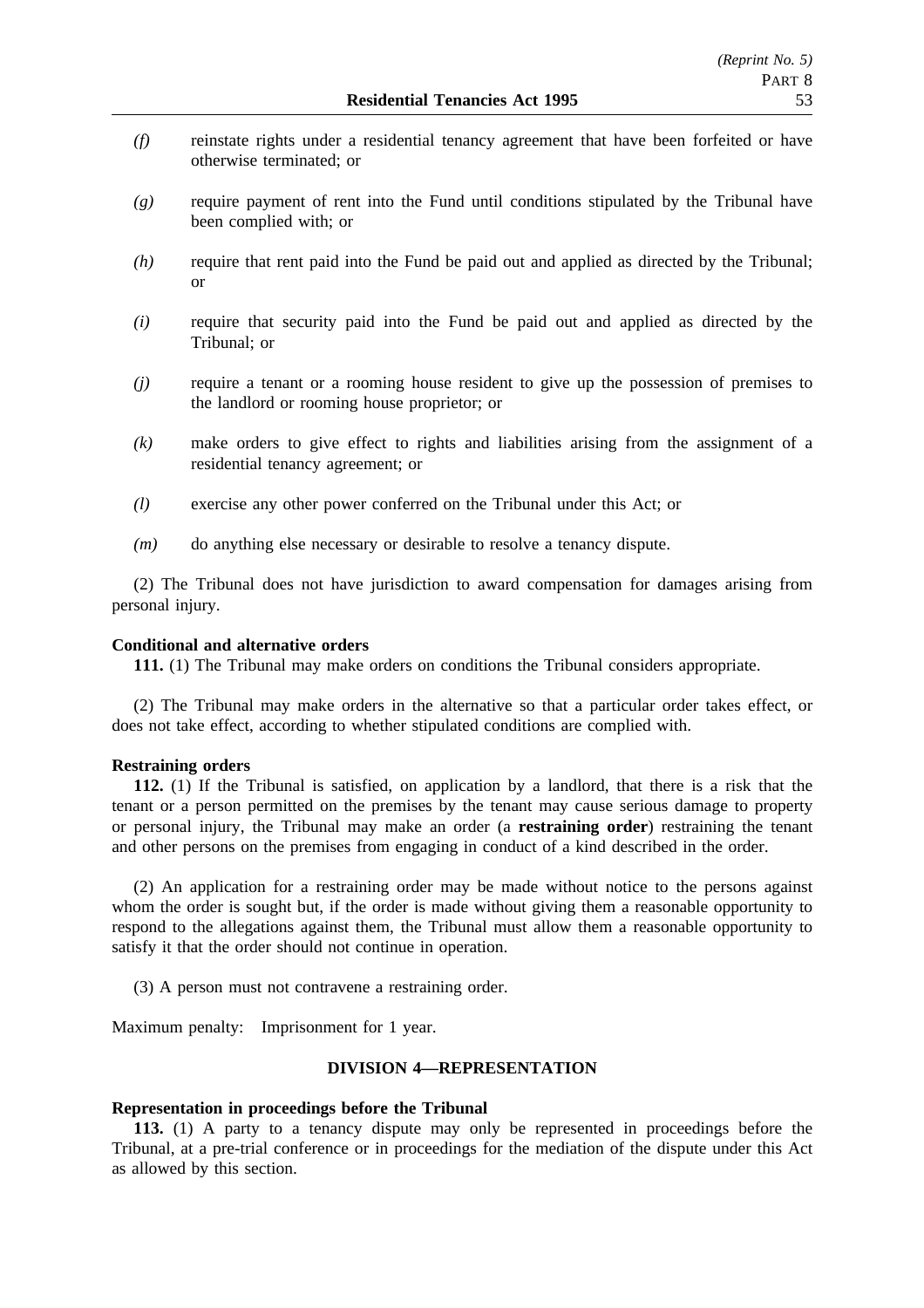(2) A party to a tenancy dispute may be represented by a lawyer if—

- *(a)* all parties to the proceedings agree to the representation and the Tribunal is satisfied that it will not unfairly disadvantage a party who does not have a professional representative; or
- *(b)* the Tribunal is satisfied that the party is unable to present the party's case properly without assistance; or
- *(c)* another party to the dispute is a lawyer, or is represented by a professional representative; or
- *(d)* the Commissioner has intervened in, or is a party to, the proceedings.
- (3) A party to a tenancy dispute may be represented by a person who is not a lawyer if—
- *(a)* the party is a body corporate and the representative is an officer or employee of the body corporate; or
- *(b)* the party is a landlord and the representative is an agent, or an officer or employee of an agent, appointed by the landlord to manage the premises on the landlord's behalf; or
- *(c)* all parties to the proceedings agree to the representation and the Tribunal is satisfied that it will not unfairly disadvantage an unrepresented party; or
- *(d)* the Tribunal is satisfied that the party is unable to present the party's case properly without assistance.
- (4) In this section—

"**professional representative**" means—

- *(a)* a lawyer, a law clerk, or a person who holds or has held legal qualifications under the law of the State or another place; or
- *(b)* a land agent, or an officer or employee of a land agent.

## **Remuneration of representative**

**114.** A person must not ask for or receive a fee for representing a party to a tenancy dispute in proceedings before the Tribunal, at a pre-trial conference or in proceedings for the mediation of the dispute under this Act unless—

- *(a)* the representative is a lawyer or a law clerk employed by a lawyer; or
- *(b)* the representative is an officer or employee of a body corporate who represented the body corporate in the proceedings; or
- *(c)* the representative is an agent, or an officer or employee of an agent, who represented a landlord in the proceedings whose premises the agent had been appointed to manage on behalf of the landlord.

Maximum penalty: \$15 000.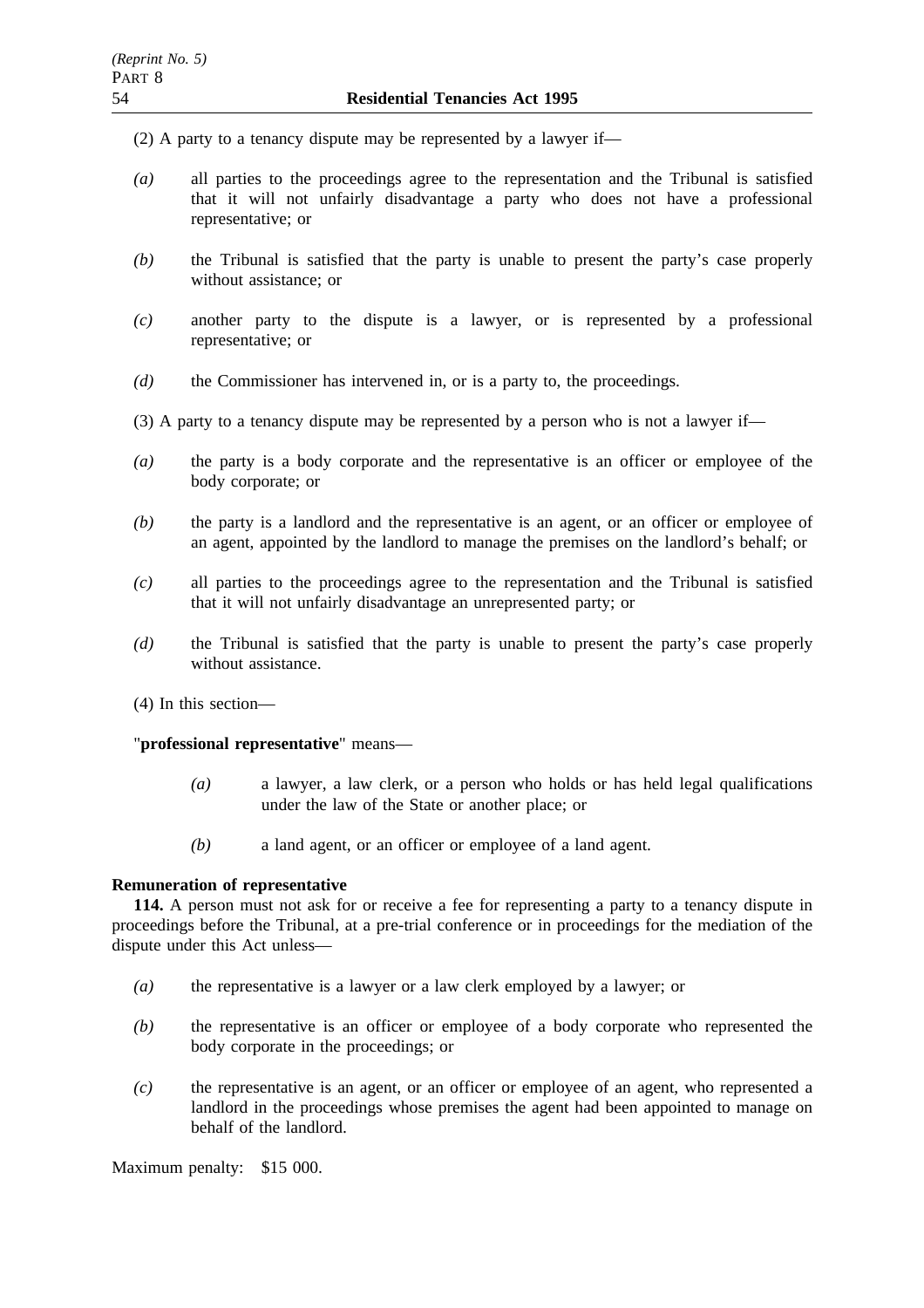# **PART 9 MISCELLANEOUS**

## **Contract to avoid Act**

**115.** (1) An agreement or arrangement that is inconsistent with this Act or purports to exclude, modify or restrict the operation of this Act, is (unless the inconsistency, exclusion, modification or restriction is expressly permitted under this Act) to that extent void.

(2) A purported waiver of a right under this Act is void.

(3) A person who enters into an agreement or arrangement to defeat, evade or prevent the operation of this Act (directly or indirectly) is guilty of an offence.

Maximum penalty: \$8 000.

### **Overpayment of rent**

**116.** An overpayment of rent under a residential tenancy agreement is not recoverable unless the overpayment was made within six months before the proceedings for recovery of the overpayment were commenced.

### **Notice by landlord not waived by acceptance of rent**

**117.** A demand for, any proceeding for the recovery of, or acceptance of, rent by a landlord after the landlord has notice of a breach of the agreement by the tenant or has given the tenant notice of termination under this Act does not operate as a waiver of that breach or that notice.

### **Exemptions**

**118.** The Minister may, by order published in the *Gazette*—

- *(a)* exempt agreements, or premises, of a specified class from the provisions, or specified provisions, of this Act; or
- *(b)* modify specified provisions of this Act in their application to a specified class of agreements or a specified class of premises; or
- *(c)* vary or revoke an order previously made by the Minister under this section.

## **Tribunal may exempt agreement or premises from provision of Act**

**119.** (1) The Tribunal may, on application by an interested person, if the Tribunal considers it necessary or desirable in the circumstances, order that a provision of this Act will not apply in relation to an agreement or prospective agreement or to particular premises, or will apply in a modified manner (and the order will have effect accordingly).

- (2) An order may be made on conditions that the Tribunal considers appropriate.
- (3) A person must not contravene a condition to an order.

Maximum penalty: \$500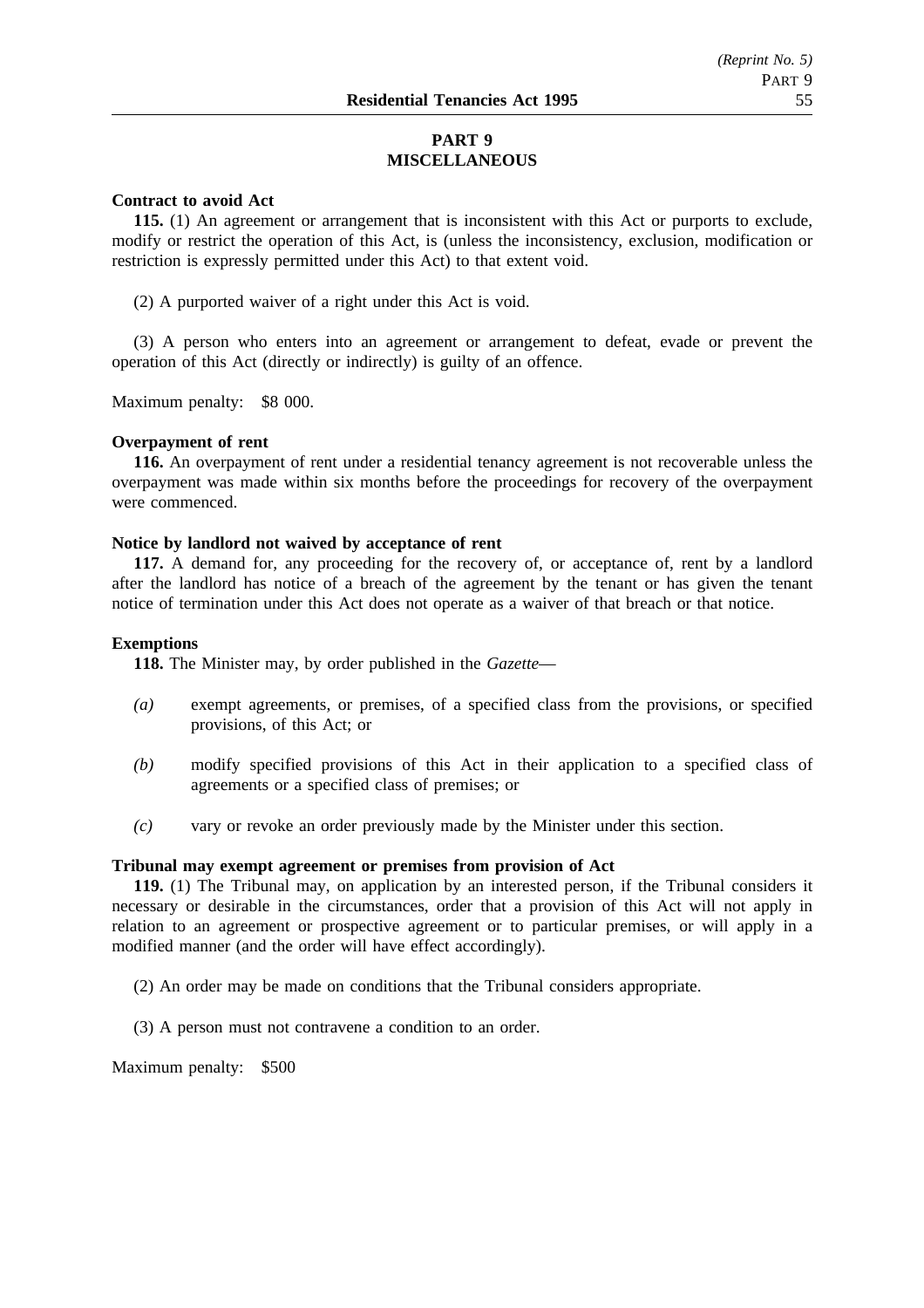## **Service**

**120.** (1) A notice or document required or authorised to be given to a person under this Act may be—

- *(a)* given to the person, or an agent of the person, personally; or
- *(b)* sent by post addressed to the person, or an agent of the person, at the last known place of residence, employment or business of the person or agent; or
- *(c)* left in a letterbox or other place where it is likely to come to the attention of the person, or an agent of the person, at the last known place of residence, employment or business.

(2) If the whereabouts of a person is unknown, the notice or document may be given by publishing it in a newspaper circulating generally throughout the State.

(3) If two or more persons are the landlords or tenants under a residential tenancy agreement, a notice or other document is duly given if given to any one of them.

## **Regulations**

**121.** (1) The Governor may make regulations for the purposes of this Act.

(2) The regulations may—

- *(a)* be of general or limited application; and
- *(b)* provide that a matter or thing is to be determined, dispensed with or regulated by the Minister.
- (3) A regulation may impose a penalty not exceeding \$500 for breach of the regulation.

(4) The regulations may fix expiation fees, not exceeding \$100, for alleged offences against the regulations.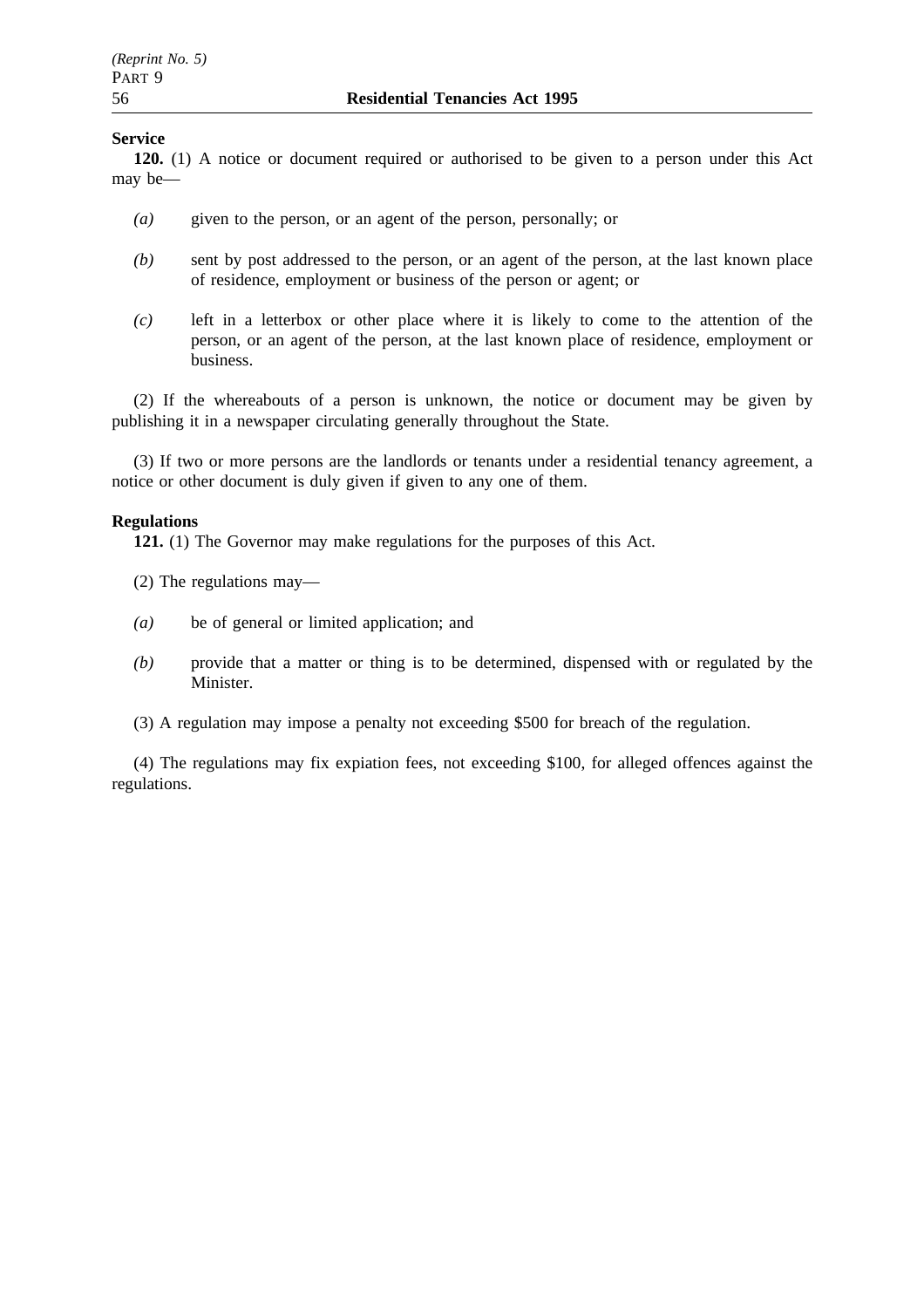#### **SCHEDULE**

*Repeal, Transitional Provisions and Consequential Amendments*

#### **DIVISION 1—REPEALS**

#### **Repeal**

**1.** (1) The *Residential Tenancies Act 1978* is repealed.

(2) The *Residential Tenancies (Housing Trust) Amendment Act 1993* is repealed.

#### **DIVISION 2—TRANSITIONAL PROVISIONS**

#### **Definitions**

**2.** In this Division—

"**former Act**" means the *Residential Tenancies Act 1978*.

#### **Retrospective operation**

**3.** Subject to the regulations—

- *(a)* this Act (other than section 73) extends to agreements entered into before the commencement of this paragraph that have been subject to the former Act;
- *(b)* section 73 extends to agreements entered into before the commencement of this paragraph that have been subject to the former Act.

#### **Proceedings**

**4.** An application, appeal or other proceeding commenced under the former Act but which had not been finally determined before the commencement of this clause may be continued and completed as if this Act had not been enacted.

#### **Interest on money lodged in Fund under former Act**

**5.** If a tenant is entitled under this Act to interest on money lodged in the Fund under the former Act, the interest will be calculated as from the commencement of this clause.

#### **DIVISION 3—CONSEQUENTIAL AMENDMENTS**

#### **Amendment of the Retirement Villages Act 1987**

**6.** The *Retirement Villages Act 1987* is amended—

- *(a)* by striking out from section 20 "Supreme Court" wherever it appears and substituting, in each case, "District Court";
- *(b)* by striking out subclause (1) of clause 2 of schedule 3 and substituting the following subclause:

(1) The Tribunal will, for the purpose of hearing proceedings under this Act, be constituted of a single member of the Tribunal.